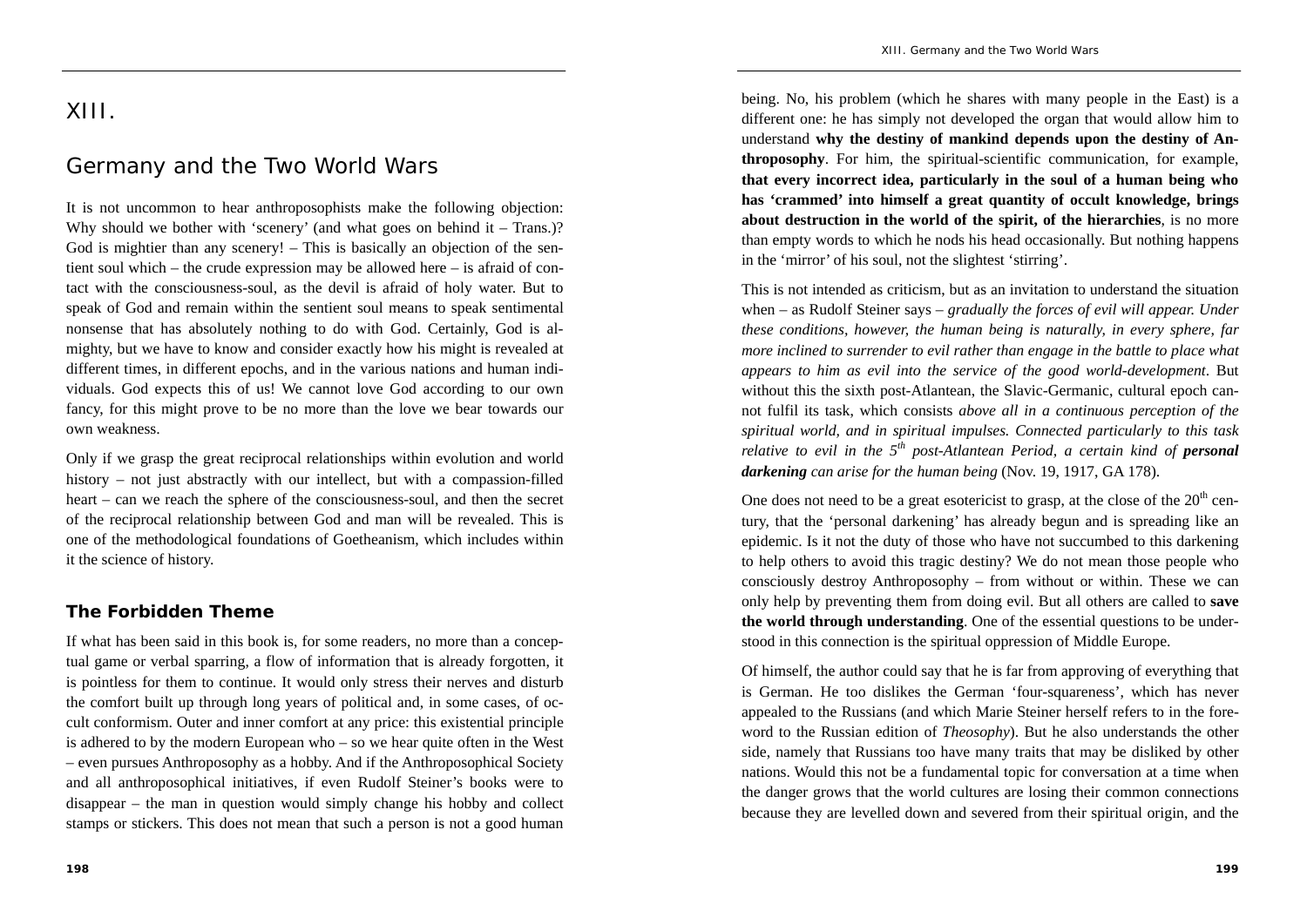danger thus exists that the cultural impulse of Middle Europe is entirely **eradicated**? All this is of course not only due to a conspiracy of dark forces. **Antipathy for the autonomous personality is growing everywhere**. The emergent individual 'I' calls forth rivalry and opposition. So it was in the Middle Ages, when the collision of egos often ended in a contest with the lance. 'Gauntlets' are continuously 'thrown down' in our century, only in a different form. Life in the Anthroposophical Society is full of examples. We can note at every step that the weak, the spiritually helpless, are given preference, not with the best of intentions, but simply because they are easier to deal with. Scarcely anyone finds an independent anthroposophist interesting. He is more likely to be viewed with antipathy, especially if at the same time he does not have power.

What takes place in the relationships between individuals is carried over into the relations between the peoples. It is easy to stir up antipathy towards the Germans, simply because in everything they do they strive to rely entirely on themselves, on their own 'I'. Whether the result is in every case noble or perfect is not important. – It is bad that nearly everyone, even the person who knows nothing about philosophy, readily nods his head in agreement when Hegel is called a 'teutonic' (in Russian it almost sounds like 'burglar') philosopher, when Nietzsche is dragged through the mud, and tasteless anecdotes are told about Goethe etc. I recall an incident in the early 'Seventies when, during a concert at the Moscow Conservatoire, several Jews left the hall as a sign of protest because music by Wagner was to be performed. The trivial consciousness is easily influenced by an ideology that knows how to exploit human ignorance. It is only because of this that the idea has been imprinted in people's consciousness that the Germans have been preparing themselves for National Socialism for centuries and now forever remain its secret adherents. The implication is plain: We must keep a firm grip on them and ceaselessly beat them about the head – if not directly, then at least in the figurative sense – so that they doze on in a half-conscious condition. This condition is called 'reeducation'.

Who in the entire world (Germany included, of course) would want to be bothered with the fact, already observed by Mark Twain, that the German language contains only very few harsh, aggressive expletives? Compared to the English *boom, burst, crash, roar, blow, thunder, explode,* he says, the German equivalents sound like a lullaby*.* 

In the same vein Fritjof Haft, professor at the University of Tübingen, writes in his book *Introduction to Juristic Learning* (Bielefeld 1988): *There exists a sphere where the German language is of unsurpassed force of expression, i.e. when it is concerned with such things as love, family and nature.* At the same time even the English *toothbrush* has greater sound-intensity than the German word 'Ausbruch' ('outbreak'; p. 145).

This surely, one might think, is worth reflecting upon. Indeed, how could such an 'anomaly' come about? Did a nation with an 'inborn' criminal tendency, with a 'genetic' disposition to warmongering, not create the linguistic counterpart of this attitude? On the contrary, the language of this people contains the most astonishingly fine nuances for description of the experience of love, nature and family relationships! But there is no-one in our time who wants to think about this. We prefer to follow the dull total antipathy spread by the suggestive instruments of mass-culture and information, not only towards the Germans but towards the spirit of Middle Europe in general.

The press presents such attitudes as a natural process of development in a democratic society. Anything else that wishes to make its way to people's consciousness is dismissed as 'conspiracy theory'. A theory is a theory – some like it, while others do not. It cannot be otherwise. How many theories there are! And every one of them, even the most absurd, still finds supporters. Such things are also heard from the anthroposophical press, despite the fact that there exist dozens of lecture-cycles by Rudolf Steiner on historical symptomatology!

A particularly amusing variation on the 'conspiracy theory' is in No. 32 of the *Flensburger Hefte*. It is based on the following uncomplicated argument: A secret society is an unknown society. Therefore we have no right to speak of secret Masonic Lodges, of 'Bilderbergers', 'Trilaterals' etc., because they all exist quite publicly. *As an empirically-working historian –* so C. Lindenberg sums up this line of thought *– I would therefore prefer not to bring hypotheses about secret societies into the discussion, because in so doing one places an All-Operator into the world, i.e. a quantity that is logically applicable to anything. As a scientific historian I have to reject this.*<sup>1</sup>

We are tempted to ask Herr Lindenberg: If an 'All-Operator' were not placed into the world, what would you then say about this 'hypothesis'? But what kind

*Flensburger Hefte*, No. 32, p. 129-130.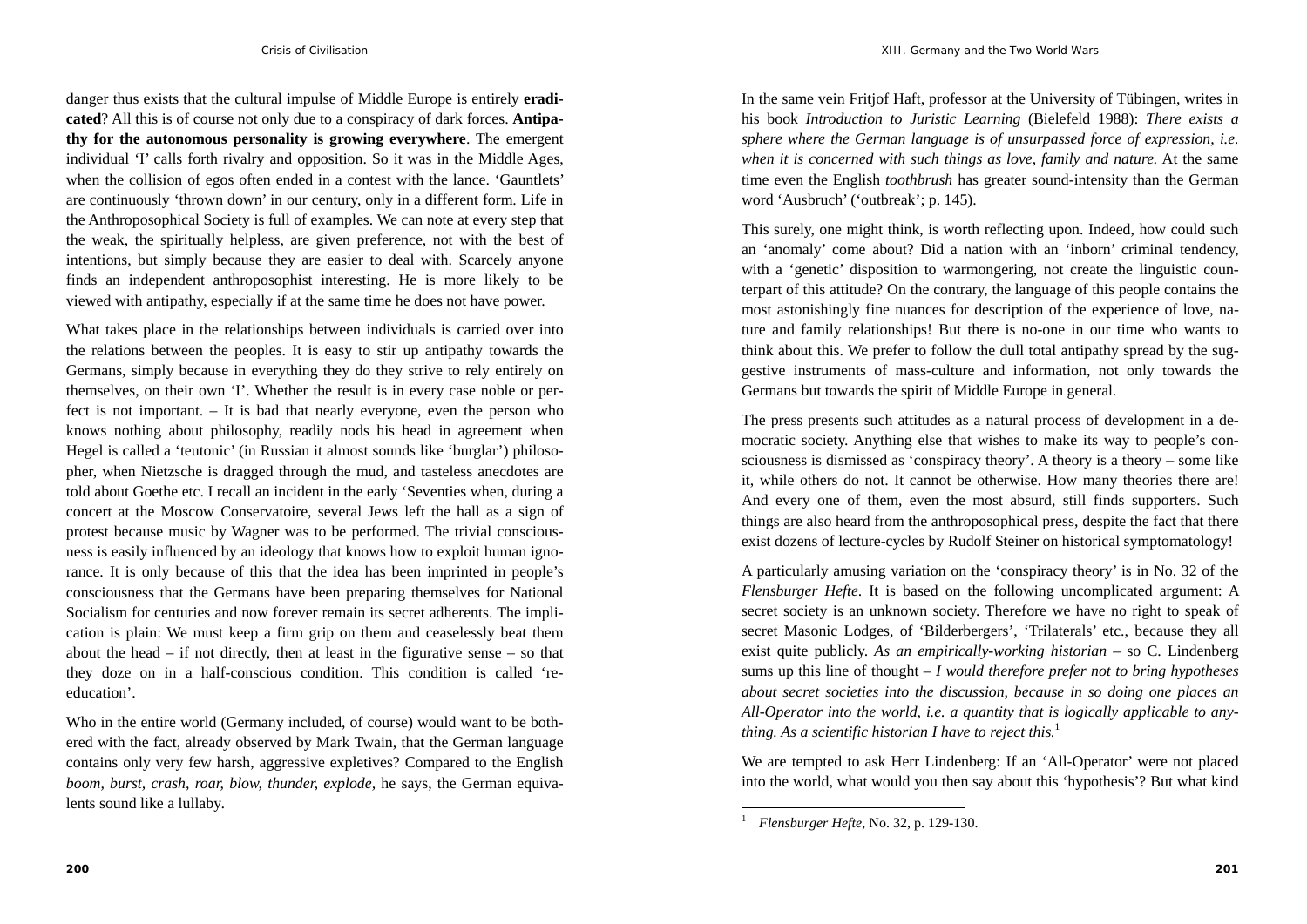of *empirically-working historian* is this, when what we are seeking is the interpretation of facts that is dependent on the political state of affairs? What is the meaning of this lack of logic? What is secret, is unknown; therefore nothing can be said about it! It is just as though a stone were being aimed at someone's head, but because the stone is wrapped in a towel no-one dares to speak of it, since it does not exist empirically, it is invisible. And if someone is aiming this at the head of a person one happens to dislike, then it is enough to hold 'strictly' to the principle of scientific empiricism, in order to expose this head to the assault with the 'stone'. – How easy one likes to make things for oneself! The ideal embodiment of this *empirically-working* 'scientist' is the proverbial ostrich that tries to avoid imminent danger by burying its head in the sand. It is unclear what a scientist of this kind can have to do with spiritual science. Here a great deal is not empirically given – in the sense that we cannot see, hear, photograph it, etc. (this is how Lenin defines matter). The folk-spirits for example – what right has an *empirically-working historian* to speak of them? The historian-positivist is at least honest when he declares them to be complete and utter nonsense. We can also understand him when he speaks of 'contradictions' in Rudolf Steiner's communications, because the word 'Initiate' is a meaningless sound to him.

Rudolf Steiner was no less an authority on 'Operators' than Herr Lindenberg, and for this reason bequeathed to us a comprehensive teaching concerning the background of world politics, thus making possible a healthy, realistic way of looking at things, so that people are shown the true face of the world and are not turned into puppets in the hands of the occult-political manipulators. But now *empirically-working* scientists appear on the scene, who are wiser than the great Initiates. Unaware of the grotesque nature of their situation, they merely vary the words of the *Grand Inquisitor* (from Dostoyevsky's novel) who says to Christ Himself: 'We know better than you how to become masters of humanity'.

Rudolf Steiner says: *In many places outside the actual British Realm, Freemasonry pursues exclusively or mainly political interests*. And further: *The Lodges knew how to find the channels for imprinting certain directions into people's thoughts … then one only needs to press the button and the thing carries on working.* In what direction? – Towards seizure of power by the few, *using the means that are known in the sanctuary of the Lodge* (Jan. 8, 1917, GA 174).

Rudolf Steiner made countless statements that are equally specific. Some more examples: *When we look around us today … , then we have … Freemasons' societies … that are an effective instrument in the hands of the secret societies …* (Feb. 21, 1920, GA 196). *The Anglo-American world has its Initiates* (June 22, 1919, GA 192). *This is just what is characteristic, that in the West the organization of state cannot be understood at all – and France and Italy are entirely infected by it –, unless one takes into account its permeation by the Lodges, just as in Middle Europe one has to take into account the permeation by Jesuitism or other influences* (Nov. 3, 1918, GA 185). Even precise details are given: *It is a fact that when someone, a powerful minister let us say, needs an Under Secretary of state, it is obviously more to his liking if he can appoint his brother Mason, rather than some other person* (Feb. 21, 1920, GA 196). A 'natural' basis for corruption thus emerges. As to the question of 'secrecy', we can occasionally hear when one or the other name is mentioned: *Yes, he is not on the lists of Freemasons. – They have the list already, but are unaware of the fact that the most important people are possibly not on those lists* (Jan. 8, 1917, GA 174) etc.

So one could continue indefinitely. But it is not the point to quote dogmatically, nor is it our task to convince people like Herr Lindenberg (they know all this very well and just for this reason throw sand into people's eyes). What we want to show here is that only with the help of spiritual science will one be able to penetrate the terribly neglected affairs of humanity and understand that not only the Divine Hierarchies are active but that people are very strongly attacked by ahrimanic and luciferic beings.

It is not our business, as anthroposophists, to show how the Jesuits deride the Freemasons and vice-versa, how the Bolsheviks insult both groups and are abused in turn by them. All this is the well-organized wrangling on the lower levels of the occult societies. But why should we not pay attention to the facts they occasionally divulge in the excitement of their world-wide 'game of dialectics'? We have our own methods of cognition. They are strictly scientific – spiritual-scientific. Only with the help of this method is a conversation possible concerning the life and death of our civilization.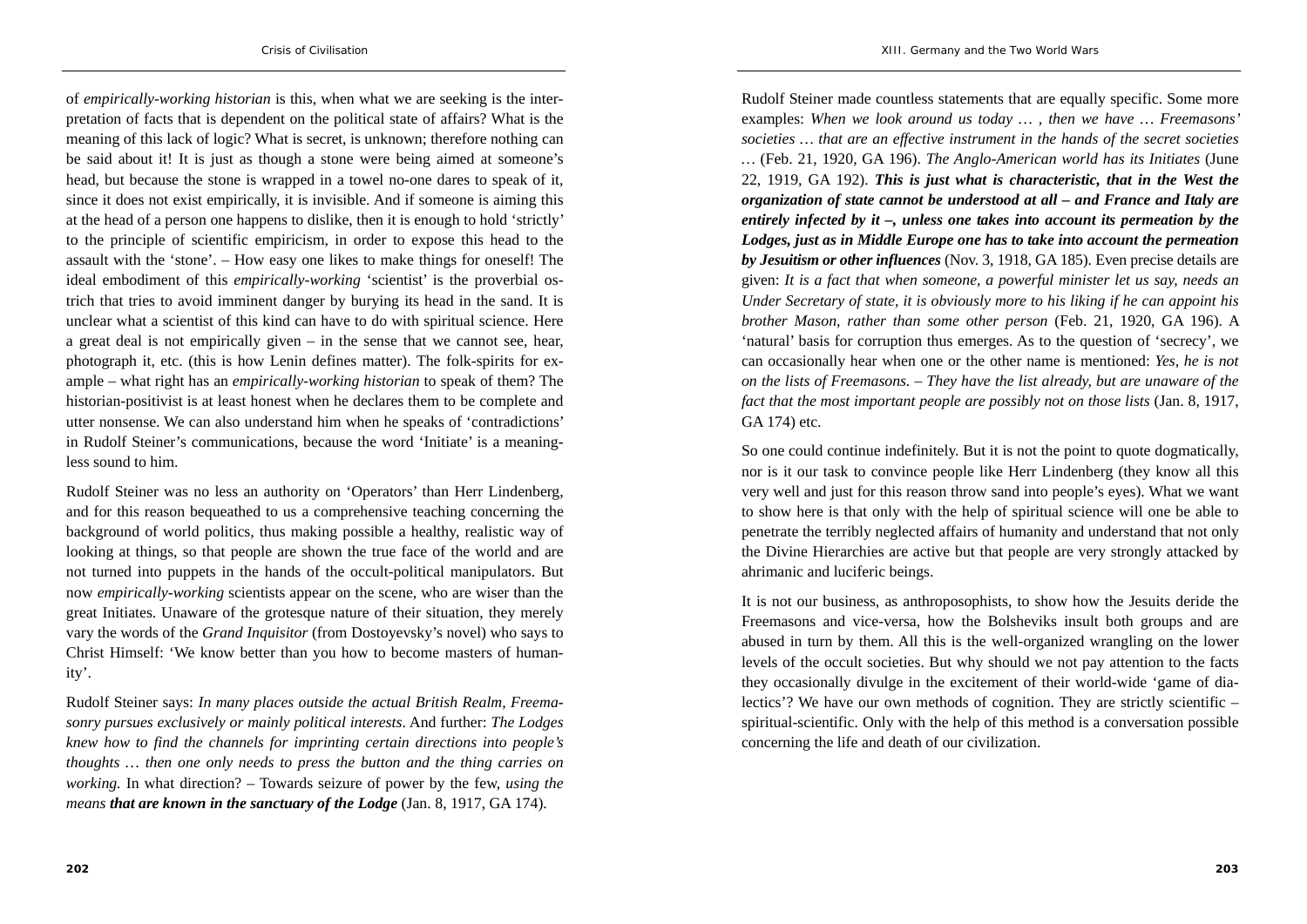#### **The "Cartography" of Political Occultism**

In order to help us understand the meaning and importance of the First World War, Rudolf Steiner describes its spiritual background. He speaks of the ring of the 'Midgard-Snake', ahrimanic in its nature, encircling Europe as a result of the movement of the Norman, Celtic, Germanic and Latin elements in the European population (cf. Feb. 21, 1915, GA 159). We will let this indication suffice, in order not to stray too far from the essential content of the book, and turn to times closer to our own. Rudolf Steiner says in 1918: *Can one actually wish that humanity should have simply lived on, without this catastrophe, as it had imagined itself living until 1914?* He then refers to what he had already said in Vienna before the war: *… , that, if one has a clear survey of what lives in the world of men, then the relationships between people, social life, appear like a social carcinoma, like a cancerous growth creeping through humanity. … but from the aspect of eternity things look very different … They must by no means be taken lightly or superficially. Just as it is true that it is infinitely sad that this catastrophe came, so is it equally true that through this catastrophe humanity was saved from a terrible submergence in materialism and utilitarianism. Even if it is not yet visible today, it will be; it will show itself especially in the middle lands and in the East, where instead of an order that had taken materialism into itself, a chaos is developing. One can certainly not speak without an undertone of suffering, of this chaos that has come over the middle lands and the countries of the East, and which offers little immediate prospect of being transformed outwardly into harmony. But something else is happening. Wherever this chaos spreads, there will be a world that will in the near future give as little as possible to men through the outer physical plane. The blessings of the outer plane will not be great in the middle lands and in the lands of the East. All that can come to men from outer forces will be very scant. The human being will have to take a grip of himself within his soul in order to stand firm … and … he will be able to make the decision to go towards the spirit, from which alone the health of the future can come* (Dec. 21, 1918, GA 186).

This is the higher view of things. The future of which Rudolf Steiner speaks is beginning in our day. He also says that the human being 'must' learn to stand firm. It must be borne in mind that the forces which engender chaos do everything possible to rob men of this steadfastness. In truth, humanity is sawing off the branch on which it sits. Not God condemns humanity to the battlefield, but humanity has forgotten God. And men thereby place themselves in the service

of those forces that are hostile to the development of humanity. **These forces make use of crises of development, so that renewal cannot arise out of them.** In 1915 Rudolf Steiner speaks of countless young people who lost their lives in the war and laid aside their ether-bodies still filled with great life forces. These return again to the world and work for its good **if** human beings will turn their thoughts to the spiritual world (cf. Jan. 26, 1915, GA 157). **But if everything remains unchanged, the sacrifices of the war will have been for naught!**

In our examination of social understanding we have here arrived at **a point of the utmost importance. The secret occult societies see their principal task in the battle for humanity not only in the use of developmental crises to instigate wars, but also in not allowing the power of sacrifice to be transformed into a noble service for humanity. It is for this reason that the true history of the wars is falsified in every imaginable way**, that 're-education' of the Germans and all the peoples of Russia is pursued so intensively, that materialistic mass-culture is propagated, reckless economic enterprises are launched etc. It does not require much intelligence and strength to see how all social illnesses are generated, how after the Second World War the wave of spiritual resurrection and renewal in West and East was extinguished. All this is <sup>a</sup>**unified** complex of measures, designed to destroy the fruitful co-operation between those who are living on the earth and those who were obliged to leave it, not out of their own karma but out of the karmic necessity of the world. And then the attempt is made to detach the nations from their hierarchical Leaders. All this must be vigorously resisted, for otherwise there will be no end to suffering.

At every news-stand today, every meeting of atheists, monists, politicians, we encounter ritual black magic. And often we find it in anthroposophical gatherings too. It is even delivered to people's homes free of charge, and this continues until a man himself consciously says: 'It is enough!' And if anyone thinks that he has to keep silent for the sake of balance and harmony, which are in any case nonexistent, then this advice can only be followed by one who has neither reason nor heart. Rudolf Steiner is not one of them. *But it is possible* – he says – *for things to be striven after in different ways. Thus it would have been necessary for others to rule than the agents of the brotherhoods of which I have spoken. For then we would be in the middle of peace negotiations today, the Christmas call for peace would not have been shouted down!* (Jan. 30, 1917, GA 174).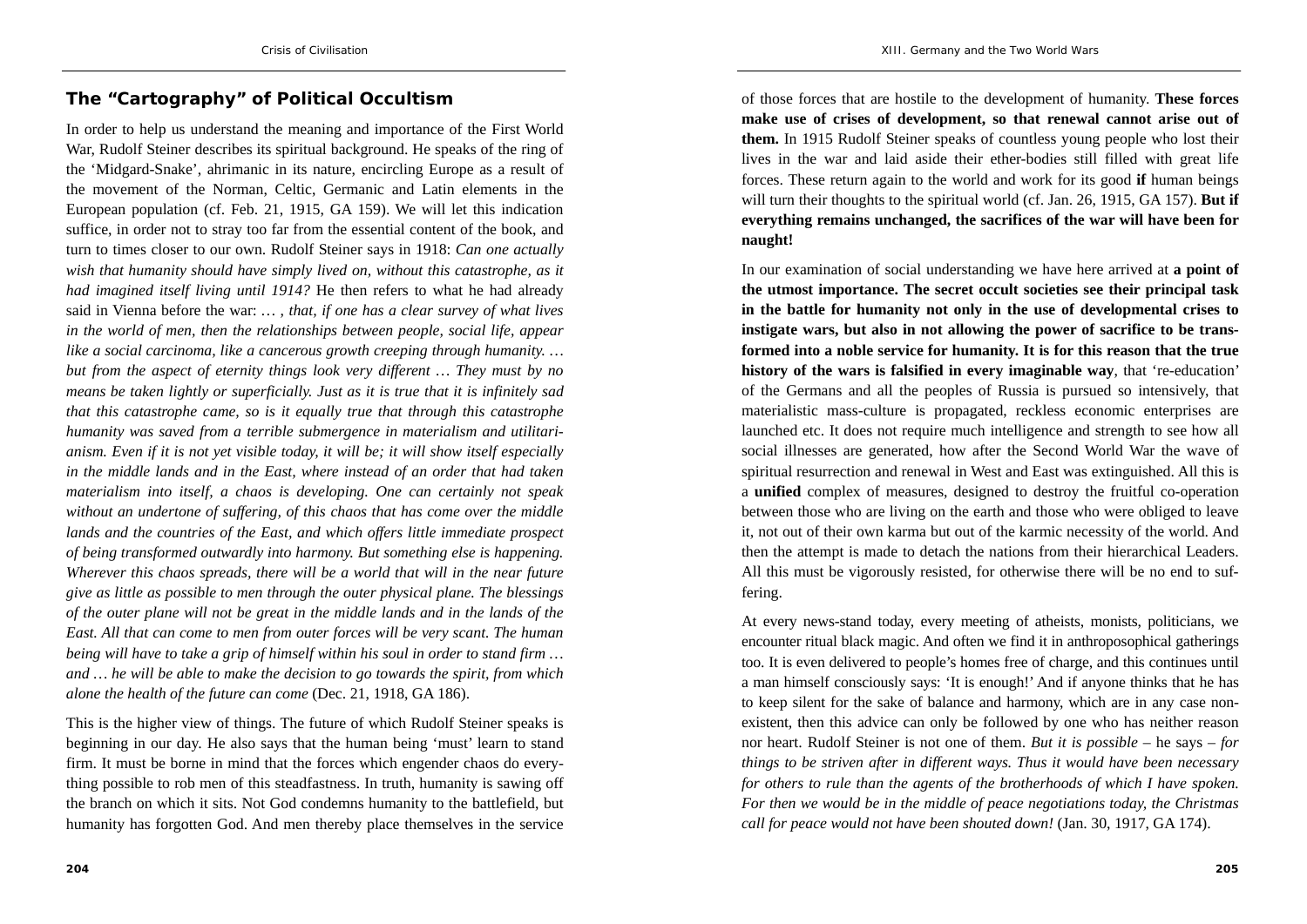

Rudolf Steiner told the anthroposophists of a map of Europe that had been drawn by the secret societies already in the 'Eighties of the  $19<sup>th</sup>$  century. With the aid of this map the members of the societies were trained for special tasks – preparation of the First World War. This map also foresaw the division of Austria-Hungary, the formation of a Slavic confederation in the Balkans, the shifting of the eastern border of France etc. Rudolf Steiner closes his account with the words: compare *this map with what is already contained in the note from the Entente to Wilson. It is what was then regarded* (and intended for implementation) *as the ideal way of dividing up Europe (Jan. 14, 1917, GA 174).* 

The map says *desert* in the area occupied by Russia. There it was decided to conduct socialist experiments. And this in the 'Eighties of the 19th century! Whole libraries of books were later to be written, and mountains of corpses piled up, as 'arguments' for and against communism. This process is still not finished. When the 'Perestroika' was announced, no-one said that the 'experiment' was now concluded. The experience of recent years shows that it continues, only the method has been altered.

If we wished to judge these things in the spirit of Herr Lindenberg, we would have to say: My Goodness! Just look at the 'All-Operator' Rudolf Steiner brought into the world! – And we would have to express regret over the fact that because of it we can no longer read a newspaper hoax with indifference. But there is yet another way – one can bring forward additional arguments. In the 'Seventies an anti-Semitic 'blockbuster', printed in France in Samizdat and entitled *Dezionization*, was in circulation in the Soviet Union. In it the said map was reproduced. Is this not reason to shout: just look how these communications are used for one's own purposes!

When Rudolf Steiner spoke of the map he gave the following explanations: *Truly, I speak of this in order to communicate facts of knowledge to you, and not in the least because I want to act in an agitating or political way … I am very far from wanting to frighten anyone, to persuade anyone to believe this or that or to become anxious in this or that direction* … *And if I say these things, I do so on the assumption that you are sensible enough to take them in the right way* (Ibid.).

And this we are doing – thanks to spiritual-scientific knowledge we aim to disperse the pernicious effect of the ahrimanic assault on the spiritual and social life of humanity. With calm assurance we cast aside all 'taboos' of knowledge,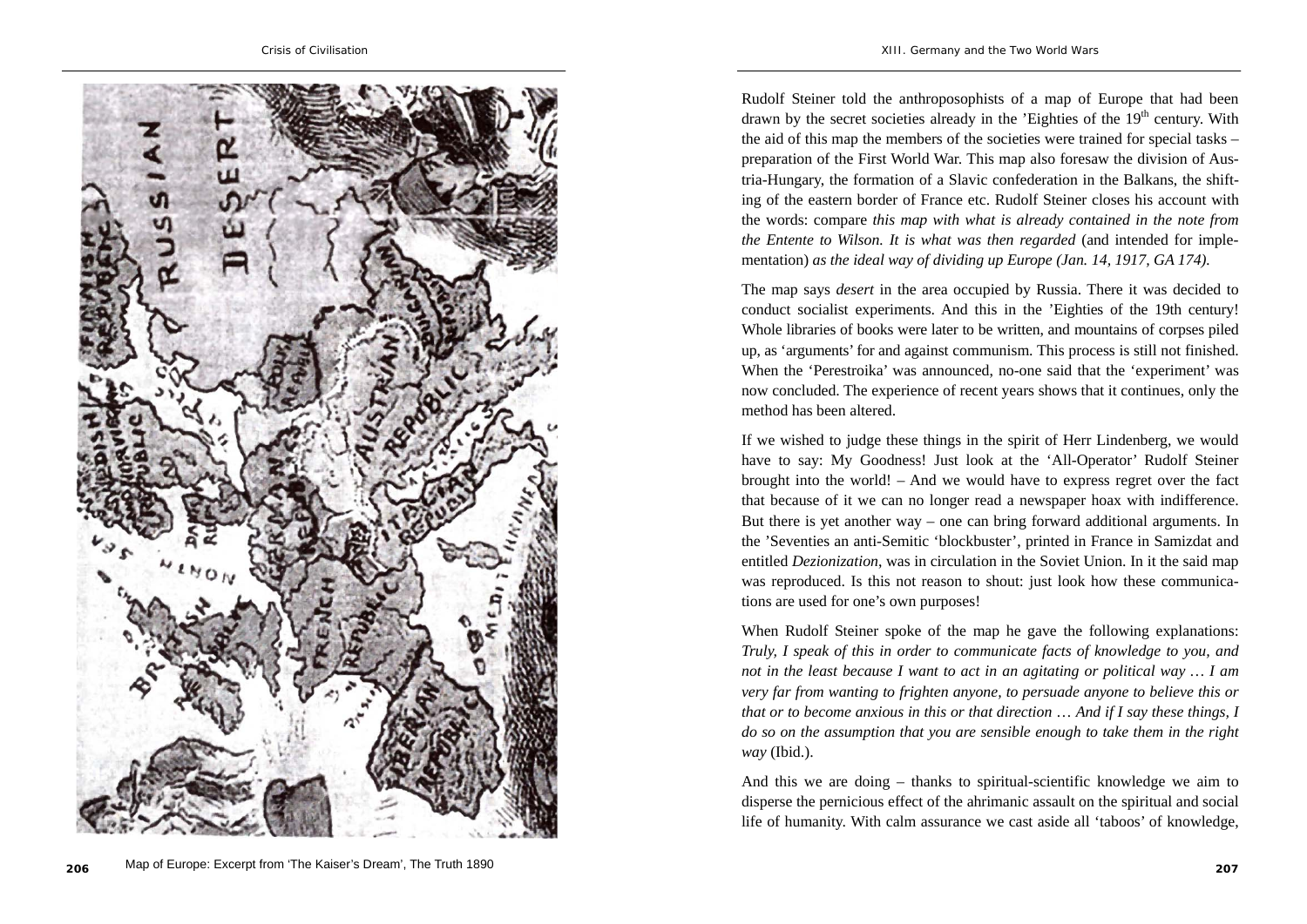

Map from the book 'Entente Freemasonry and World-War' by Karl Heise

well aware that Ahriman flees those centres where human beings recognize a lie and kindle the light of spirit knowledge.

We also have to take into account – says Rudolf Steiner – *that this map, i.e. this division of European affairs, has the tendency to serve the formation of the commercial-universal monarchy … to found commercial world domination*  (Jan. 15, 1917, GA 174). For this reason we must, if we speak of those guilty of

the First World War, pay the greatest attention to the indicators of economic development. At the beginning of the century in Russia with its inexhaustible natural resources, an industrial development was under way, that in time would certainly have made it economically the most powerful country in the world. It was clear that even world wars would not be able to arrest this process. The only possible alternative was – to turn Russia from within into a desert. Rudolf Steiner explains that in Germany … *export [from Jan. to June 1914] was to the value of 1,045,000,000 Pounds, while that of Britain was 1,075,000,000 Pounds … If the world war had not taken place … German export might have been greater than the British. This was not to be allowed!* (Dec. 4, 1916, GA 173).

Rudolf Steiner also points to the fundamentally important fact that Middle Europe with its population of 150 million inhabitants in a territory of 6 million square km was surrounded by the 777 million inhabitants of the Entente States in a territory of 68 Million square km (cf. GA 65, p. 448). Three quarters of the earth's population lived in the states of the Entente. *This figure alone cannot but be of significance for anyone who looks at realities* (Jan. 6, 1917, GA 174).

In addition, *behind what happened in Austria in July/August 1914 … there indeed stood financial powers whose origins are possibly not in Austria itself, but for which Austria was an instrument for the achievement of certain things.* It was not especially difficult to realize them when one was dealing with the ruling 'Nibelungen'. But by and large there stood behind the totality of outer and inner factors that led to the unleashing of the world war the *expansion of the imperialism of the English-speaking realms … , that which was able to lead, from every corner, to reasons for declaring war if one … so wished, that is the transformation of the so liberal politics, the politics that had become so liberal in the middle of the 19<sup>th</sup> century, into the English imperialism of the 20<sup>th</sup> century* (Nov. 9, 1918, GA 185a).

Of course its expansion would not have been crowned with success if Europe and Russia had preserved their spiritual health. But that is another problem. The crises of world development can be resolved in different ways. **The very emergence of Anglo-American imperialism, occult-political in its innermost nature, is itself a consequence of the spiritual crisis of civilization, the crisis of knowledge. Therefore the path to its resolution lies solely in true knowledge; but only spiritual science is in a position to remedy the lack of knowledge. And if its representatives do not do this, no-one will.** At the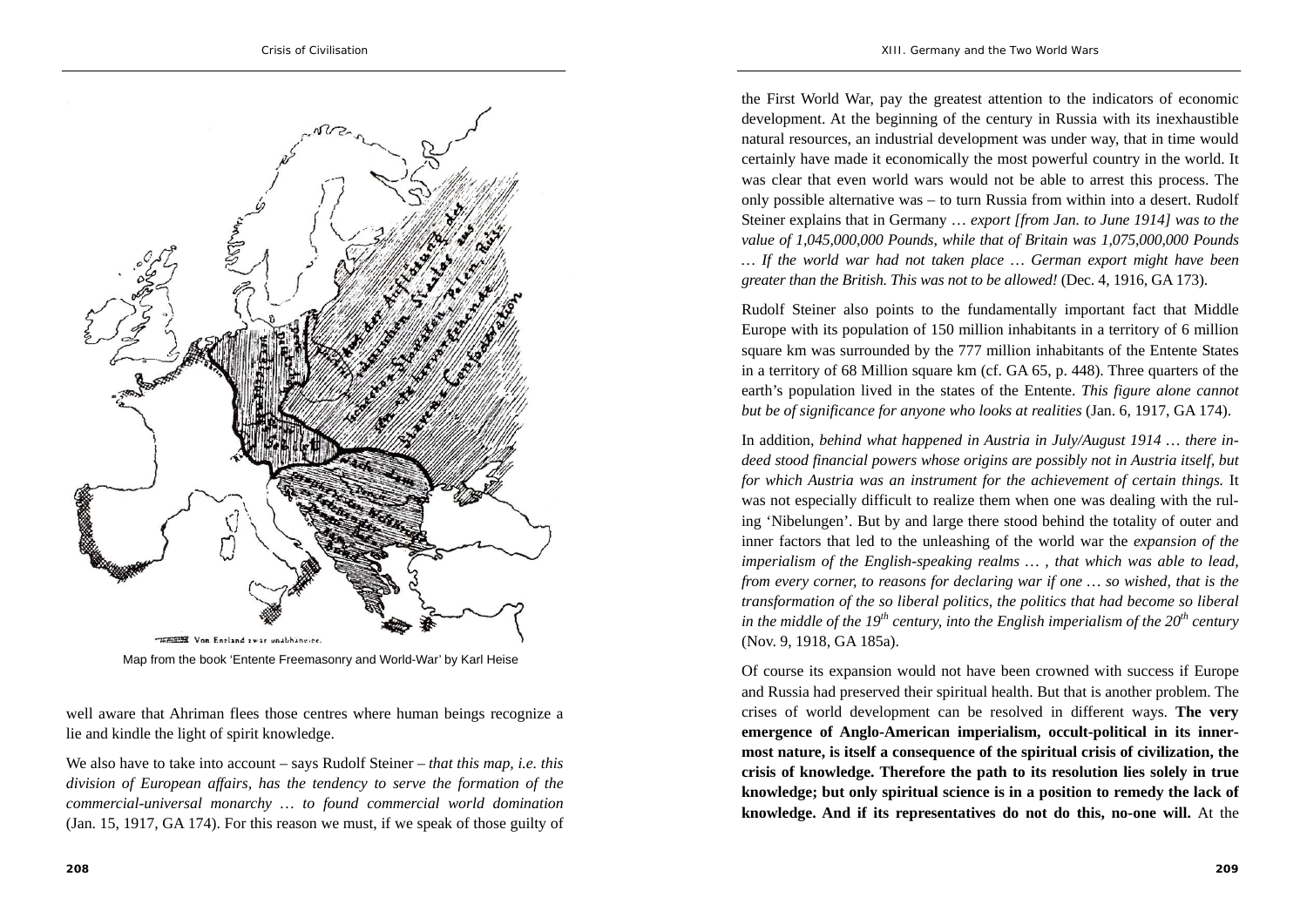same time we should not be surprised that in anthroposophical circles the 'piledup wall' against true social insight will continue to grow ever higher. – Indeed, it is precisely in our circles that the hysterical cries will sound louder than anywhere else in the world against anyone who seriously studies Rudolf Steiner's historical symptomatology and dares to try and apply it to current situations.

We will not elaborate further in how thorough and comprehensive a way Rudolf Steiner has proven the innocence of Austria-Hungary and Germany in the preparation and unleashing of the First World War.<sup>2</sup> Only an extremely prejudiced, and, in most cases, ill-intentioned person who serves entirely different

 And what did the 'Nibelungen' do? For example, Kaiser Wilhelm was caricatured in the newspapers during the war as a cannibal, ready to devour the entire world.

In 1908 he said in an interview with the English *Daily Telegraph*: *England has only one friend in Germany – myself.* He explained further that an alliance had been suggested in previous years by Russia and France, and England owes it to him that this alliance did not come about – so much does he love England. – When the invasion of Belgium was being prepared, it was kept secret from him, the Emperor, the Commander-in-chief – until July 29, 1914. They knew: … *if he had been told today, tomorrow the whole world would have known about it, if Sven Hedin and so on, who so admired him, had come to see him* (Nov. 16, 1918, GA 185a).

aims can convey the impression within our circles that he finds Rudolf Steiner's communications unconvincing. Let us conclude our discussion of this theme with an indication of the programme which Rudolf Steiner presented to the public during the war. *It would have been quite different –* he said – *if in the middle or even in the autumn of 1917 this [social] threefolding had been acknowledged by a country of importance, either Germany or Austria, as a declaration of the impulses of Middle Europe, over against the so-called 14 Points of Woodrow Wilson which had been drawn up from an American standpoint. This would have been a historical necessity at that time. I said to Kühlmann:* <sup>3</sup> *You have the choice, either you attend to reason now and listen to what is being heralded in the development of humanity as something that ought to happen … or you will see a time of revolutions and cataclysms.*<sup>4</sup> *– Instead of listening to reason, we got the treaty of Brest-Litowsk, the so-called 'Peace' of Brest-Litowsk.* (And later, one might add, the Molotov-Ribbentrop Pact.)

*Just think how it would have been – this can be said without presumption – if at that time, in opposition to the so-called 14 Points, the voice of the Spirit had sounded into the thunder of cannon. All of Eastern Europe – anyone familiar with the forces of Eastern Europe knows this – would have understood the idea of substituting for Tsarism the Threefolding of the social organism. Then what was actually supposed to happen would have come about* (Apr. 21, 1919, GA 192). But one did not listen to the voice of the Spirit; **the Bolshevik revolution took place in Russia, while in Germany National Socialism came to power.** Thus the evil chain of events began: some loved England, the others loved Lenin and Rosa Luxemburg. The victory over 'German militarism' became the 'sacred goal' of West and East, and therefore the impulse of *Social Threefolding* could not assert itself in Middle Europe in order to save Russia from the Bolshevism which, in its turn, drove Germany into National Socialism; and then came the Second World War.

<sup>2</sup> We must mention a few more facts. Rudolf Steiner says: *For me a most important basis for judgment is given, when I know that the personality* (Moltke) *singled out by circumstances to make the decision: Must we attack now or not? – was four days earlier in no position at all to concern himself with the situation in Europe, but is spending a carefree time … in a resort* (Karlsbad) (Nov. 10, 1918, GA 185a).

The German ambassador in London, Lichnovsky, *asked the English Minister for Foreign Affairs on August 1: Would England remain neutral if the Germans did not infringe the neutrality of Belgium? – And this question was given an evasive answer!* (The treaty regarding Belgium's neutrality was signed in **1839**, but Germany was founded as a State in **1871**.) When he did not receive an answer, the German ambassador asked a further question, namely *what the conditions are for England to remain neutral. This means: England was permitted to lay down the conditions under which it would remain neutral … Great Britain did not want to give an answer to any such inquiry*. On August  $2^{nd}$ , the following day, Edward Grey spoke before the English Parliament and did not mention a word of the conversation with the German ambassador. *If he had said something about it, this session of Parliament would have taken a different turn!* (Dec. 30, 1916, GA 173).

This Sven Hedin (1865-1952), well-known as a Swedish traveller, played a significant part in preparations for the **Bolshevik** revolution in Russia; at the same time his name appears in the annals of the history of the National Socialist rise to power. Years later, symptoms become visible to which Rudolf Steiner had already pointed.

<sup>3</sup> Richard Kühlmann (1873-1948) – Secretary of state in the Foreign Ministry in 1917- 1918.

<sup>&</sup>lt;sup>4</sup> At times 'anthroposophists' come to us in Russia from the West, who tell us that Rudolf Steiner had thought like Karl Liebknecht and Rosa Luxemburg, and that many of his statements even accord with those of Gorbachev! No-one contradicts them, because they are still in a profound sleep socially, as in the time of Bolshevism. In the outer world Anthroposophists are accused of magic, conspiracies and Heaven knows what else. The Orthodox Church Council (the most secular council of the Orthodox Church abroad) does not allow them to take part in Holy Communion.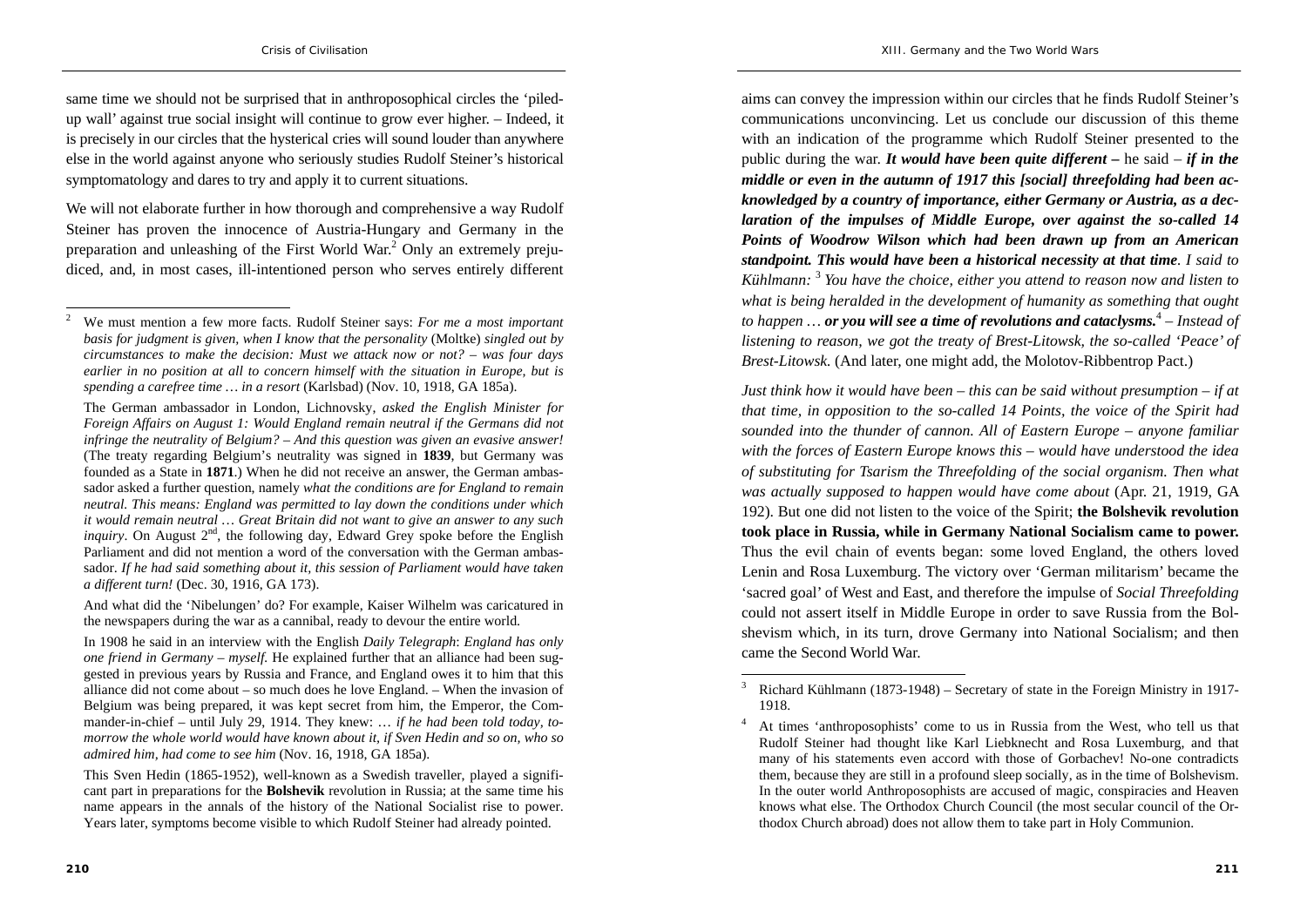

The map is taken from the book 'Occult Lodges' by Karl Heise, Leipzig 1921

A stern historical lesson was taught, demonstrating how dangerous it is not to take account of the spiritual mission of nations, and how closely the peoples are bound together in a common destiny. It is an extremely dangerous illusion to believe that the good of one nation can be achieved at the expense of others.

### **Social Threefolding**

The lessons of the past were not learnt; people are simply prevented from understanding them rightly. **Thus they will be repeated over and over** again. And life in the world will progressively worsen. In this way, not only the epoch of the consciousness-soul will be utterly destroyed, but the future of the entire earthly aeon. All that the peoples of the world can now do is to follow the path of mutual understanding and mutual positive influence, **mindful always of their individual tasks in the spiritual evolution of the world**. At present this can best be understood by those who turn to spiritual science. The more knowledge we draw from it, the greater the weight of responsibility we bear for what happens in the world, and of guilt whenever we refuse to understand the social reality within which all great concerns of humanity now unfold.

There is already a great deal that we have failed to do. But at least we now grasp **that the Socialism of the Bolshevik kind and National Socialism are two caricatures, two hideously distorted images of the idea of social Threefolding.** If the task of social threefolding was to create favourable conditions for a conscious awakening to the Second Coming of Christ, an event that has taken place in the world of ether-forces since 1933, then Bolshevism and National Socialism represent two forms of the ahrimanic-luciferic resistance against the Christ in His second appearance.<sup>5</sup> These two monstrosities brought endless suffering upon mankind – in order completely to divert man's attention away from the spirit.

The First World War was the result of a grave spiritual crisis.<sup>6</sup> It demonstrated clearly that the time of the social world-systems from the epoch of the regency of the Archangel Gabriel had expired with the beginning of the epoch of the Archangel Michael. For spiritual reasons, therefore, and not for the reasons

<sup>5</sup> In our book *Triune Man of Body, Soul and Spirit in the Light of Anthroposophy* we have addressed at length the question of why the Second Coming began in 1933. The relationship of time and space plays a role here, in its totality expressed in the number 19 (12+7), etc.

<sup>6</sup> Literature has handed down to us an impressive picture of this crisis. Think only of the novel *Der Zauberberg (The Magic Mountain)* by Thomas Mann, in which it is shown how the two world-forces of which we speak, wage a battle over the 'I' that belongs to Middle Europe.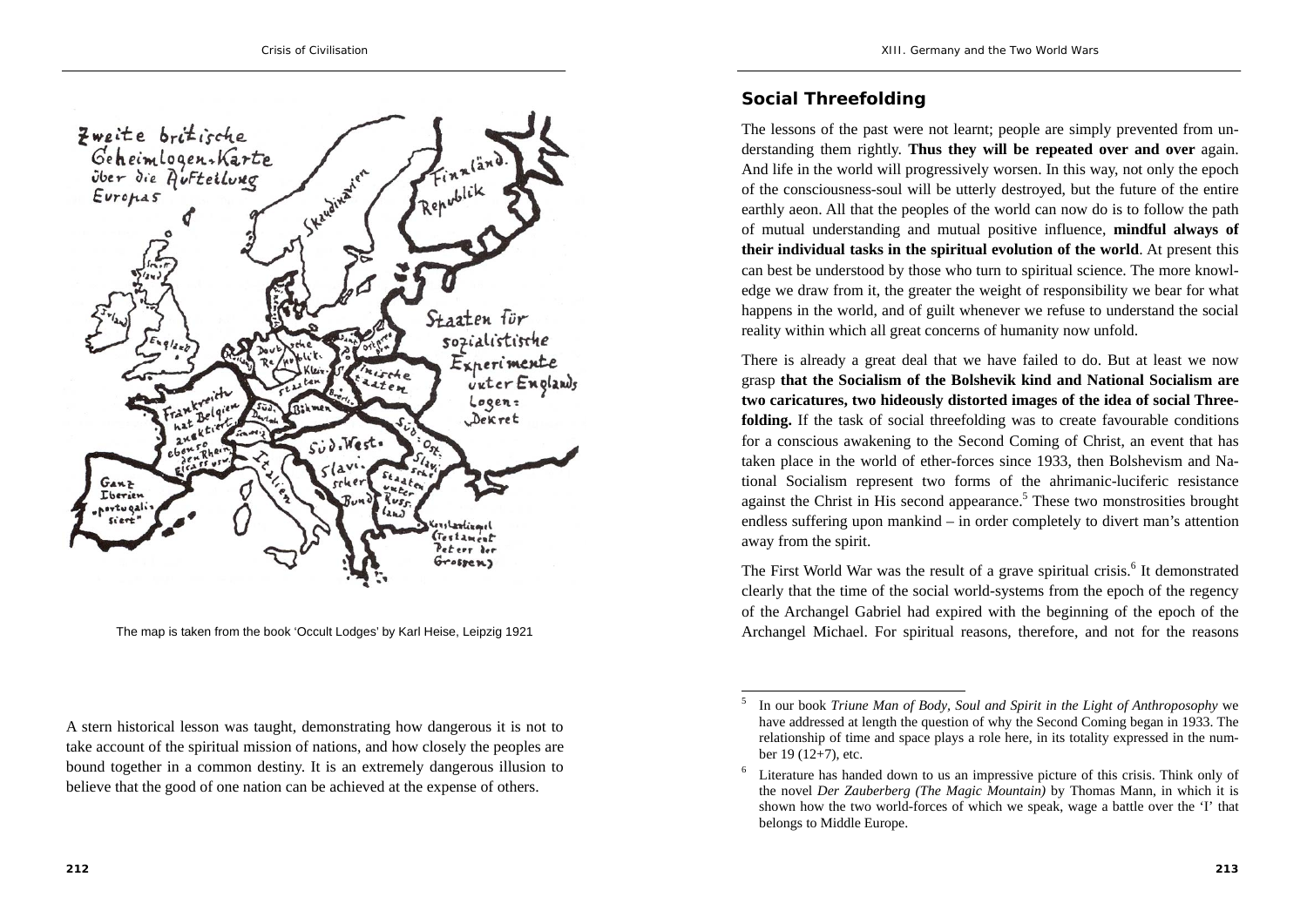thought out by Marx, capitalism had to give way to social Threefolding.<sup>7</sup> But the '14-point programme' of Wilson – who, as we know, is the bearer of the ahrimanic incorporation – was set against it. Parallel to this a 'socialistic experiment' was prepared by the secret societies – and exported to Russia. It was known in the occult societies that the impulse of the new sociality streams from the Spirit, that the conditions for this had matured on earth and that the developed self-consciousness of man is no longer willing to endure the last form of slavery – the sale of human labour. It was becoming dangerous to ignore the decree of the spirit and it was impossible to do away with it entirely. Therefore the impulse was given free rein, but in an ahrimanic sheath. **From the beginning both Russia and Germany were subject to attack. It is especially important to know this, in order to understand Russian-German relations in the 20<sup>th</sup> century.** First, one made use of 'Nibelung' Ludendorff, <sup>8</sup> who allowed Lenin and his 'comrades' passage to Russia in a sealed carriage.

 The intention of Rudolf Steiner to set up a news agency in Zürich in 1916, to establish an independent information service, so that something would be there to counter the wild flood of lies about Germany in the Allied press, was prevented by the same Ludendorff. Rudolf Steiner says on Jan. 2, 1921: *It had progressed so far that … it looked … as though we might be able to move to Zürich within the next few days in order to set up the press agency. The next day the annulment came from the main headquarters … with the information that so many people in Germany are waiting for such a post that an Austrian cannot be selected for it* (GA 338, 1986; Publisher's Note).

This secret is revealed in the world today. Documented reports are shown on television, but they are always presented in such a way as to awaken the impression that Germany **alone** is guilty of the Bolshevik revolution in Russia, that Germany **alone** provided the Bolsheviks with money.

Of course, the participation of Germany in these events cannot be denied altogether. But it has to be rightly interpreted and understood. It was Germany's role to 'lay a noose around the neck' of everything that united the destinies of Germany and Russia, of everything they had in common, with the help of the German 'Nibelungen' such as Ludendorff. At the same time, Germany was to be compromised with regard to the more distant future that has only now begun. The Russian 'Nibelungen' played into the hands of the German 'Nibelungen'. After they had formed an interim government consisting of members of Masonic Lodges, they proclaimed on the one hand: Fight the war against Germany to the victorious end! – But on the other hand they began to transfer power to the Bolsheviks. An entire system of Lodges laboured at this, including princes and earls of Norman descent, such as Rurikides and other aristocrats.

But there were also healthy spiritual forces in Russia; the support they needed was of a different kind. They needed an ideal and this ideal was to have been the realization of social Threefolding in Germany. But the Germans were afraid. *If your suggestion were realized* – Rudolf Steiner was told in high 'Wilhelmine places'–, *the Emperor will have to abdicate. Well* – he replied –, *if that is what circumstances require, then so it has to be*. One did not dare to take this step, although the Emperor's time was already over – consequently he had to go, but the right moment had been missed. Something similar happened in Russia. Here the alternative – Tsar or *social threefolding* – did not apply, the idea had no representatives among the Russian intelligentsia – but the Tsar ought not to have abdicated just at the time when Kerensky had already handed over all positions of power to the Bolsheviks. The Tsar should have held out to the very end (though it is difficult to judge whether at that point there was any hope at all for Russia).

### **Germany Between the Treaty of Versailles and the Bolshevik Revolution**

The combined working of the German and Russian 'Nibelungen' was crowned by the *Peace-Treaty of Brest-Litovsk* through which Russia was handed over to

<sup>7</sup> This is why only a dimmed consciousness could perceive a connection between Rudolf Steiner's views and those of Rosa Luxemburg and Mikhail Gorbachev. Socialists of all shades (at least in Russia) maintain now that Marx' evaluation of capitalism was wrong, that the future belongs to capitalism!

<sup>8</sup> It may be of interest to learn how Rudolf Steiner characterized Ludendorff. He emphasizes that *the judgment that Hindenburg and Ludendorff were 'great men', … truly spread with the force of an epidemic, when in truth they were no great men at all, not even from the standpoint of their profession … [In Berlin] there stands a hideous wooden effigy of a person, the 'Hindenburg', big, gigantic, into which every patriot had to drive a nail …* (GA 186). One year later he says about his logic: *He is the one to have earned the 'great distinction' of having been decisive in Lenin being transported through Germany and into Russia in a sealed carriage. He is the actual importer of Bolshevism into Russia. He does not dare to deny this openly in his book, although he dares a great deal. This is why he says the following: 'To bring Lenin to Russia was a military necessity; but the political leadership should have averted the terrible consequences; this it failed to do.' – You see, that is the logic of this gentleman* (Nov. 14, 1919, GA 191).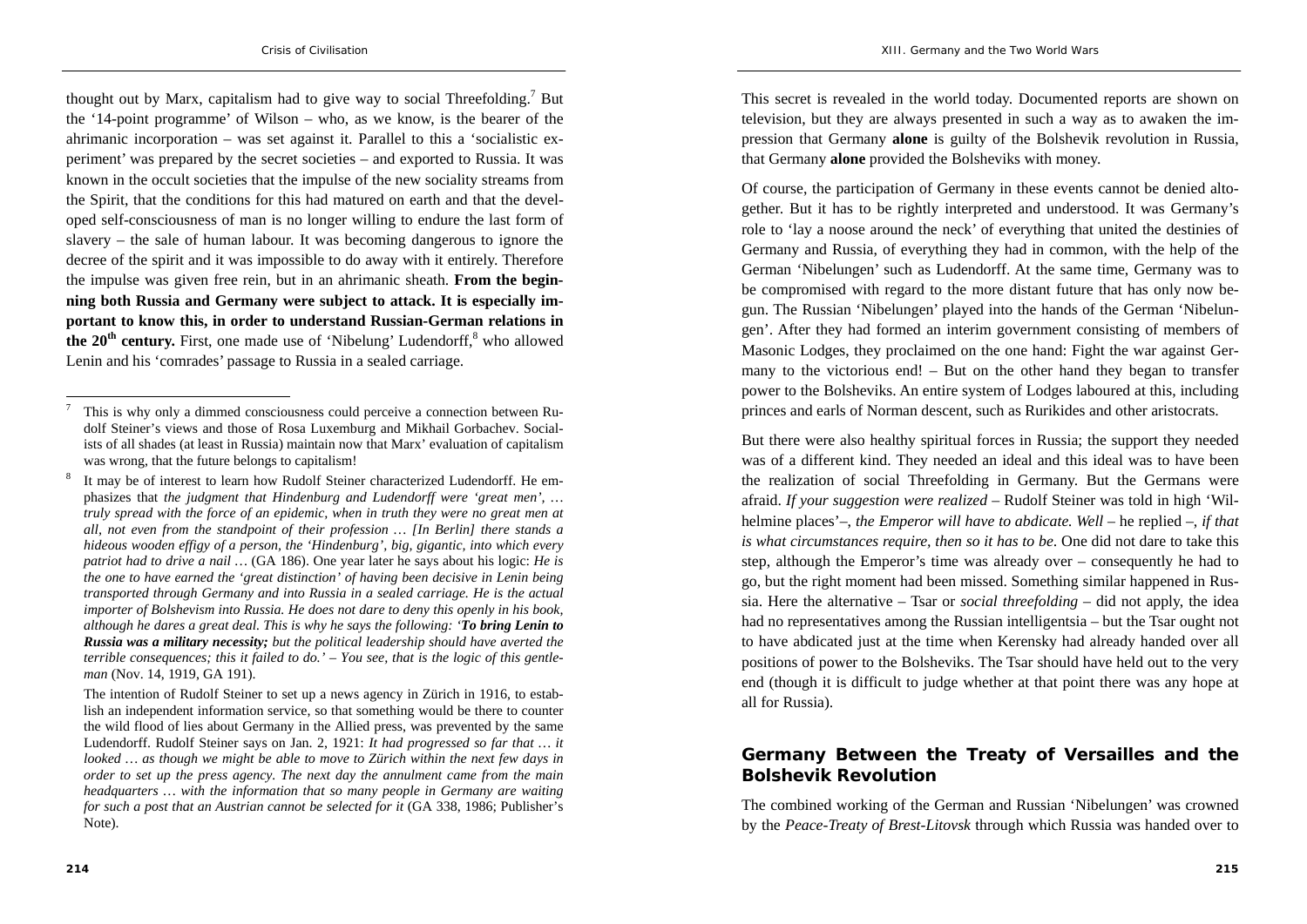the arbitrariness of the Bolshevik terror. The peace given to Germany was not much better. Ludendorff explained that, if Germany did not lay down its weapons within 24 hours, the greatest catastrophe would happen. But five days later when the capitulation was already signed he admitted that he had erred – there had been no reason to lay down weapons!

How tragic was this mistake? Today we base our judgment on the conditions of the war that was waged then. And here we must realize that the outcome of the war was decisive for the world-situation in the post-war years. By the end of the First World War the forces of the Entente were already greatly weakened, but the most important thing was that everywhere there arose the greatest resistance to the continuation of the war. All means of propaganda were insufficient to hide the fact that it was no more than meaningless slaughter. The millions of human casualties led to the collapse of the whole of Europe. If Germany had held out a little longer, the conditions of peace would have been very different from those laid down in the Treaty of Versailles. Germany would not have been crushed under the burden of enormous reparations, her borders would not have been pushed back at the whim of the Entente.

It is not our intention here to prove the view, almost universally accepted today, that it was the Treaty of Versailles that created the pre-conditions for the Second World War. Another important fact must be taken into account: **the danger of a Bolshevik** uprising, which threatened the exhausted country.

There is much material to confirm this, but here too the author wishes to remain faithful to his principles and refer to the statements of Rudolf Steiner, also in the present case. In a lecture given in 1920 he refers to the letter of a German, printed in the *Basler Nachrichten*, on April 2, 1920. It says: *We in Germany must accept that it is necessary to go through Bolshevism. Once we have gone through Bolshevism something better will come – we know not from where!* (Apr. 18, 1920, GA 334). In another Basle newspaper *Vorwärts* there appears on April 2, 1920, the article *The Politics of the Soviet Government in the Sphere of Religion*. The author signed with his initials only and in it we find the following passage: *Religion, which represents a fantastic reflex in the heads of people concerning their relationships to each other and towards nature, is doomed to natural decline through the growth and the triumph of the scientific, clear, naturalistic view of reality that will evolve parallel to the building, according to plan, of the new society*. Rudolf Steiner remarks: *How many people read this in* 

*a newspaper article and recoil as though stung by a viper, because it is the most terrible symptom that can be expressed in such sentences? For one does not think what will come about on earth if what lies within the word: 'Religion … ' were to be realized in practice* (June 13, 1920, GA 197).

What can we say today?  $-$  There is no-one who would recoil! Two years ago the autumnal Festival of the Archangel Michael was celebrated in Dornach under the motto of a statement once proclaimed by Rosa Luxemburg. The weekly *Das Goetheanum* wrote about it and no-one *recoiled as though stung by a viper.*9 This can only mean that the Members of the AS/GAS are asleep. This kind of provocation serves as a form of medical evidence to prove the death of the 'patient' beyond a doubt. – But here we are digressing too far from the theme.

In 1921 Rudolf Steiner spoke of a Jesuit book in which we read: *For all those who take Christian principles seriously, those to whom the well-being of a people is a concern of the heart, those who have taken the words of the Saviour 'Misereor super turbam' (I have pity on the masses) deep into their souls, for all these the time has now come where, borne along on the undercurrent of the Bolshevik tidal wave, they can work with and for the nation with far greater success. Do not be hesitant. Radical and all-round opposition to 'capitalism', therefore! – to the exploitation of the people and its impoverishment through usury; greater emphasis on the duty to work, also for the upper classes; the provision of decent living-quarters for millions of compatriots, even if this means the occupation of palaces and larger dwellings; the exploitation of natural resources, of water and air power, not for trusts and syndicates but for the benefit of all … the use of the idea of the system of councils* **(Rätesystem)** *… alongside parliamentary representation of the masses … in order to prevent the 'isolation of the masses from the state apparatus', rightly criticized by Lenin …* (Apr. 29, 1921, GA 204).

A Russian, reading these words, will exclaim: Pah, that is Bolshevik propaganda through and through! True enough, so much has been achieved *with and for the nation*! But what have the Jesuits to do with it? And who told them

<sup>9</sup> Although we know that *the world-view of Karl Marx is a purely ahrimanic one* (Sept. 8, 1918, GA 184). Rosa Luxemburg's world-view was Marxist.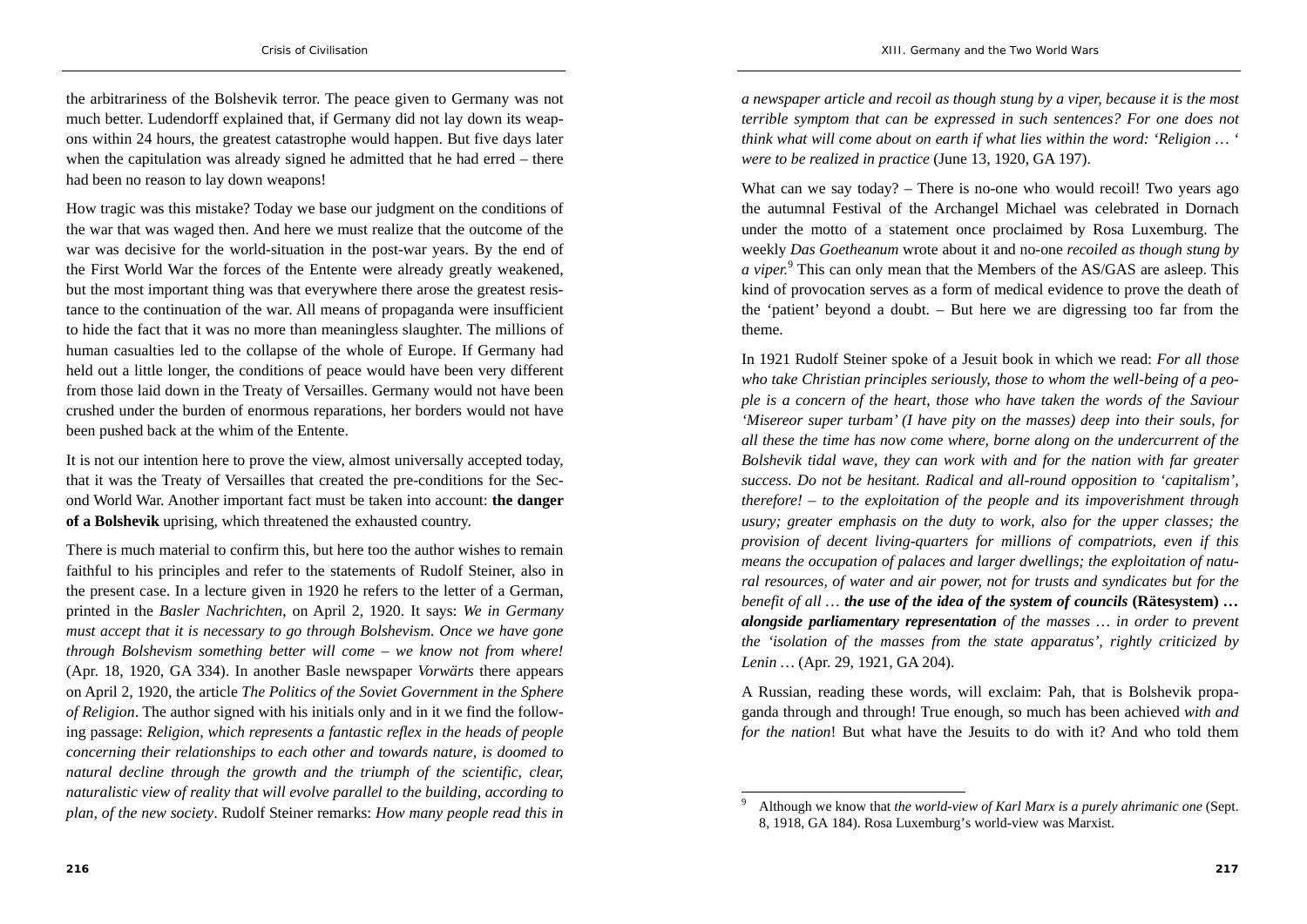about the profound nature of the system of councils as a form of State serfdom?!

If we still remember the content of the earlier chapters of this book, we can answer this question without difficulty. Think of the deep affinity between Jesuitism and Americanism, of the Russian author K. S. Mereshkovsky, remember that *Rabbis and Monsignori sit together quite amicably* in the high degrees, and, finally, remember the tactic of the 'two daggers'.

It was not in vain that Lenin waited so long in Zürich, in a bourgeois country. When one searches through the archives and libraries of Western Europe, scans the bundles of newspapers from that time in English, German and other languages, it is easy to conclude with certainty that Germany was threatened by the Damocles sword of a Bolshevik revolt. Our 'dictators of the proletariat', feverishly busy at the time carting entire waggonloads of gold, diamonds and art-treasures from Russia to Europe, were proclaiming loudly that Bolshevism would soon have gained victory there too, and one would then be able to bring everything back. Clara Zetkin wrote openly in Berlin how the streets would be renamed once Bolsheviks were in power.

Thus Germany too, after untold sufferings, was threatened with the reign of terror that had already descended upon Russia. How terrible, how insatiable this reign is in the perpetration of evil, was known in Europe right from the beginning. In the first years after the revolution in St. Petersburg hundreds of thousands of emigrants came to Europe and told of the unimagined misfortune that had come over humanity, and spoke of it as something without equal in world history.

The situation in Germany in those years reminds us literally of that in Russia from February to October 1917. In order therefore to understand the choice made by Germany<sup>10</sup> at that time, one must make a comparative analysis of the events in both States. In Russia it had only become clear after the Bolshevik revolution what kind of power was ruling the state. One had meekly accepted much fine-sounding talk, similar to that in the Jesuit book (*compassion for the masses*, etc.). On the other hand a gigantic conspiracy (not a 'conspiracy theory') was at work and invaded like a cancer all 'cells' of society. With the help of this conspiracy it was possible to eliminate all rational thinking forces in

Russia. The masses were subjected to the influence of inspirations and suggestion; the press and public proclamations were used and tasks assigned to specially-trained agitators and speakers. But the use of a hitherto unknown terror opened the eyes of many and they stood before the question: How can the plague of Bolshevism be overcome? Under **those** conditions there was only one way – the setting up of a military dictatorship and the declaration of a state of war in the land.

In our time, where only cries for democracy can be heard in East and West, it is extremely difficult to come to an understanding of such questions. In making such a statement we do not wish to step forward as an opponent of democracy, nevertheless it is our conviction that a true democracy is only possible under the conditions of *social Threefolding*; in the absence of these it is no more than a convenient pretext for groping in the dark. Here too we would refer to a statement of Rudolf Steiner. *This so-called democratism* (of the English kind) – he says in an article – *is suited only to make the people of Middle Europe into a part of English-American world domination, and if in addition we were to become involved in the so-called inter-State organization of the present Internationalists, we would have, as Middle Europeans, the wonderful prospect of being always outvoted within this inter-State organization* (GA 24, p. 340).

This is the holy truth! No other verdict is possible. Exactly the same applies to Russia. It is no less than the **formula of the 'Perestroika'**. But in former times too, in the period of the so-called 'cold war', the principle was used, if in a veiled form. The origins of all phenomena of this kind are to be sought in the first quarter of our century and even in the last third of the previous one.

In this way the darkness that spread over Europe in 1914 turned in 1917 into an 'Egyptian darkness'. Only through the strictest discipline could the assault of the infernal forces be arrested. In Russia the search began for a personality able to assume the powers of a dictator. General Kornilov was approached. He was at first undecided – even amongst the generals the spirit of democracy prevailed at the time. But finally circumstances forced him to act. The atrocities of the Bolsheviks were gaining the upper hand and there was simply no choice. Thus the 'White movement' was formed, but the moment for setting up a dictatorship

<sup>&</sup>lt;sup>10</sup> Among them the parents of Renate Riemeck.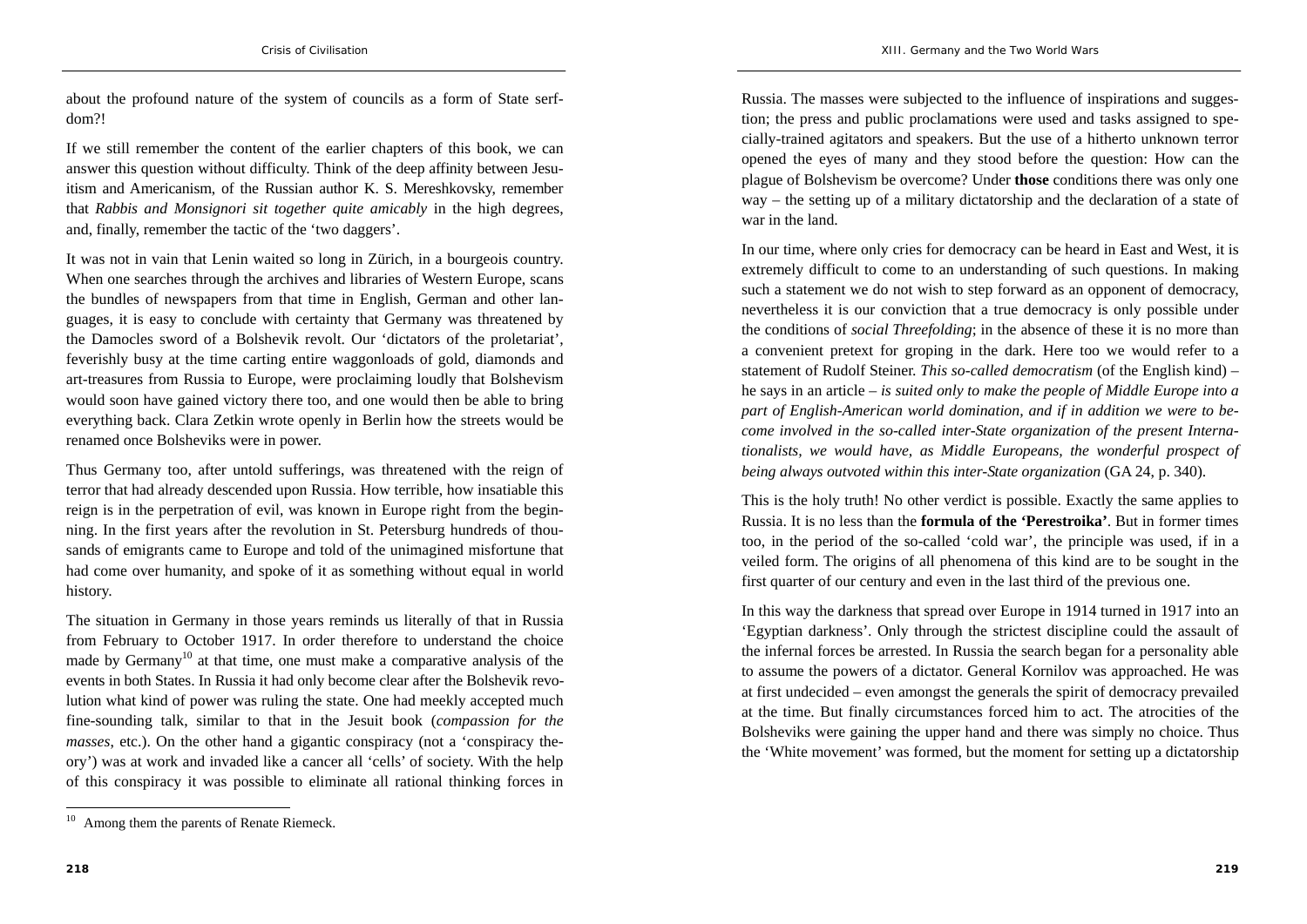had already been missed and the civil war broke out.<sup>11</sup> Kornilov put himself at the head of the 'White Army', but a programme was lacking that could have inspired people, that could have aroused more enthusiasm than the false promises of the Bolsheviks to share out the land and factories. 'Loyalty to the Entente' was proclaimed, and it was just this Entente that brought the downfall of the 'White Army' by sending its advisors, through whom it worked in the interest of the Bolsheviks. All this is described in detail in the books of those who participated in the events. General P. N. Krasnov for instance, participant in the White movement and author, reports openly in his novel *From Double Eagle to Red Banner* that the representatives of France and England in the 'White Army' were members of Masonic Lodges and, through the mediation of Russian Freemasons, were active on both the 'white' and the 'red' side. General Denikin indicates the same in his memoirs.

This is how events unfolded in Russia, and exactly the same would have happened in Germany. The Germans, however, knew what a Bolshevik victory would have meant: the complete physical annihilation of entire social strata – not only the bourgeoisie, but also the intellectuals, the clerics, a large part of the farming community, the entire middle class, small business entrepreneurs, the petty bourgeoisie and the merchants. For in Russia even those were destroyed who had completed a secondary education, and, under the pretext of the economic elimination of farmers with large estates, the healthiest stratum of the peasantry was eradicated. Lenin declared openly that the Bolsheviks were ready to eliminate as much as 90% of the population for the sake of retaining power in their own hands. It seems as though they would even have sacrificed 99%, because after all no more than a few specimens of humanity are needed for the artificial breeding of a 'new man', the happy inhabitant of the 'earthly paradise'.

The German communists had similar views.<sup>12</sup> Meanwhile chaos, hunger, unemployment ruled the country, cities and industry were destroyed, and on top of all this there lay the burden of the immense reparations. When the Golem of Bolshevism raised its head over the devastated country, no great intelligence was needed to understand that Germany, like a person facing certain death, had to make some desperate movement in the hope of a last chance of survival.

This is how it was in France, when the *Vendée*, driven to despair by the terror and the dictatorship of the Jacobins, armed itself for an uprising. Shortly after this, Napoleon was enthusiastically embraced **by the entire nation**, which followed him in his adventures. So it was in Russia, where the desperate selfdefence before Bolshevism continued until 1941, when even the attack from outside was experienced as a liberation, and 4 million soldiers not only surrendered but were ready to fight against the hated power in their own country – but it turned out that what came from the West was just as much of a plague.

We must always keep these things in mind if we want to understand why the Germans supported their dictator who declared himself to be an enemy of Bolshevism. The first fascist organizations were formed as resistance-groups against the communists, and for a long time there was sporadic street-fighting between these groups, with the communist assailants thoroughly beating the national socialists.

A dictatorship is certainly not an ideal way out of a situation. But what else can one do if the choice is between two dictatorships, one of which has already shown its savage face? More recently the Americans made a film about Stalin in which they show that **Stalinism was worse than National Socialism**. The **Americans** say today that Stalin outdid Hitler in evil. (Churchill said after the war that *the wrong pig had been slaughtered*.<sup>13</sup>) We may therefore conclude that **Germany chose the lesser of two evils**. Thus Russia is experiencing today a wave of renewed pogrom-propaganda, behind which the outlines of a new dictatorship grow visible, whereas Germany is strengthened again and has been able to provide its citizens with decent living conditions! Germany did not have to pay so dearly for the consequences of National Socialism as Russia did for those of communism, which continue to this day and will, so it appears, finally bring us to the grave after all. At least the National Socialists did not eliminate millions of their own compatriots. Officers and Generals knew how to take care of their soldiers during the war. For the Bolsheviks the war was simply a convenient way to continue the genocide. One tries now to make Stalin responsible

 $11$  The president of the interim government, Kerensky, proclaiming the General outlawed and thereby allowing the Bolsheviks free rein, played a large part in the failure of the movement.

 $12$  Attempts are now made to represent them to the Anthroposophists as being of like mind with Rudolf Steiner.

<sup>&</sup>lt;sup>13</sup> On July 30, 1952 before the House of Commons.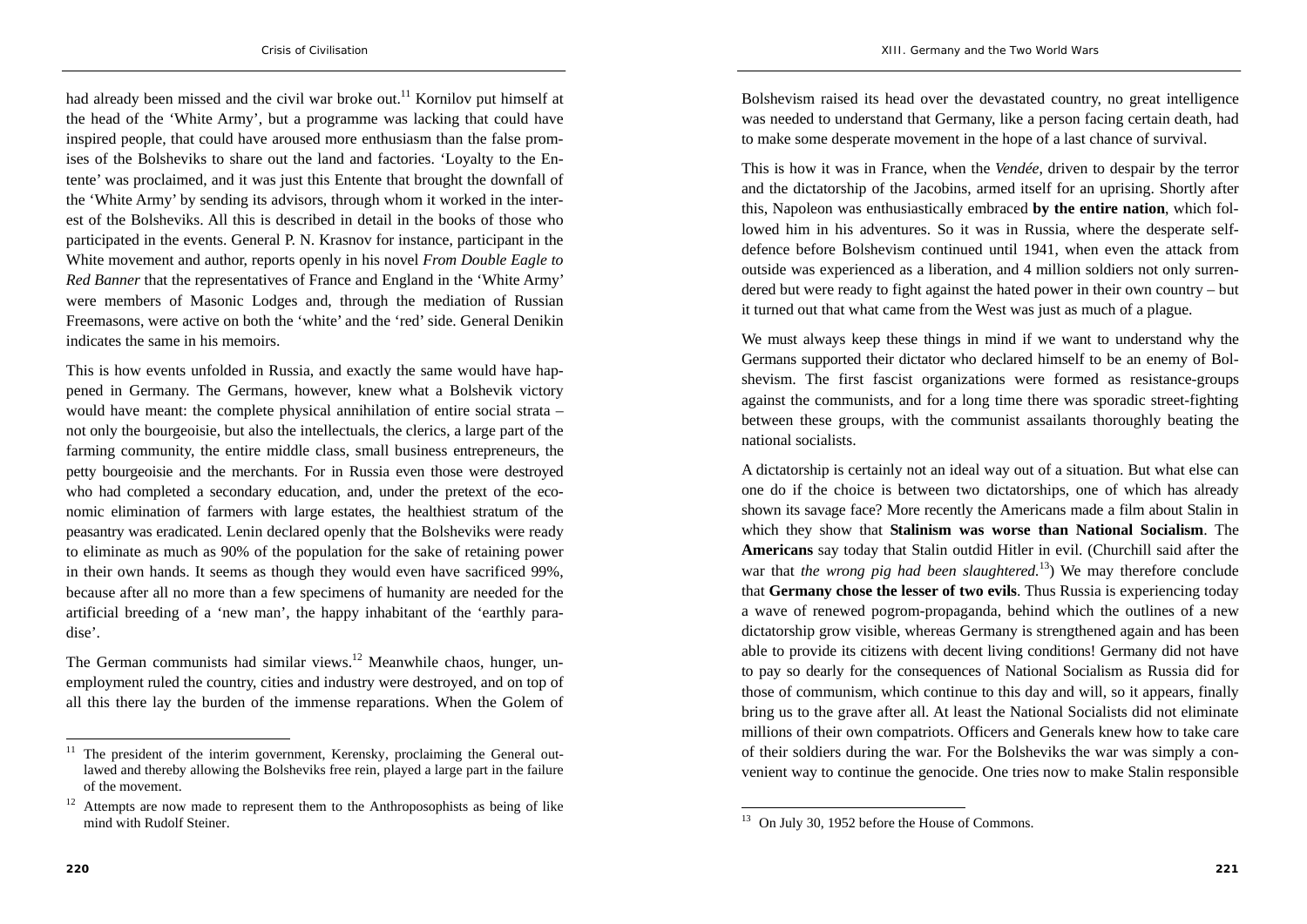for all this, as though the senseless operations of Kharkov, Kiev and the Crimea that costs hundreds of thousands of human lives had been solely the work of his hands. But it has been frequently noted that wherever another leading member of the ruling clique, Voroshilov, had a part to play, the Soviet army had to suffer overwhelming defeats etc.

As a result of the war the USSR lost 27 million lives on the fronts alone – Germany lost six million, more than one million of these at Stalingrad, where a 'prominent Nibelung' – Paulus – led the military action. After imprisonment as a p.o.w. he remained in the 'German Democratic Republic'.14 After the war nearly one million German soldiers and officers – all of them young – died in the prisoner-of-war camps of the Western Allied forces. One million Russian emigrants were forcibly handed over by the British via Vienna to the Soviets – where certain death awaited them – as was generally known. Thus are revealed the secret, the true aims of the war. They consisted in the **widest possible elimination of the population of Middle and Eastern Europe.** Why? – The purpose behind such a course of action has been explained here in detail.

#### **The Crisis of Social Understanding, and its Causes**

From whatever point of view we look at it, all this is cruel arithmetic. But noone should accuse us of leniency to National Socialism. We merely recommend that the events should be looked at as they actually took place, because mankind is about to see them **repeated**. The hellish face of Bolshevism was more terrible than the Nazi regime, but a Nuremberg Trial has not to this day passed judgment on it. Some farcical proceedings were arranged in Moscow and Berlin, and the court decided: 'The Party' – you see! – 'overstepped its authority'. This was the only offence! – The cannibals forgot to use a knife and fork!

How could this happen? – Simply because the Nuremberg Trials took place immediately after the end of the war and in the general confusion it was possible to wipe out all the evidence. Under present conditions the question can be asked: Who are the judges? It became clear in Honecker's trial that he had intended to bring something to light; but Ceausescu had to be executed swiftly, without court proceedings or lawful judgement.

It is not difficult to guess that, if the Germans had won the War, Roosevelt, Churchill etc. would be spoken of as Nazis are spoken of now. And it would be entirely justified. Let us remember Dresden. In the course of a single night hundreds of thousands of women, children and old people are killed – for a single reason: Germany must be punished! Then Japan is punished.<sup>15</sup> The war has already ended, but the number of casualties grows still further – by millions! But double-standards are applied. Let us take the example of General Vlasov's army and the 'Red Chapel'.16 Vlasov's soldiers tried to fight against Bolshevism – but not against Russia – with the help of the Germans. The Red Chapel fought against the Nazis – for the victory of Bolshevism in Germany – with the help of the Bolsheviks. Nevertheless, Vlasov's soldiers are regarded as monsters, traitors, whilst the members of the 'Chapel' are heroes; this is also the way Anglo-American propaganda presents it. The examples could be continued indefinitely, and still no-one becomes wiser.

<sup>14</sup> The Moscow journal *Cherniy Yashchik* reported in 1994 that all the German soldiers who were captured at Stalingrad were packed into goods waggons and left standing in the frost until they were dead. According to German reports only 6000 prisoners returned home.

As to Paulus, a similar figure existed in Russia in the First World War. The outstanding Russian general Brussilow (also an aristocrat), loved by the Tsar (as Paulus by Hitler), deserted to the Bolsheviks after their successful revolt. The question: Could he gain victories in a World War? – Of course not. He did not win, with one exception. But then, Paulus, too, advanced as far as the Volga.

<sup>15</sup> In his voluminous work *Tragedy and Hope – A History of The World in Our Time*  (London/New York, 1966) Carroll Quigley concludes the chapter on the 2nd World War with the words: All this personal tragedy and material damage of untold billions of dollars was needed to demonstrate to the irrational minds of the Nazi, Fascist, and Japanese militarists that the Western Powers and the Soviet Union were stronger than the three aggressor states and, accordingly, that Germany could not establish a Nazi continental bloc in Europe nor could Japan dominate an East-Asian Co-Prosperity Sphere. This is the chief function of war: to demonstrate as conclusively as possible to mistaken minds that they are mistaken in regard to power relationships. But, as we shall see, in demonstrating these objective facts in order to change mistaken subjective pictures of these facts, war also changes most drastically the objective facts themselves (S. 827). C. Quigley was Professor of History at the Foreign Service School of Georgetown University (the leading Jesuit university in the U.S.A.) formerly taught at Princeton and at Harvard. Bill Clinton called Prof. Quigley 'the father of his political ambitions …' (*Tagesanzeiger*, Zurich, 5.11.1992; Publisher's Note).

<sup>16</sup> *'Red Chapel' –* an espionage organization operating in Western Europe from 1936. It worked for the USSR and was directed from Moscow via Paris and Brussels (Publisher's Note).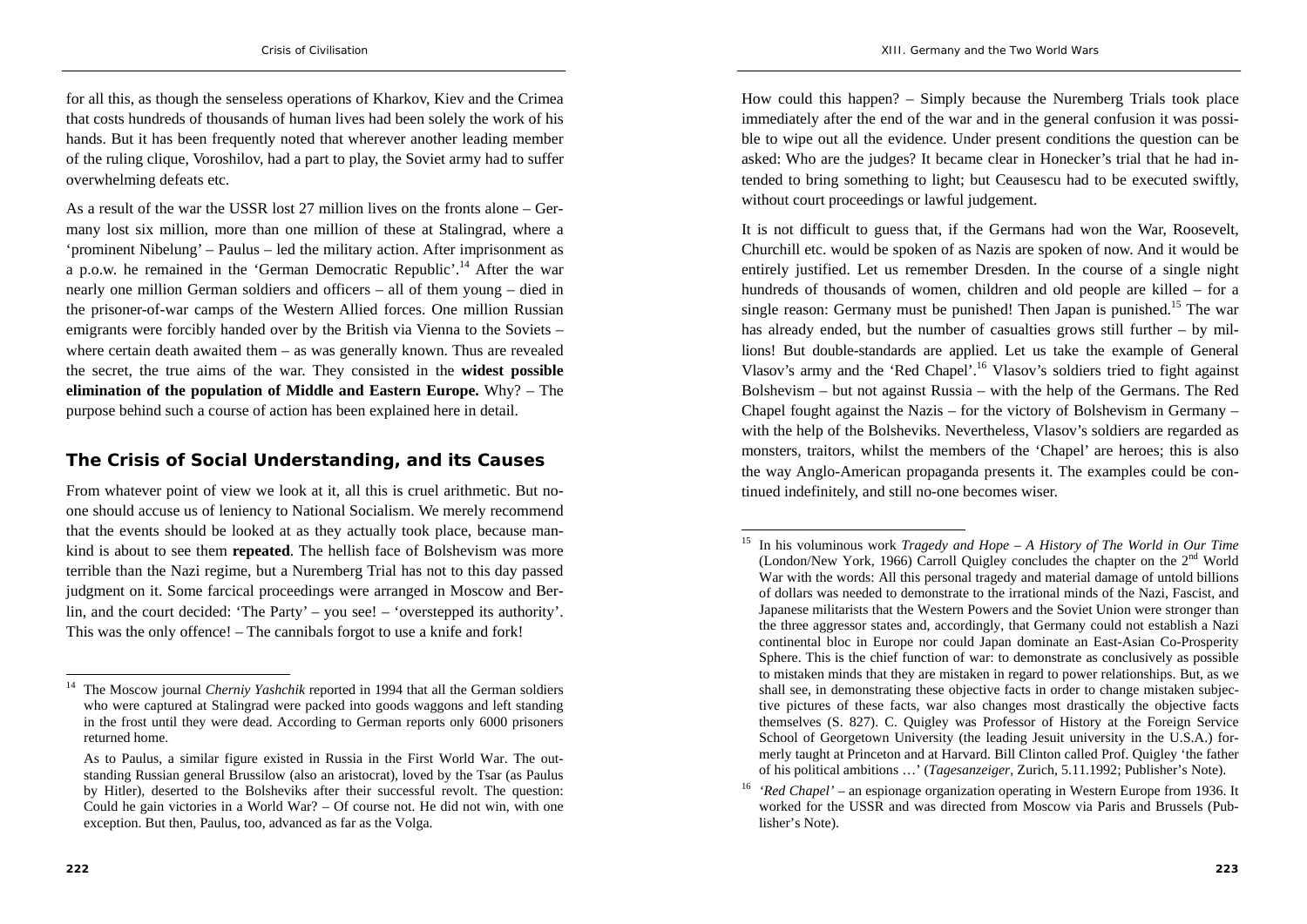Rudolf Steiner warned: *… things that make up the modern life of culture cannot be maintained in the long run, if something enters this modern cultural life that has arisen out of it, but contradicts it in the most radical way. But absurdity lies in the fact that things are brought forth out of life itself, that then contradict it. We must therefore prepare ourselves for the eventuality that difficult times may come for our movement also. They will not lead us off the right course if we have taken into ourselves inner certainty, clarity and the right feeling for the meaning and the nature of the movement; if in such difficult times we are able to look beyond the individual-personal … if we are able to turn our gaze towards the matters of critical concern for humanity. The greatest is this: to gain an understanding for a mode of thinking that is true to reality. – Everywhere, at every step, we see the impossibility of finding a mode of thinking that is true to reality. The heart has to be engaged in such a question, then we will not be led astray through all kinds of egoism* (Jan. 30, 1917, GA 174).

It is egotistical when many anthroposophists respond with nothing but an expressionless gaze and a polite nod when the fact is mentioned that Bolshevism cost us 100 million human lives. If they are asked: 'Did you read the *GULAG Archipelago*?' – they answer: 'Yes, I know that book, I leafed through it once. But read it? Oh no, it is too thick. Why do you Russians always write such thick books?' But when the conversation turns to German history, together with the key to understanding we have given here, then something happens to this same person that forces us to change the subject, so as to prevent them from having a brain seizure. It is understandable why this should be. **The lie has already 'struck' the ether-body of the human being. When a true word is spoken, irregular 'beats' occur in the interplay of nervous system and circulation,**  resulting in hysteria. The spirit-being of the lie causes a mutiny in the astral body, and cannot be exorcised by arguments or explanations since it is already rooted in the ether-body, into which it enters by way of the rational soul which has been suggestively influenced by the press. A person of this sort, when confronted with truth, experiences fits of suffocation and a rush of blood to the head. A discussion with him is therefore senseless, foolish and dangerous. To stick to his old prejudice – to the lie – is for him a question of being and not only of consciousness. We can find these people everywhere today: in Germany, Russia, politically engaged or non-political; and not a few are to be found even among anthroposophists. One must learn to grasp that they **are not anthroposophists**, as little as, for instance, the Jesuits are Christians.

Rudolf Steiner spoke of the above in **Jan. 1917**, **before** the monarchy was overthrown in Russia. It would be wrong to believe that he was merely pointing to the imminence of this event. He was, of course, referring to a whole complex of events that we are unable to disentangle even today because we try to do this in too simple a way. But we need to consider and to grasp wide historical connections. Already in the years 1870-71, says Rudolf Steiner, the so-called *Alsace question* arose between Western, Central and Eastern Europe as an insoluble problem. *People who stand within reality knew already that this is an insoluble problem … There stood before the gaze of their souls what special preconditions were being created for the future of Europe through what happened there, they saw how the urge will arise in the West to call upon the entire East* (Oct. 19, 1918, GA 185). Since then we have learnt that these pre-conditions were enough **to unleash two World Wars**, and they are not exhausted yet. – 'No!' – the anthroposophists immediately reply – 'only one! Maybe one can with some reluctance accept Rudolf Steiner's claim that Germany was not responsible for starting the First World War; but the Second is the fault of Germany, and only Germany!' The facts are powerless in the face of this outcry – nevertheless we should always return to the facts. Those who cry out will come and go but the human race endures, and so will its history.

### **Who is to Blame for the 2nd World War?**

It has generally become an axiom in the world at large that the Germans are always guilty of everything. For mass-consciousness this is a very convenient formula, a role popularly called by the name 'whipping boy'. Such a boy is always there as someone to vent our spleen upon and to pull the chestnuts out of the fire for us. Once in a while an anthroposophist is required as a whipping boy – then people start to talk of Rudolf Steiner's mistakes. He foresaw this too. *For we must be clear* – he said – *that the time can come again – today I choose my words very cautiously and therefore say: can come –, when, because peace is not wanted at all, the conflict will be ferocious, maybe still more ferocious than it has already been, if something does not come from one side or another to prevent this ferocity. Then the possibility will be found again to talk of the atrocious deeds of Middle Europe, and under the ruins and the rubble one will bury the fact that one could have prevented these atrocious things oneself if one had not responded to the appeals for peace with the bellowing of a bull. It lay after all in the hands of the forces of the periphery to bring*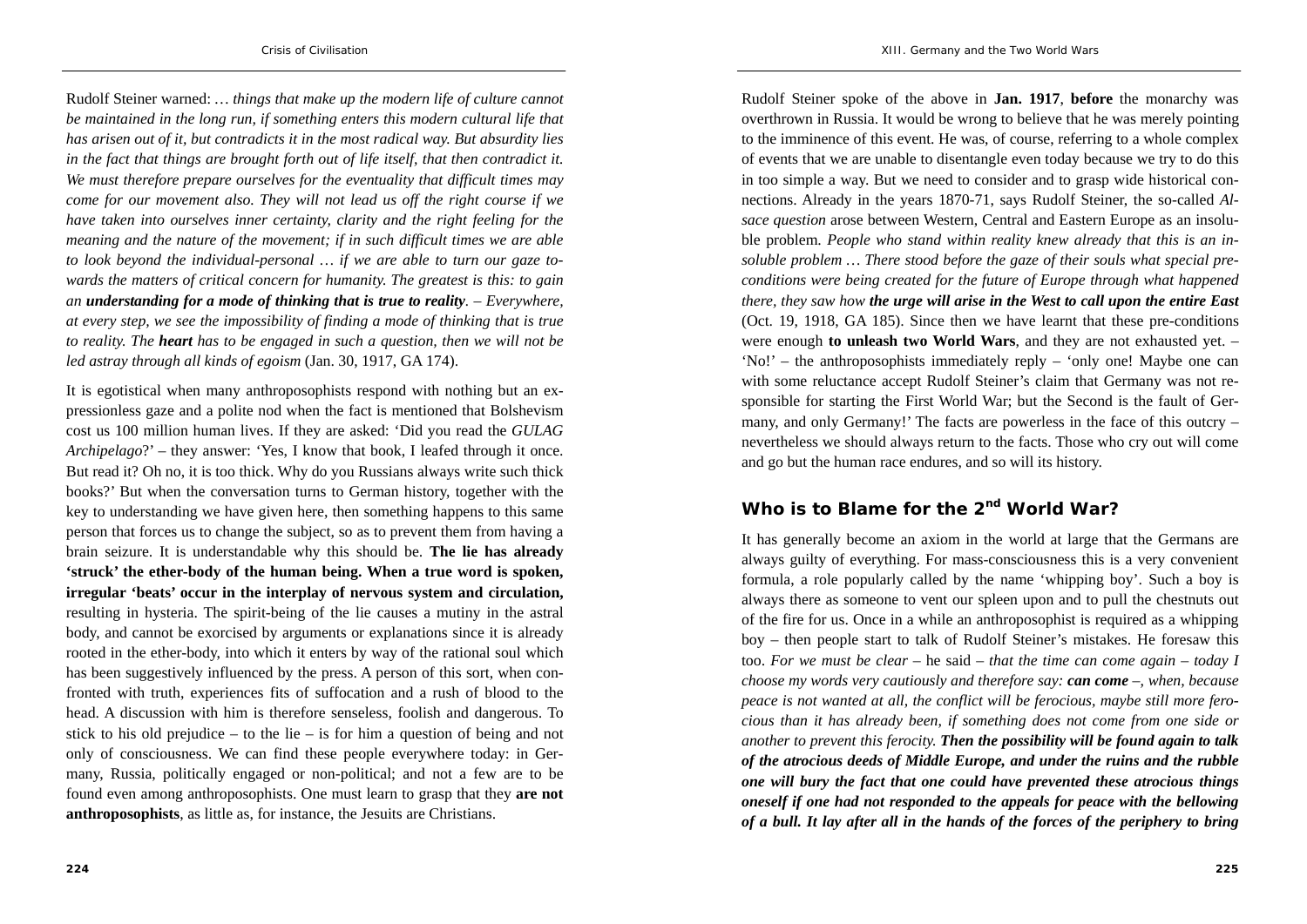*about peace. But the time will come … where it will again be said: The Germans are doing this or that in violation of all rights of nations* (Jan. 8, 1917, GA 174). These words have to do with the Second World War!

There is a lecture by Rudolf Steiner in which he speaks directly about the Second World War, or – more precisely – about the Second World War in its inseparable connection to the Third. Our research merely confirms the correctness and depth of his foresight, the view of the world founded this time not on supersensible experience, but on an analysis of the political, cultural and spiritual tendencies in the world during the first third of our century. He says: *There are a number of people already – and this number will quickly grow –, who grasp that it is entirely impossible to go through anything else but a revolution if one continues to work in the old sense. Just as in the old sense people were told: we have to wage a war in order to quell the revolution in our own country, so nothing other is meant than that work has to be done, particularly amongst those people of the West who are versed in the old way of thinking, to prepare the ground for the Second World War. There is no other way than, in order to overcome inner Bolshevism, to work in the West towards the Second World War. You can hear the cry from the lower strata of society: World-revolution! This idea of world-revolution can only be shrouded in a fog through the unleashing of this Second World War catastrophe. There cannot be any other way* (Jan. 2, 1921, GA 338, Dornach 1986).

It is an astonishing fact that there is one (only one) person – not in the West, not even in Middle Europe, but in Russia – who exposed the lie of the Second World War. We refer to Viktor Suvorov and his book *The Icebreaker*. Destiny prepares strange paths indeed for the people of this century. We can say that this man walked by the throne of Satan himself and yet was able to reach the light of day through his own strength. As an outstanding military specialist and an unusually sharp-minded analyst he proved **irrefutably** that the Germans started <sup>a</sup>**preventive war** against the USSR. We will not go into details of the book here, as it needs to be read in its entirety.<sup>17</sup> Discussion is impossible with anyone who does not do this (it is published in various languages). Many in Russia as well as in Germany will not read this book, for the reason given above: It

triggers off irregular heartbeats in the interplay of nervous system and blood circulation. A person who has adopted the English-Soviet-American version of the cause of the War risks suffering a collapse after reading this book.

Suvorov's position is unshakeable in that he refers to sources accessible to the public, and to the testimony of Soviet generals. For example, at the end of the book he quotes Admiral Kuznetsov, *a witness of the highest rank: J. V. Stalin made preparations for a war – extensive and all-round preparations – … Hitler thwarted his plans*. (This is one eyewitness testimony out of **hundreds**!) On the other hand, Suvorov writes, General Field Marshall W. Keitel said: *… aggression was prepared by the Soviet Union. Germany merely protected herself from the unavoidable aggression by carrying out the preventive strike*. **Both** say the same thing!

In this connection Suvorov asks a question of tremendous importance, he addresses the **conscience of his contemporaries**, wherever in the world they may live. But to this day conscience has remained silent, thus bearing witness to the stark and merciless character of the spirit of our times, the spirit of cowardice, betrayal and opportunism. Suvorov writes: *It is clear to me that the judges of the 'International Tribunal' in Nuremberg did not have the wish* (or the professional honesty) *to find those truly responsible for the war. But I cannot understand why the same 'judges' did not immediately re-assemble in Nuremberg after the revelations of Admiral Kuznetsov, in order to lift a part of the guilt from Keitel, Jodl, the German Wehrmacht, and from Germany as a whole?*

*My Lord Judges, would you please explain to us your strange attitude? The accused of Nuremberg did not plead guilty to aggression against the USSR. The 'offended' side has admitted that no-one carried out an act of aggression against them, that on the contrary, the 'offended' party was preparing an attack. How can it be, Lord Judges, that you were in such a hurry to hang Keitel and Jodl but that you are now in no hurry to hang Kuznetsov, Zhukov, Molotov? Why, Lord Judges, do you maintain your accusations against Germany, but hesitate to press charges against the USSR*?<sup>18</sup> <sup>19</sup>

<sup>17</sup> Published in English *The Icebreaker*, Viking Press, 1990, ISBN 0241126223, currently out of print. Volume II was published in Moscow in 1994 under the title *The Day M.*

<sup>18</sup> If we have retained a last shred of historical conscience it is impossible to ignore a further, essential aspect of the question. It is of the kind described by one of its most eminent representatives, the first President of the Jewish World Congress, Nahum Goldman, in his book *The Jewish Paradox* (Hamburg, 1992): *During the War the Jewish World Congress in New York had founded an Institute for Jewish Questions*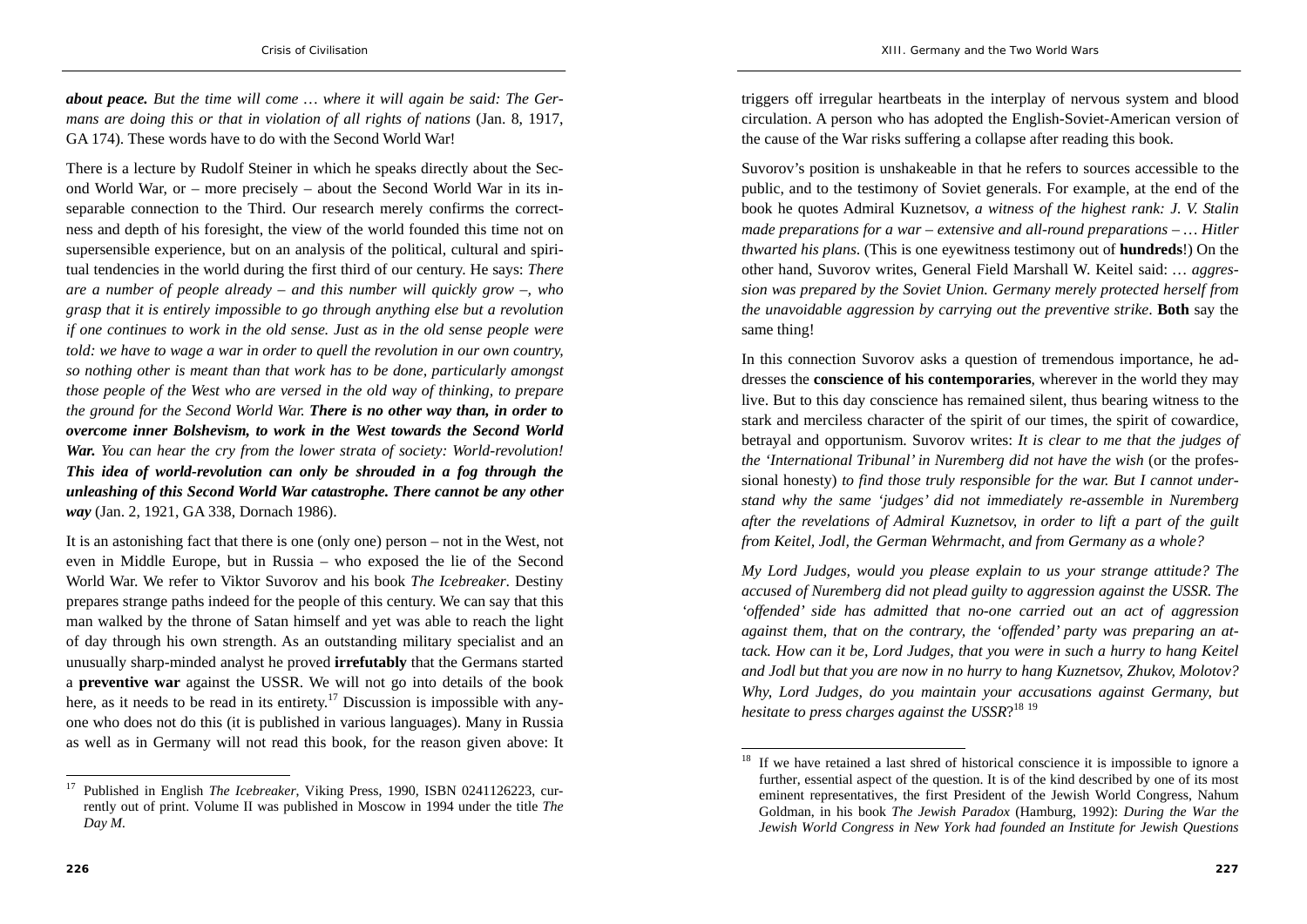#### **Bolshevik and National-Socialist "Chess-Moves"**

'But who are the judges?' – we ask again. Today it is all those who repeat at every opportunity and without a second thought: the Germans committed a crime 'against all international rights'; all those who are 'ashamed' to admit to being Germans. – 'You didn't see' – so goes their cry – 'that the Germans gave unanimous support to Hitler!' – No, I didn't see it – I reply –, but I have seen unanimity enough of the Soviet peoples in their 'acclamation' of a whole gallery of tyrants and torturers. And I know what this 'unanimity' is worth. I am not the only one to have noticed that these two kinds of unanimity are alike as twin brothers.

There are differences too, but they have to be sought for where it is forbidden to look. Let us trespass against this restriction. First of all we would remark that the impulse of *social threefolding* in Middle Europe was the **only** alternative to the slide into chaos. And it had the same significance for Russia. Those in the occult societies who prepared the world war were preparing mainly for **war against** *social threefolding*. Thus it was not so much the economic destruction of Germany and Russia that was the primary goal of these forces, but rather the falsification of *social threefolding*, which represents the greatest obstacle on the path to their far-reaching goals. In Russia an 'experiment' is begun – an ahrimanized caricature of social threefolding. Owing to the spiritual conditions in Russia the experiment soon starts to 'founder'. So antisocial is the condition that arises, that – as Rudolf Steiner says – *neither the English, nor the North* 

Rudolf Steiner says this on June 6, 1920. But then the decision had already been taken to part company with the 'Lenin Guard'. Thus the seizure of power by Stalin and his clique was already predestined! In 1920 a transfer of power began, from the representatives of the Western secret societies to the representatives of the occult-political forces of Rome; naturally the decision came from the highest unified centre. Rome's 'means of power' are known – the 'lowering' of the spirit to the level of primitive catch-phrases and slogans, the play on national ambitions, the rearing of happy idiots – and all this in a situation where we already feel the axe in the back of our neck. **With Stalin Russia virtually entered its 'Paraguay-Phase'.**

Events took a different course in Germany. There the forces of the Western secret societies had been rebuffed right from the beginning, and one would assume that the 'forces of Rome' had a hand in this. With good reason Rudolf Steiner speaks of Middle Europe as being pervaded by Jesuitism (cf. Nov. 3, 1918, GA 185). Through taking advantage of the natural aversion of the Germans to Bolshevism, Jesuitism created a **luciferized** caricature of *social threefolding*. In Russia the call went out to 'renew' everything. In Germany the restoration of the Middle Ages takes place, to the sounds of the 'music' of the old 'Nibelungen'-inheritance. In either case, the two world powers 'reap' the 'dividends', which can be easily proven. Rudolf Steiner says: If the ideals of Berne social democracy (meaning the Congress of Berne of 1919) were to be fulfilled, *then towards free America … all free forces would of necessity drain away … [so that] Europe falls into pauperism and America becomes rich; not through some injustice, but through the folly of European social politics* (Feb. 15, 1919, GA 189). At the time it was not possible to realize those 'ideals'; their success was all the greater in 1945. Though outwardly Russia stood irreconcilably against the world bourgeoisie, for years it supplied the latter continuously with cheap raw materials etc. Consider the value of the grain imports from the USA alone over the past 30 years, with the simultaneous **conscious** destruction of one's own agriculture! On Jan. 6, 1993 the most liberal newspaper *Moskovski Komsomolets* reported that, owing to the critical situation in the capital, it had been decided to bake bread with the imported flour which, however, becomes

*<sup>…</sup> Its leaders were two Jews from Lithuania, Jacob and Nehemiah Robinson. According to their plans two absolutely revolutionary ideas were developed: The Nuremberg Court and the German reparations.* 

*The meaning of the International Court in Nuremberg is not quite correctly evaluated today. For according to international law it was impossible at that time to punish military personnel who had been carrying out orders. It was Jacob Robinson who had this extraordinary, sensational idea. When he put it to the jurists of the American Supreme Court, they thought he was mad. 'What did the Nazi officers do that was so unusual?' – they asked … We had great difficulty convincing the Allies; the English were inclined to oppose it, the French were uninterested … Finally we were successful because Robinson succeeded in convincing the American Supreme Court Judge, Robert Jackson* (p. 166ff).

<sup>19</sup> Viktor Suvorov, *Leodokol* (*The Icebreaker*), Moskau, 1992, p. 487-489.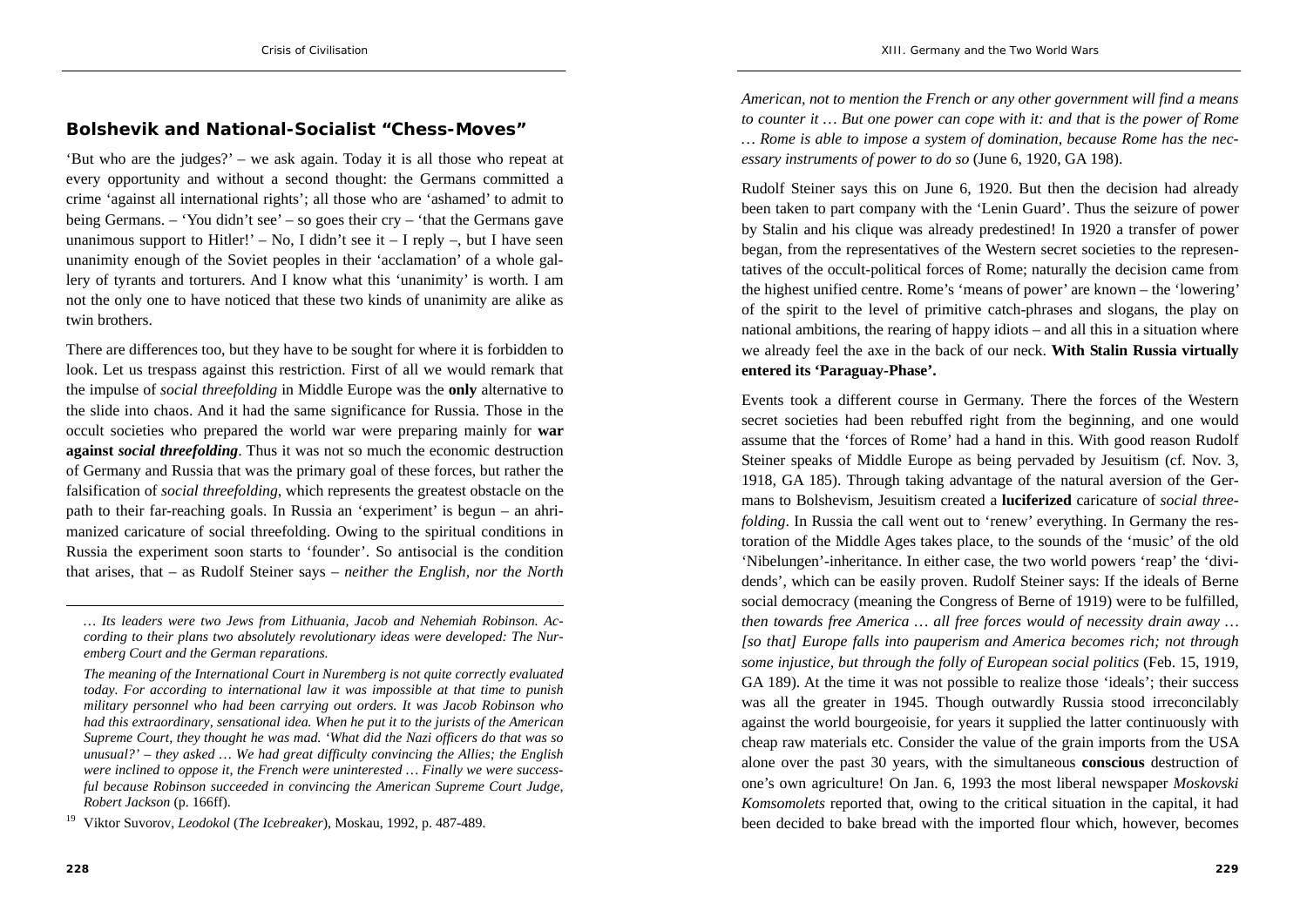hard and inedible after two or three days – one had no recipe for baking bread with American flour. And this one had woken up to in 1993! What then had happened to the imported grain from the USA in the previous years? Had it been fed to the cattle? But on the one hand this would have been terribly expensive; on the other – there is no meat either!

R. Riemeck writes in her excellent book *Middle Europe – Balance Sheet of a Century* of the three forces that have determined the fate of Europe – *The United States, Russia and the Vatican. That which was not yet possible in 1919 was accomplished in 1945: the destruction of the Middle. Through the First World War the Danubian Reich was dissolved* (thanks to the 'right to selfdetermination'), *through the Second World War it was possible to crush Germany* (with the involuntary collaboration of Hitler). *Looking at this event we must think again of the secret maps of the 'Eighties of the 19th century.*20 And she ends her book with the following words: *Neither in the First nor in the Second World War did everything go according to plan.*21 R. Riemeck's statement that Germany has become a victim of its own ruling class is true. In addition to this, however, the fruits of 're-education' start to show, there are 'disorders', 'rhythmic disturbances' in the spiritual and organic structures, and R. Riemeck arrives at the following conclusion: *Germany heaped upon itself a heavy burden of guilt not only towards other nations but also towards its own folk-spirit.*<sup>22</sup>

These are contradictions through which Western thought is led into a blind alley and – we dare to assert – calls up a third world-wide conflict, after which the human capacity to think will most likely be abolished altogether. But so long as things have not reached this point it is our task with unstinting energy to take the path out of the blind alley and the wilderness, forwards to the path of history and evolution.

When the 'socialist experiment' was being prepared in Russia, alternative possibilities had also been thought of. Rudolf Steiner pointed for example to banknotes bearing the Swastika, that had been seen in the possession of Russian diplomats.23 If the civil war had dragged on, or the Bolsheviks had been routed between February and October 1917 – who knows whether the world would not today speak of a Russian Fascism? In Germany the Bolsheviks had not been allowed to come to power, hence one of the alternative solutions was applied here. It must not be forgotten that, since the First World War, no people of the earth can resist **any** manipulation whatever that is undertaken against it. George Orwell wrote a utopian novel, but it should be clear to everyone that all that he describes could in reality just as well be done to England.



Speaking of the above-mentioned map Rudolf Steiner remarks: *Nothing special has been said about the Scandinavian peoples; it seems as though they will probably be granted a really long period of clemency* (Jan. 14, 1917, GA 174). This is the solution to the riddle of the relatively happy liberalism existing in the Northern European countries. But of the U.S.A. Rudolf Steiner says that free thinking will have come to an end in the year 2000. Of this there can be no doubt. It will then become apparent that not only the Russians, *with their inclination to slavery, and the eternal militarists* (the Germans), are capable of *creating Imperiums of evil, but the freedom-loving* Anglo-Saxons have this capacity too.

<sup>20</sup> Renate Riemeck, *Middle Europe, Balance-Sheet of a Century*, Freiburg, 1992, p. 316-317.

 $21$  Ibid. p. 153, 177.

<sup>22</sup> Ibid. p. 178.

In the first years of the 'Perestroika' such banknotes could be bought in Moscow second-hand shops.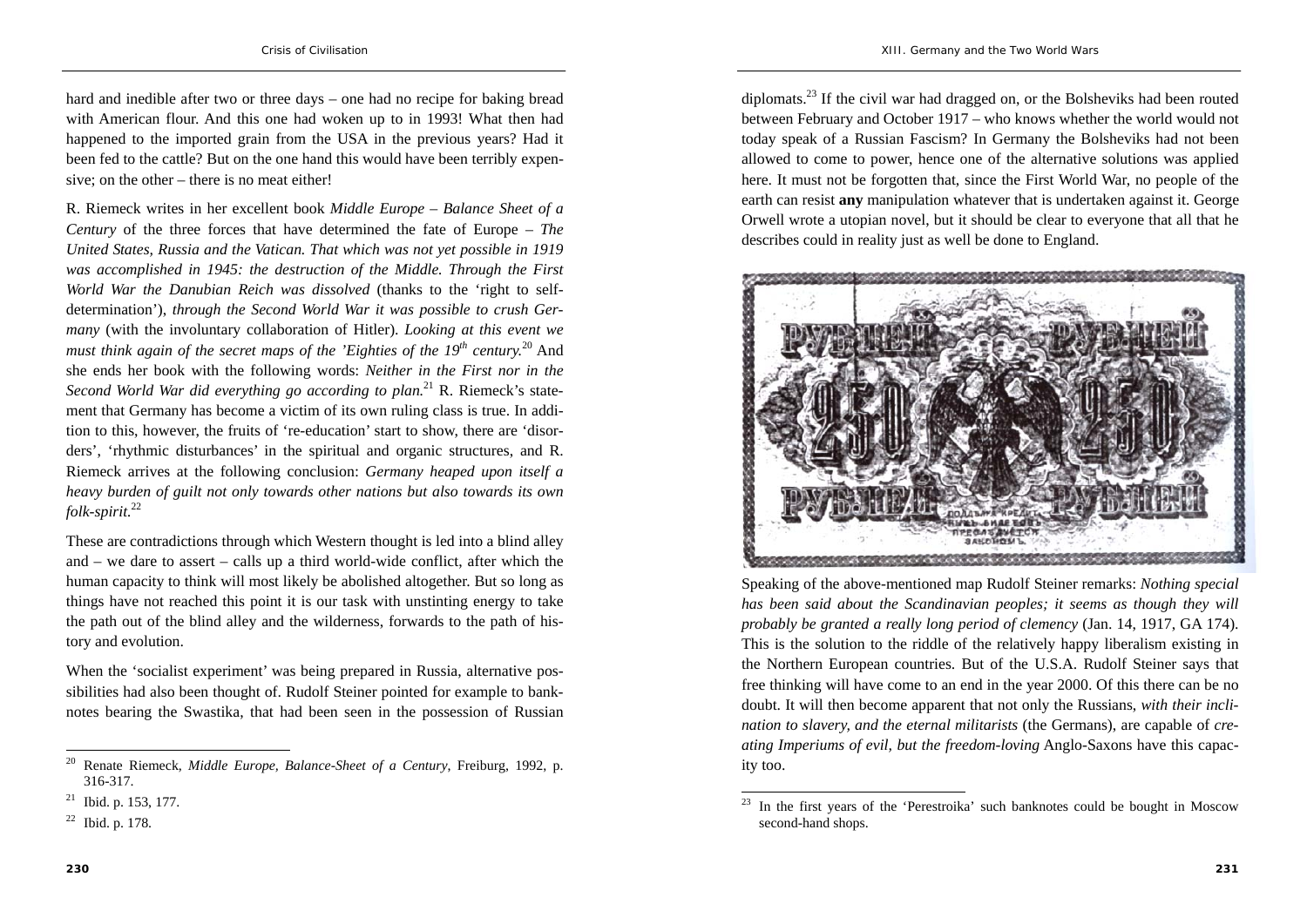These are the realities and we cannot fail to grasp the fact that in these worldwide 'games' the peoples have been assigned the role of eternal 'martyrs of history', and that with modern methods of oppression it is enough to bring together a small number of the mob that exists in every nation, in order, with their help, to rule over millions of people, torment them in camps, execute them, slaughter them with pickaxes (Cambodia), convert them into living dead, into zombies etc.

Rudolf Steiner wrote in 1920 that, if one were to continue 'state-political' activity in the traditional sense in Europe, in Germany, then one would see *in the near future another monstrous form arise out of declining Bolshevism. A form to which they* (those active in this way) *would have a closer affinity than Russian Bolshevism* (GA 24, p. 185).<sup>24</sup> And that is what happened. The principle of the 'two daggers' works on the level of entire nations. In their flight from the Golem of ahrimanized Bolshevism the Germans were unable to keep their balance and realize Rudolf Steiner's idea of *social threefolding*, but fell into the arms of the luciferic Golem of political Romanism. That this is what it was, can be gathered from a lecture of Rudolf Steiner that is very well known among anthroposophists, in which he says that the representatives of the principle of the Catholic Church were intending in the very near future to reconstruct the Holy Roman Empire of the German Nation with the aim **of eradicating the anthroposophical heresy with fire and sword.** And National Socialism was this ludicrous attempt: Under the guise of reconstructing the Imperium there occurred a virtual repetition of *the Thirty Years War*, instigated at that time *by the Jesuits* with the aim of eradicating the heresy of the Reformation (Feb. 1, 1920, GA 196).

For the reader who needs confirmation, through later testimonies, of Rudolf Steiner's social-historical communications we would like to quote a remarkable source – a book that already existed in the anthroposophical *Samizdat* 40 years

ago. The author's name has so far not been revealed to us; he signs only with the initials S.C.R. Written in 1956, it has nine chapters, all of which are devoted to the same complex of questions as the present book. In one chapter S.C.R. presents an article by the Finnish historian Dr. Werner Knapke entitled *Jesuit Power Politics – the Rise of National Socialism* which, despite some onesidedness, provides a very good illustration. S.C.R. writes in his introduction: *Whoever takes the trouble to study Catholic literature and the journals of the Catholic world, in Germany and abroad, from the period 1932-1938, will find, from this side too, the connection between Jesuitism and National Socialism absolutely proven … It is clear to anyone who looks, even a little, behind the scenes of the history of the past few decades, that Hitler was an instrument of Jesuitism and other forces, which, through the use of ceremonial magic to influence him via the ganglion system, prepared him for the task of destroying the German nature and character … that Hitler was a manifest instrument of certain occult forces with a definite task, the destruction of the 'I'-impulse of the Germans … Hitler was made executor of the will of Wilhelm II, as Lenin and Stalin were executors of the will of Tsarism*.

Concerning the books of Karl Heyer (*When the Gods Forsake the Temple*) and Prof. Wilken (*Spiritual Scientific Lines of Development*) S.C.R. says that they provide *an excellent characterization of the nature and meaning of National Socialism. But they do not advance to the real connections, and its relation to Jesuitism and Americanism*.

In the article by Dr. Werner Knapke we read: *Who was the great victor in the First World War? Only the Papacy. The House of Hohenzollern was shattered as the supreme power of Protestantism – Tsarism also was destroyed as the support of the Greek-Orthodox Church*! Regarding the Second World War Knapke speaks of *Jesuit-led 'Axis-Fascism'* and quotes *Stampa*, June 9, 1941, to the effect that *Hitler and Mussolini are organizing Europe in accordance with the Papal Encyclical of Pius XII. – Rerum Novarum*. Knapke further says that no-one had access to Hitler in the fortress of Landsberg, *only the Jesuits went in and out, day and night, to see him*. The first to pave the way for him was the Jesuit *Brüning who was unable to stay in power, as wakeful Prussian Protestantism felt instinctively repelled by this Jesuit. Another figure had to appear – the Jesuit of highest degree von Papen … whose appointed task it was to pave the way for the man who wanted to be a new 'pseudo-socialistic' Ignatius of Loyola. Who does not recall how Hitler hurried to the German Papal* 

<sup>24</sup> The quote is from the book *Thoughts during the Time of War*. Herr Lindenberg wishes to convince us that Rudolf Steiner regretted having written the book and expressed his unwillingness to print a further edition. *Rudolf Steiner*, he writes, *did not want the book to be published in a second edition. Personally I regret that he did not say openly 'I do not want to see this book published because in it I proceeded from assumptions that are untenable'. But he did formulate this implicitly*. (cf. *Flensburger Hefte*, No. 32, p. 133 and also the rororo Monograph by Lindenberg on Rudolf Steiner (where on p. 110/111 he suggests this attitude; Publisher's Note).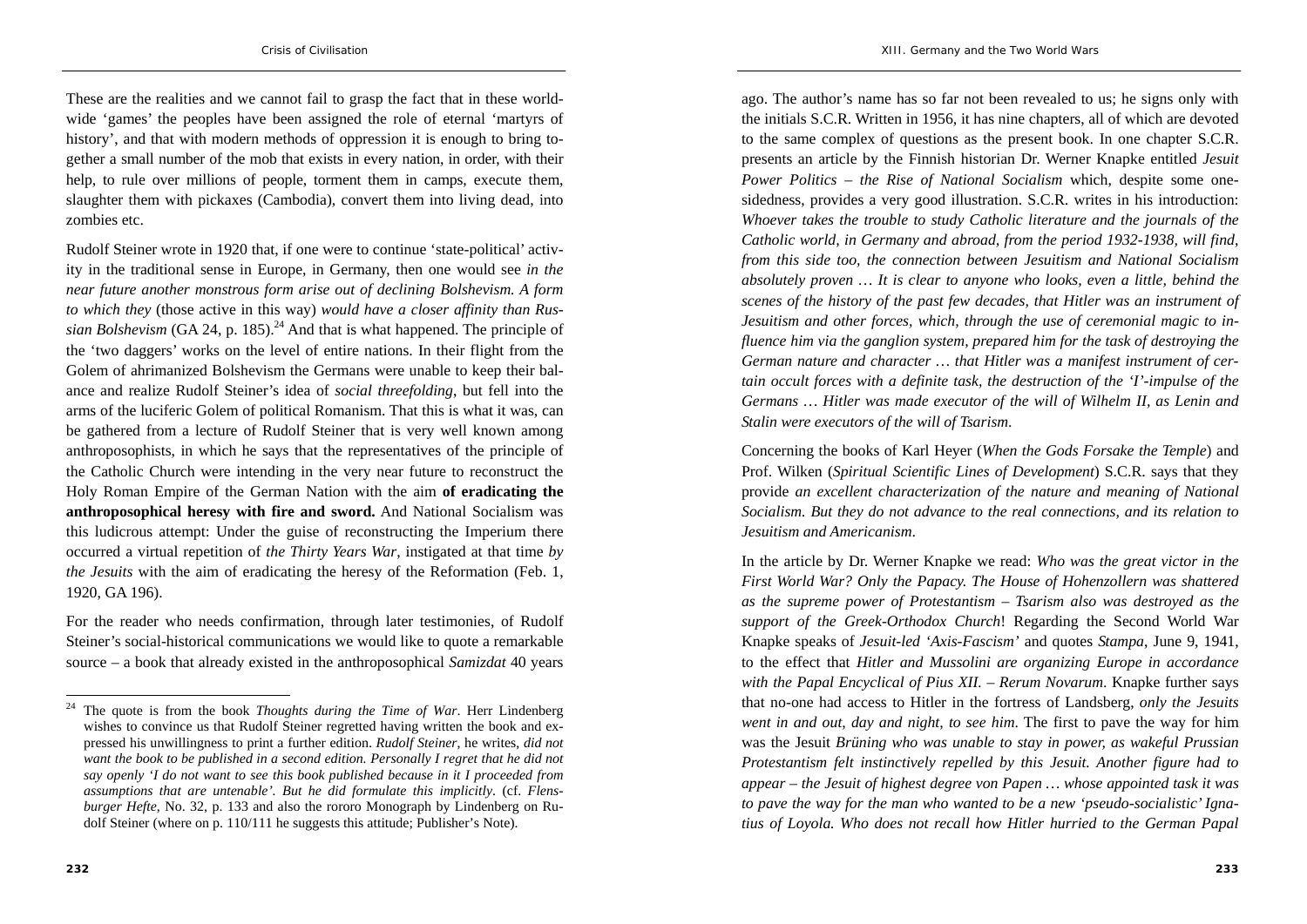*observer immediately after every Reichstag election, or to the personal friend of Pope Pius XI … Cardinal Faulhaber, and to Pacelli (the present Pope Pius XII)? [Von Papen] brazenly declared that the 'Third Reich' would realize the principles of the Papacy in theory and practice … On the Day of Catholics 1939 in Frankfurt am Main all German and foreign Catholics are admonished to support Hitler's Nazi dictatorship. And Knapke points to Hitler's first governmental act: Concordat with Rome!* (p. 2-7).



Cardinal Eugenio Pacelli, the later pope Pius XII., and Franz von Papen (on the left) signing the concordat between Berlin and Rome on the  $20<sup>th</sup>$  July 1933.

Here we conclude the quotes from this Samizdat-book, which ought really to have been published long ago. Its author to an extraordinary degree understood very shortly after the war the questions discussed in our book. Only social indifference, intellectual laziness or cowardice can make it possible for us to imagine the history of the  $20<sup>th</sup>$  century as it is presented by the interested powers behind the scenes, through historians, journalists and numerous 'anthroposophists'.

whereby 90% of the population is expendable if only the goal is attained. Whether it be Lenin or Trotsky, Hitler or Stalin, or the leaders of the Anglo-American nations – they are all beyond good and evil in their actions where the destruction of the living spirit is concerned, and we should not deceive ourselves. Bormann wrote in 1939: *[The] Führer [has] decided: members of the Anthroposophical Society … are still more dangerous than members the Lodges, because they infect far more people with their ideas*.<sup>25</sup> <sup>26</sup>

It would be good if anthroposophists would at least learn from these examples to stand towards their actions with a true sense of responsibility. Very often the foes of Anthroposophy understand better than its friends the great importance it has in the world. In the enemies' eyes the greatest sin of Anthroposophy lies in its daring **not to be guided by the forces behind the scenes**. And a relentless battle is waged against this 'sin' of ours. Only the methods change. It seems as though we have now arrived at the fatal threshold. At any moment they will have made 'virtuous' people out of us and we will be 'like all the rest': easily led by *the Brothers of Shadow*. Among themselves (in the high degrees) they have no insoluble problems, whatever turn the battle may take in the laymen's world. The decisive battle is being waged against the heavens.

Everything possible is done in the world to obscure this fact. Much can be discovered over the course of years, but not this – so they think. Hence the enormous difficulty in gaining clarity about the true causes of the World Wars. – The devil shows his hooves in order to hide his horns, then presents the horns in order to distract from the hooves. Who can seize the devil by the horns and hooves simultaneously, and cast him into God's wide world? Only on this condition can human beings devote themselves again to their own true concerns.

R. Riemeck writes in the above-mentioned book that Hitler had not intended to fight a war in the West. As late as August 1937 he said: *I want to live in peace with England and conclude a final treaty*. When he marched into Poland he did not expect England to declare war on Germany. The interpreter who handed

The entire history of the Roman battle against the spirit bears the imprint of a unified style. During the *Thirty Years War*, which has been thoroughly erased from European memory, everything living was stifled at birth. The entire population of Europe was punished, apparently according to the Leninist principle

<sup>&</sup>lt;sup>25</sup> With people of this kind the truth is always mixed with the lies whatever they say. Unfortunately, Anthroposophy attracts far fewer people than the Lodges – at a rough estimate, two to three hundred times fewer. The reason is that Anthroposophy contains within it a real spiritual force capable of disturbing the activity of the forces of darkness.

<sup>26</sup> Quoted from: *Flensburger Hefte*, No. 32, p. 70.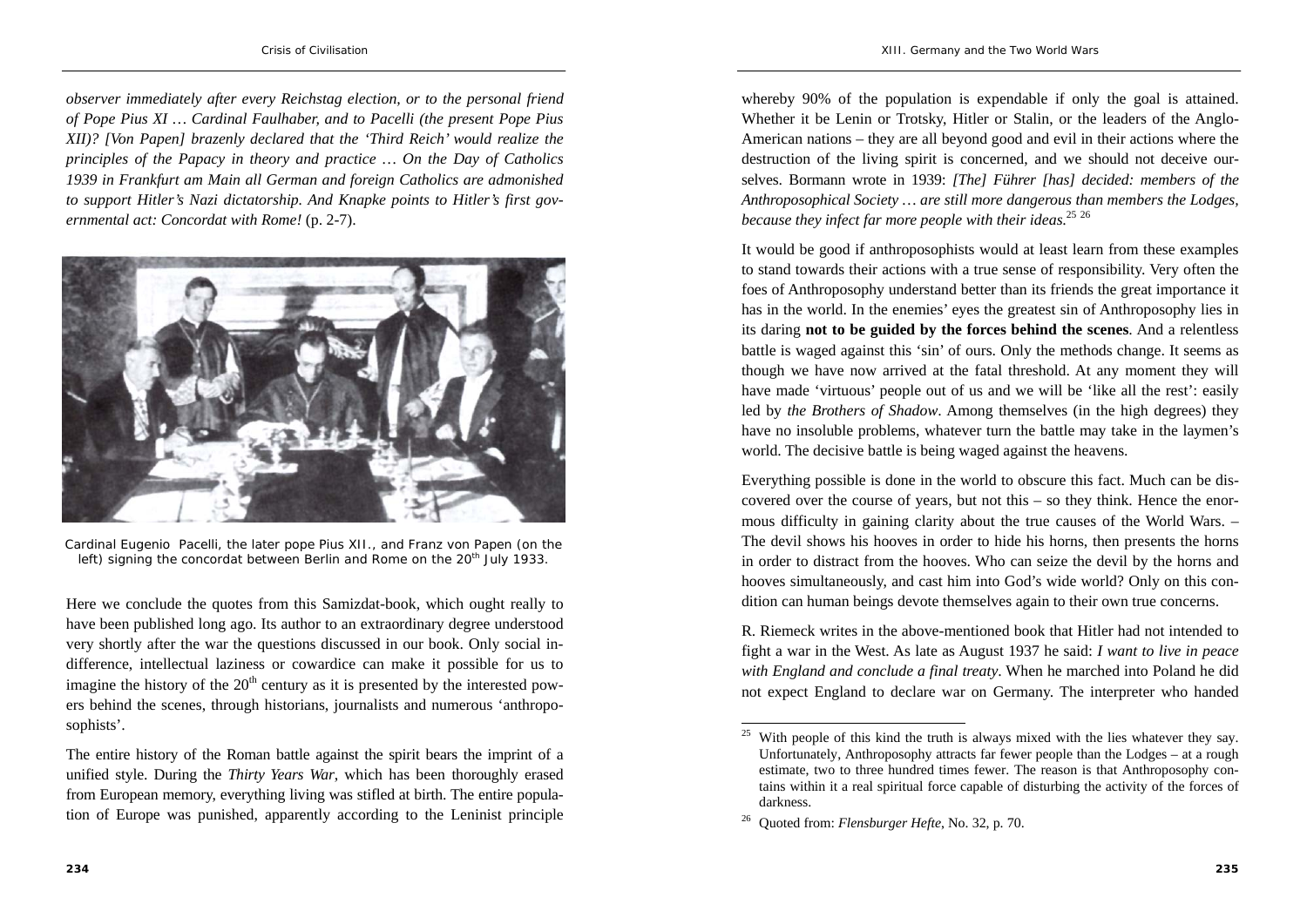Hitler the note from the British Government, Schmidt, reports: *Hitler sat there as though transfixed and stared into space … After a while, that seemed to me like an eternity, he turned to Ribbentrop who had remained motionless at the window. 'What now?' Hitler asked*. Thereupon Schmidt entered the vestibule and reported what had happened. *Göring said: 'If we lose this war may God be merciful to us.' Goebbels stood in a corner silent and Schmidt concludes with the words: 'All around I saw downcast expressions*.'27

What does this show? These are, so to speak, the 'hooves'. The 'horns' peep out on the other side: eyewitnesses speak of the despondency of Stalin, of 'alarm' in the Kremlin. What an unusual case! Nothing but surprises and unexpected events! These people are directing world politics, have knowledge of the enemy's every move through a wide network of espionage operating deep in their territory and, when the other acts, it comes as a complete surprise. Even Suvorov's book brings only partial clarity in this matter.

If Hitler did not intend to fight against England in 1939, still less did he intend to invade the Soviet Union at this point, nor yet one year later, because scarcely a year lay between the elaboration of the 'Barbarossa' plan and the beginning of the war. What then did Hitler want? If one looks at the events occurring on the surface, which were greeted with enthusiasm even by those at the pinnacle of power – half-amateurs as they were after all – then the plans of National Socialism extended no further than the establishing of a kind of 'Holy Roman … 'etc., but on a new – socialistic – basis. This was sufficient to completely paralyze a free spiritual development in the centre. In the East Stalin and his 'comrades' pursued the same goals. The seeds of the spirit were negligible in the Anglo-Saxon world.

But if we were to assume this intention to be the final truth of the matter, then this would mean to forget the map and to ignore the 'socialistic experiment' that leads the secret societies of the West to world-domination. In 1941 the world came into a situation reminiscent of George Orwell's novel *1984*, which also speaks of the necessity of concentrating the global battle-concept in a **unified centre**. This is exactly what happened in 1941, and it is vitally important to understand this above all else. In addition, world occurrences since 1914 must

be recognized and grasped as a **sequence of events linked together through a process of reciprocal determination.** 

### **The Russian-German Tragedy**

Let us look again at the connecting links. The February Revolution takes place in Russia. It meets with no resistance worth mentioning, either from those in power or from the people. The entire system of power, the army included, was caught in the web of the Lodges. The Russian people had in the past joyously welcomed any form of liberation from the monarchy. They always considered that the organization of the life of the community on earth does not require a supreme power. But behind the February Revolution something different was hidden, and only few knew of it. The designated interim government headed by Kerensky – all of them Lodge members – had the task of transferring power to the Bolsheviks. When the act of treachery became apparent Russia rose in revolt. But all sacrifices were in vain. The Bolsheviks emerged victorious from the civil war and Bolshevism, with its plans of a world revolution, began its advance as an all-conquering force.

Supposing the 'White movement' had won in Russia, the card of National Socialism could possibly have been played with us, and Bolshevism would have come to power in Germany. Then Germany and Russia would have exchanged roles. A new Entente would have come from Germany and destroyed 'the hydra of Russian Fascism'.28 The war would have taken place nevertheless, but the fate of Russia after the war might have been similar to that of West Germany. But this would have meant the rise of Russia, which was not to be permitted, and so the 'Reds' won.

The role of our 'Whites' passed to Germany, for National Socialism was experienced in Germany as a kind of 'white movement' fighting the 'red pest'. But then we have to understand the Second World War as a **continuation of the civil war in Russia**. With the only difference that the civil war was more difficult to control than the Second World War. There were still relics of the old state sovereignty existing at that time.

<sup>27</sup> R. Riemeck, *Middle Europe …* , p. 173.

That a Russian Fascism could have existed is easily proven. Think for example of the history of Baron Ungern who was proclaimed the highest spiritual ruler of Mongolia, etc.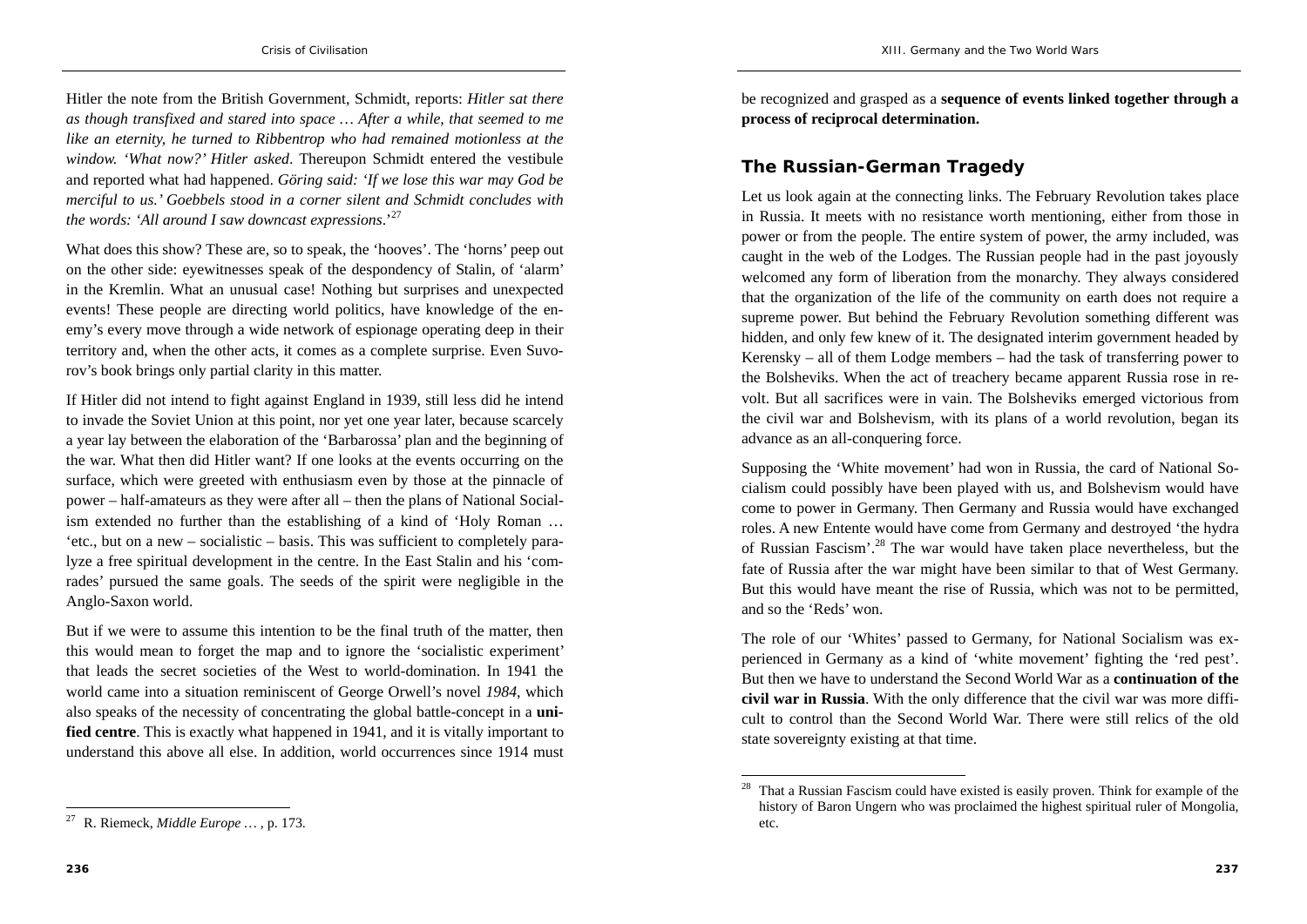The plan of the Second World War was as follows: The principle task always remained the same – the **greatest possible destruction of the population of Middle and Eastern Europe, because it is the bearer of spiritual renewal.** These are, and we stress the fact yet again, the same goals as those pursued in the First World War and the Thirty Years War, and also by Rome through the Crusades. It would be ridiculous to believe that the clique of Lenin and Stalin, which pursued a policy of genocide against the peoples of Russia, would spare the population in an external war. On the contrary, it saw in this a welcome opportunity to continue the genocide.

In Germany in 1944 a revolt could have taken place that would have brought an end to Hitlerism – the main evil, in the view of the Allies (if they are to be taken at their word<sup>29</sup>). But the opinion is not silenced yet, that the English side betrayed the conspiracy – which seems entirely plausible, since the war was fought against the German people, and the aim was to achieve the greatest possible destruction and unconditional surrender. Something similar happened recently in the war of the USA against Iraq. This war too, as stated in an issue of *Das Goetheanum*, was founded on the principle that the USA first created a dictator in order then to go to war with him.

Victor Suvorov analyzed in precise detail and proved beyond a doubt that the Soviet Union put all its strength into preparing the war against Germany with the aim of spreading Bolshevism over the whole of Europe, just as it had been spread over the whole of Russia as a result of the battle with the 'White Army'. Could this correspond to the wishes of the Anglo-American world? Of course not. Because **since the 'Eighties of the 19th century** it had been inscribed in the plan that a desert was to arise in the place of Russia, a stage for *socialistic experiments*. Obviously the game of experimentation had gone somewhat too far. The outcome – a dragon – was becoming a threat to the shameless parents. It had to be tamed by means of the forces of Middle Europe, and at the same time the opportunity would be taken to make these amenable once again.

**For the attainment of this goal Hitler was given the opportunity to subjugate the whole of Europe with comparative ease. To set Germany alone against the Soviet Golem – would have been naive on the part of the Soviet Union.** Readers are again urged to study Suvorov's book, because he describes there in great detail the mighty battalions of war that were made ready in the Soviet Union for the invasion of Germany.

But it was not enough to reinforce Hitler with the resources of the whole of Europe. He also had to be given the opportunity to attack first. That a war would in any case have ended in defeat for Germany is very convincingly argued by Suvorov. **But to ensure that both sides would thoroughly exhaust their forces and destroy each other, Hitler had to deliver the first blow.**

Preparations for the invasion of Germany were conducted in the USSR in such a way that everything possible was done behind the scenes to prevent the USSR from delivering the first stroke. In fact **the successful attack of the German army was arranged in the USSR under the cloak of preparations for the war.** This explains the mystery of the terrible defeats of the Soviet army in the first months of the war. Suvorov describes how good roads led from the centre of Russia to its borders, how all defences had been destroyed, barricades on the frontier were dismantled, etc. Outwardly it looked as though 'the mouse did not stand a chance' – the USSR was preparing an attack. But there are a few 'nuances' to this whole story.

The great pogroms in the highest command of the army belong here as well. There were too many people there who took Trotsky's idea of the permanent and world-wide revolution too seriously. Even Suvorov's book leaves a number of questions open in this connection. We are inclined to believe that he deliberately omitted some things, so as to give the reader the opportunity to think for himself. Let us consider, for example, the episode of the destruction of the mighty fortifications that extended from the Baltic to the Black Sea. They were mightier than the 'Mannerheim-Line' and, as Suvorov rightly says, had the German army encountered it in 1941, the Soviet army would have been in Berlin much sooner. This whole line of defence was blown up. Why? Suvorov writes that it could have been kept for an emergency, as in England, for example, defences were not destroyed even after the war. Indeed, when preparing an offensive war the risk of a retreat can never be ruled out entirely.

Suvorov writes that the system of defences prevented *the masses of Soviet troops from concentrating secretly at the German border [because] it would have hindered the provision of the Red Army … The secured territories as it* 

<sup>&</sup>lt;sup>29</sup> Here again: Which of their words – if we think of T. N. Kaufman's book?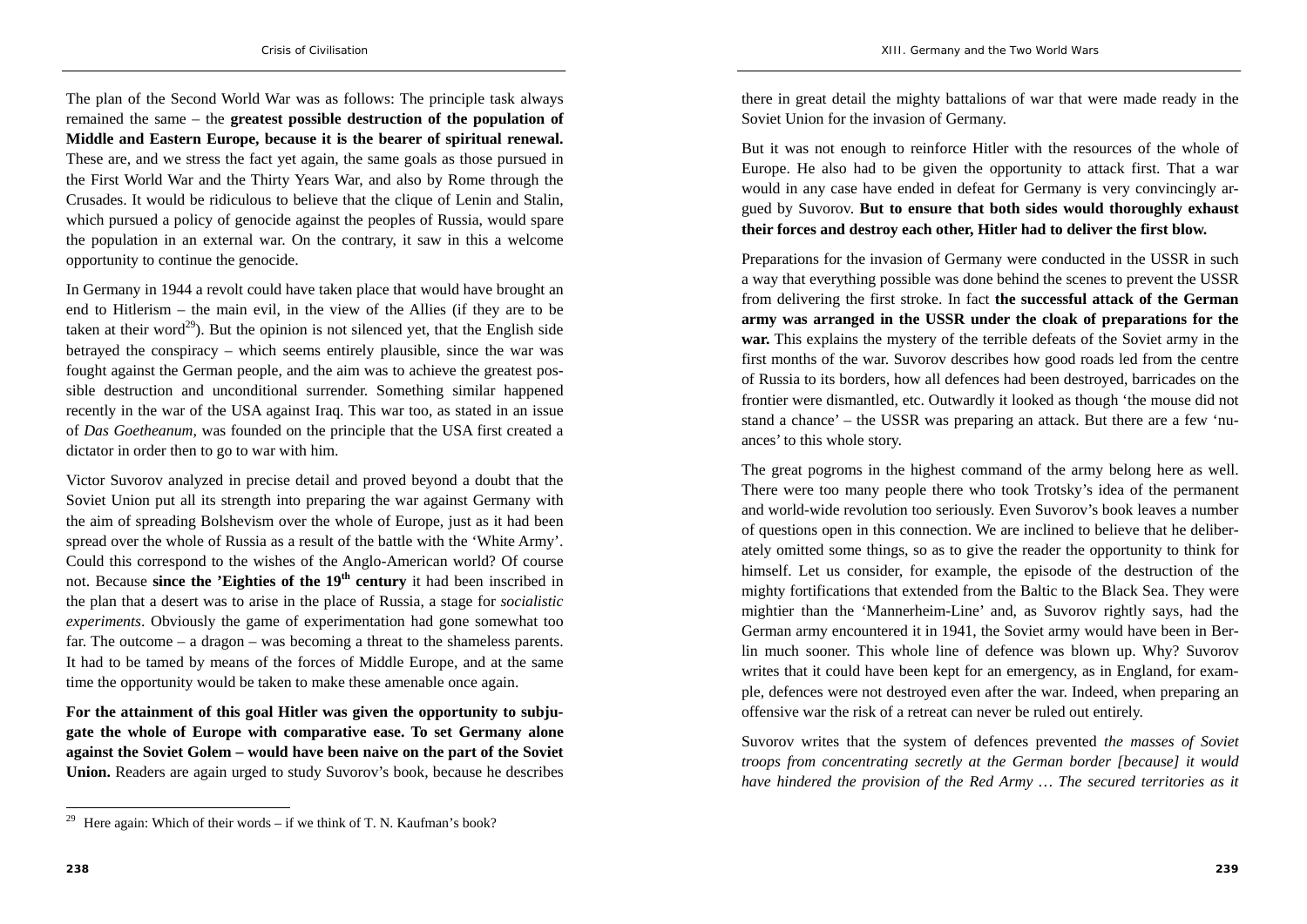*were pressed together the transport columns.*30 This explanation does not stand up to critical examination. We therefore find it hard to accept that Suvorov, the gifted analyst, believes this version. The defence system consisted of bunkers well hidden **under the ground**, and of underground passages. Only the small safety-trenches of the shooting ranges were outwardly visible. Countless transit routes could have been made through this defence system.

Furthermore, Suvorov himself says: *… we have absolutely no answer – not even a false one – to the question: Why was it destroyed*?!<sup>31</sup> Or another riddle: The commander-in-chief of the troops of the  $NKVD^{32}$  in White Russia, I. A. Bogdanov, decides on June 18, 1941 to evacuate the families of army personnel. Why does he do this? If one is so sure of a successful invasion that even the defences are destroyed, which guarantee the safety not only of the families of army personnel, but of the entire nation, then after the outbreak of war, the families could have remained behind in the hinterland which was receding even further from the theatre of war. But now what do we read? Suvorov says the following: *Meretskov, Zhukov and Beria are to blame for the German army's advance to the centre of the country. Did Stalin have them shot? No, soon afterwards they were all raised to the rank of Marshal.*<sup>33</sup>

During the session of the Politburo on June 21, 1941 the head of the military secret service (GRU), Golikov, is asked whether he can guarantee that Germany would not attack. He gives this guarantee. *What did Stalin do to Golikov?* – Suvorov asks. *Already on July 8 Stalin authorizes Golikov to travel to Great Britain and the USA and gives him personal instructions. After the successful visit Golikov takes over the chief command of armies and fronts … ,* etc. After Stalin's death *Golikov rises still higher and becomes a Marshal. When we recall the fate of his predecessors* – concludes Suvorov – *during whose terms of office nothing had happened comparable to the invasion of German troops, and*  we compare it to the fate of Golikov, then there is no end to our amazement.<sup>34</sup>

Suvorov presents several more facts which suggest thoughts to the reader, that he himself does not express. Before the war, for example, enormous tunnels for a government control-point are dug under the strictest security measures into the rocks of Shiguli (a hill on the Volga) not far from the city of Kuibishev. In order to deceive German intelligence a hydroelectric power-station was built right next to it, and in Sverdlovsk the foundation-stone was laid for a bogus project. What, one asks oneself, is the purpose of the control-point on the Volga, if all defences on the Western frontier are destroyed and one is preparing for a war exclusively on enemy territory? It can only mean – that everything was a gigantic bluff! The intention was to fight differently, and the tunnels were used as planned.

Or another, seemingly trivial but nevertheless significant event. Zhukov, on the point of travelling to the troops standing by for the invasion – is 'purely by chance' – held up in Moscow for several hours. Failing this, he, the supreme commander, would have been caught up in the midst of the terrible slaughter of the German attack.

Hitler had thus been provided with all the conditions necessary for a successful 'first strike', and thereby the chances on both sides were **somewhat balanced out**. But everything was prepared for the subsequent defeat.<sup>35</sup> *Hitler began* 

*The intended lines of retreat were already at this time determined in broad outlines, estimated casualties and available reserves were weighed up; the outermost point of retreat was already marked as Stalingrad. Dozens of millions of human lives were cold-bloodedly operated with on paper. Already then the war was divided into phases. Already then it was calculated exactly what had to be kept in reserve for the* 

<sup>30</sup> V. Suvorov, *Icebreaker*, p. 104.

<sup>31</sup> Ibid., p. 95.

 $32$  Later known as the KGB.

<sup>33</sup> Ibid., p. 83.

<sup>34</sup> Ibid., p. 311-312.

 $35$  In May 1995 the memoirs of G. Klimov in which he describes his escape to the West appeared for the first time in the Moscow bookstores. The book had already appeared in Germany in 1952 under the title *The Berlin Kremlin*. Klimov describes how the first period of war between the USSR and Germany *began on the day of the signing of the Soviet-German friendship treaty …* (p. 57). *Every Soviet general-staff officer will laugh out loud if someone insists that Germany's attack on the Soviet Union came as a surprise to the Kremlin … Several weeks before the outbreak of hostilities on the Soviet-German front, many people in the Soviet Union heard reports on the English radio about the gathering of 170 German divisions on the eastern borders of the Reich. And the innocent lads in the Kremlin would have had cotton wool in their ears?! … The Kremlin knew the balance of power very well, far better than the German High command. Despite the immense preparations for war it knew itself to be at a disadvantage. The only chance of avoiding a catastrophe was to wear out the enemy in a long-drawn-out war, making full use of the endless expanses of the country and Russia's material and human reserves* (p. 57/58).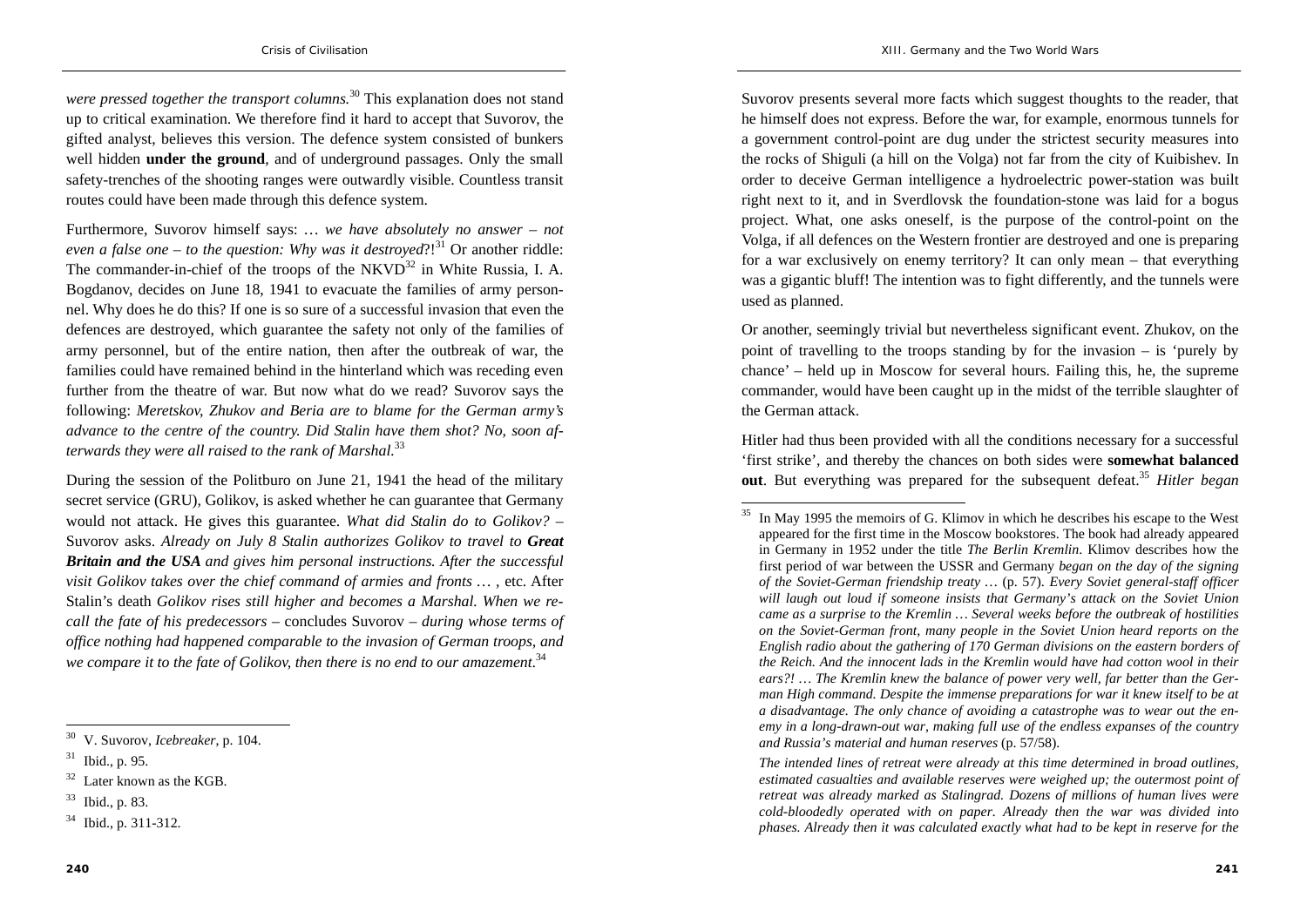*Operation 'Barbarossa' without no preparation!* – Suvorov writes. *Why Hitler did this is likely forever to remain a mystery … Hitler did nothing to prepare his army for war with Russia.*36 There was no warm clothing for the soldiers; the weapon-grease was not frost-resistant. Where the lines of defence were concerned the German generals behaved similarly to the Russians. *The imposing security installations along the old German border (the 'Siegfried' line) were abandoned and never again occupied by troops.*<sup>37</sup>

This was the situation. Consequently neither Hitler's nor Stalin's actions seem mysterious any longer. We need only to add that the survival of people chosen for the conscious execution of plans of this magnitude, is guaranteed. Thus it would be – according to our personal opinion – naïve to think that Hitler shot or poisoned himself. The people who brought those lives to an end were either amateurs or they were eliminated in the last moment. But those who were blind instruments in the hands of the mighty, and carried out orders in ignorance, were simply hanged.

The bitter truth of the history of the Second World War is that, if Germany had not invaded the USSR on June 22, 1941, the Soviet army would have occupied Berlin two or even three years sooner – say, on May 9, 1942. Two weeks later they would already have marched into Paris and Rome and, another month later, into London. It is said that Bolshevik-Socialist Russia freed the world of the 'Fascist pest'. Let us suppose that this was the case. But then the contrary

assertion is also true, namely, that National-Socialist Germany saved at least a part of Europe from the 'Bolshevik pest'. Anyone who does not agree with this conclusion must subscribe to the corresponding orthodox-Soviet position hailing the Bolshevik revolution of 1917 as the most glorious moment in Russian history, which was followed by decades of ever more unbounded happiness and which, furthermore, was about to spread across the whole world, etc.

National Socialism would then be a **natural** product of 'decomposing' capitalism, whose most glowing representative is the USA – the bastion of freedom and democracy!<sup>38</sup> In order to find a way out of this truly diabolical 'dialectic', we need to grasp that **20th century mankind has been condemned to the immeasurable sacrifices of human beings for the sake of one goal: to allow criminal politicians in their pact with the infernal forces to rule over this humanity with complete arbitrariness. And so long as one celebrates the victory of 'Bolshevism' or 'American democracy' over 'Fascism',** (ambiguities suggesting a victory of the 'people' are no more than a deceptive chessmove), **of 'Humanism' over the 'Forces of Darkness', etc., so long as human beings do not recognize the true origins of their sufferings – then these sufferings and the dark occult-political stratagems of war will never cease.** Solely by reason of utter irresponsibility, of lack of morality, of boundless stupidity, blame will invariably be heaped on the head of this or that nation, or nations.

*<sup>&#</sup>x27;third phase'. Everything else … was condemned to be sacrificed in the 'second phase'. When the war broke out the soldiers were sent to the front with old, utterly useless equipment; even the unsurpassed Model 1891 rifles were not available. At the same time dozens of millions of complete sets of the most modern equipment, rifles and automatic weapons, lay hidden away in sealed arsenals, packed carefully for long-term storage … It happened that such arsenals burned out under gunfire or fell into German hands – not once did they come to be distributed in time to the troops … Sixty-year-old men and women were sacrificed to the 'defensive phase', while the reserves for the 'third phase', the 'phase of attack', waited in the far East of the country, with rifles at the ready, for their deployment. It was no secret to the staff-officers that in 1945 huge quantities of weapons came to the front, a large part of which bore a production-mark from pre-war times* (p. 59/60).

If we make just one correction in Klimov's work, regarding the search of the Kremlin for the supposed 'only chance', then we arrive again at the same conclusion.

 $36$  Ibid., p. 314.

 $37$  Ibid., p. 102.

<sup>&</sup>lt;sup>38</sup> It is symptomatic in the highest degree that regardless of the extreme antagonism of the so-called 'democrats', 'neo-Bolsheviks' and 'Nationalists' of various shades in Russia today, they all agree on one point – namely, that Germany represents the eternal enemy of Russia and a permanent threat from the West. In 1994 a memorial to Victory Day was erected in Moscow with the utmost haste, which consumed vast sums of money (newspapers reported that the project had been developed in Germany and with it Hitler wanted to immortalize his victory over the USSR). Those of the 'Left' as well as the 'Right' considered this construction more important than help for the starving, dying population. Antipathy towards the Germans unites the warring groups in an amazing way and this is also the reason why it is not put to rest. In this way one can, after all, torment the starving country at one's pleasure, in order then to lift it out of the mire a little and say: 'Rejoice! You saved the world from the Fascist pest!' – And this land even if it is already half-unconscious will jubilate for the hundredth and thousandth time, after which it can be exposed, now from the left, now from the right, to new adventures again.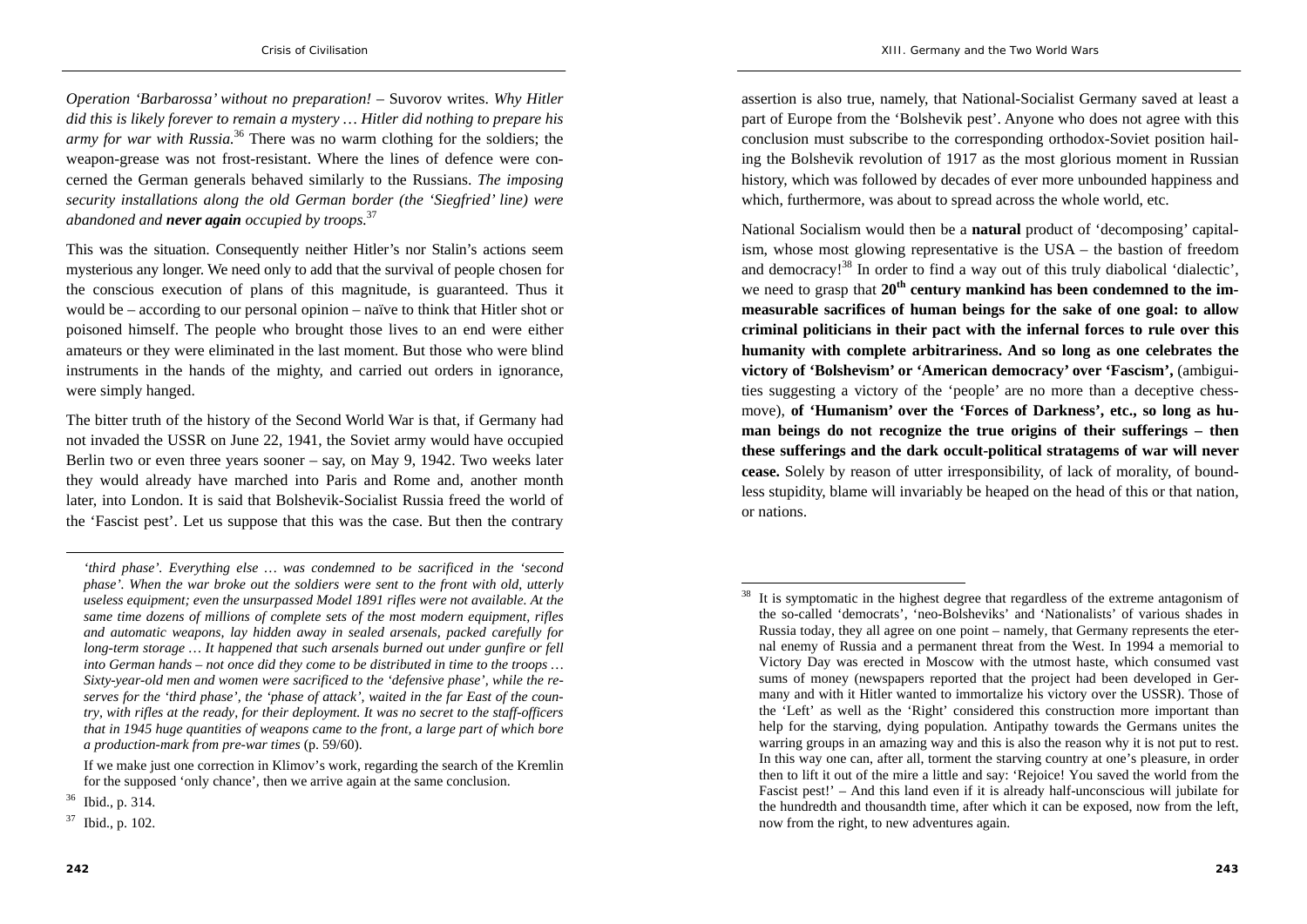#### **Nationalism in Germany: its Nature and Origin**

At the close of this chapter a few words need to be said about anti-Semitism, which constituted a significant part of national-socialist ideology. We do no more than repeat a proverbial truth, no doubt, when we say that any ideology that works with means of mass-suggestion has to be extremely simple and provide an elementary picture of the enemy. This picture of the enemy needs to work more strongly than that propagated by the rival ideology. In Russia this had not succeeded, because 'the white movement' was a natural protest movement and the groups of which it consisted were inspired by a variety of different ideals. Within its very broad spectrum was to be found a continuation of all the manifold spiritual, social, political and religious ideals that were alive in Russia before the revolution.

Not so in Germany. The natural protest against the onslaught of Bolshevism was taken there merely as a basis for the substitution of the picture of the bourgeoisie as the enemy of all peoples, developed also by the German communists, by the picture of world-Jewry – also as the enemy of all peoples. As to the immediate motive that led to the choice of this particular picture as a target for hostility, this was quite clear to everyone.

Now we have to touch on a question, at the risk of unleashing a whole avalanche of extremely emotional charges of anti-Semitism. Such charges will be fabrications, as we will attempt to demonstrate with the utmost thoroughness, though in most cases this proves to have no effect. This we simply have to accept, for what would be the meaning of a 'quest for truth' if, even in one case, we were to be untruthful? We will begin by stating a fact that is common knowledge in Russia, but whose mention is taboo. There is no official prohibition, nor has there been any attempt to refute it (which is hardly possible since it is an easily-proven historical fact). In spite of this one has succeeded in bringing it about that anyone who draws attention to it is immediately labelled an 'anti-Semite'. But we will point it out nevertheless. In the years following upon the Bolshevik October Revolution of 1917 more than 90% of the upper echelon of government power in Russia – the Russian Central Executive Committee, the ministries (commissariats), the Cheka – consisted of Jewish personalities, many of them emigrants who had come to Russia in 1917. There is no reason whatever to consider this a mere coincidence. Nor can it be looked upon as natural. In the USA for instance one would not say that it is obvious that the

highest echelons of government should be staffed with Blacks, nor would the French willingly accept to be governed by the Arabs, etc. But in this connection we must recognize that the Marxist-Leninist International **began** its triumphal progress across the planet **according to the racial principle**. It therefore called forth its antipode – National Socialism – according to the same principle. Thus the strictly racial selection of the citizens of the state of Israel, the racial integration of the Arab world and also of the Black people in the USA etc. can clearly be traced back to this race-Internationalism. This hapless initiative simply does not come to an end – or rather, its end is imminent as a complete breakdown of civilization, which threatens to degenerate into a world-wide racial conflict. Hence it is by no means the anti-Semitism of ill fame that makes it necessary to examine this question. It is far too comprehensive to be confined to some antipathies between the nations, even though all the radio and TVstations in the world are dedicated to the single task of glossing over the causes of this world tragedy. But if we do not want to repeat the mistakes of history we must recognize and acknowledge them.

This was therefore the tip of the iceberg of Bolshevik power, the circle of people the work of whose hands was the Bolshevik revolution, terror etc. In the lower levels of the hierarchy of power their involvement was less, but still astoundingly high; and besides, these people usually held the key positions. Altogether the Bolsheviks were actively supported in the country as a whole by around 1.5 million Jews. **And this circumstance undoubtedly represented their national tragedy,** since without this support the Bolsheviks could not have remained in power.

Even the oppression wich the Jews had to endure in Tsarist Russia cannot be accepted as an excuse, since **the February revolution had already granted them all civil rights.** There exist numerous authentic documents no-one has so far discredited. For example the words are known of the American banker Jakob Schiff, who telegraphed the following message to Milyukov, a member of the interim government: *Allow me, an irreconcilable enemy of the autocratic tyranny that has relentlessly persecuted our co-religionists, to extend my congratulations to you and thereby also to the Russian people … and to wish you personally and the members of the government every imaginable success in your great work*. Another member of the interim government, Prince G. E. Lvov, said in a response to the greeting of N. M. Friedman, the president of the Jewish Political Bureau, on April 16, 1917: *You were absolutely right when you*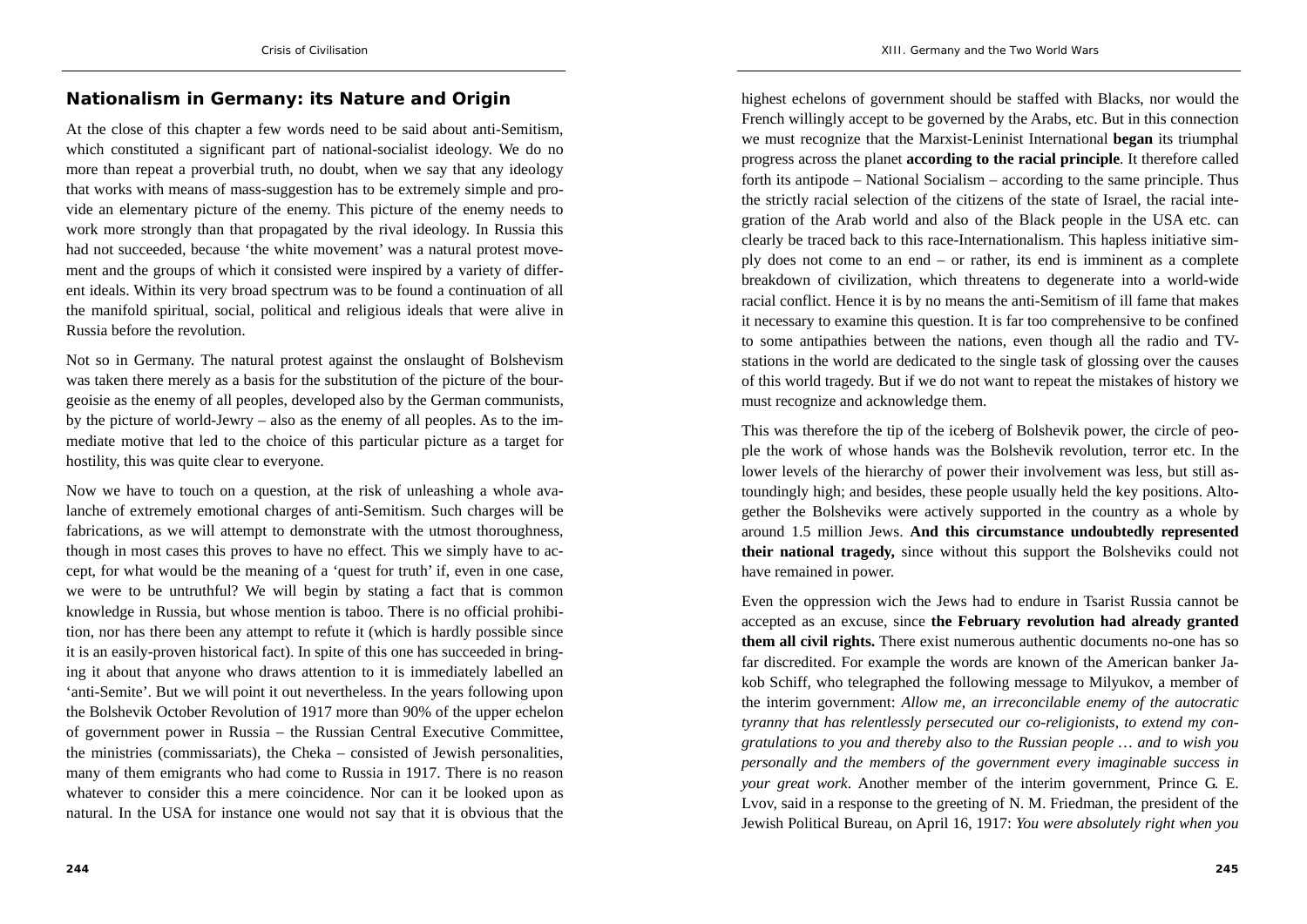*pointed out that it was a great honour for the interim government to take from the Russian nation the shame of the absence of rights for the Jews.* State-duma (parliament) Member N. S. Chkheidze, one of the most active participants in the February Revolution, can also be quoted. He said that one of the most important results of the revolution was the *destruction of the main citadel of autocracy – the oppression of the Jews*.

But for some reason all this proved not to be enough. Immediately after the Revolution a Samuel Roth wrote quite candidly in a book with the suggestive title *Now and Forever*, New York, 1929: *Where once we were oppressed and persecuted, we are now – the proud and merciless persecutors … We, the Jews, have gained freedom [in Russia] and have mightily avenged ourselves on our enemies*.

The question remains whether we can dismiss declarations of this kind as empty chatter, for which no-one is responsible. Can we judge history by pretending that these statements and documents do not exist? We would be glad to hear a variety of constructive opinions on this, but it is unlikely that anyone will be eager to divulge them. On the other hand we can, already now, imagine the terrible breathing-difficulties they have provoked in some of the few readers who have advanced thus far in the book. We can assure you that we would much prefer to write about more pleasant things, but not at the price of serving the spirit of Ahriman.

However, the spirit of truth also requires that I dismiss those who overemphasize the idea of the Jewish quest for world-domination. Otherwise we would call in question everything that has been said in this book so far. This we will not do. We still adhere to the principle according to which a **people cannot be blamed for what a small part of that people does to it and to other peoples.** If the Russians are offended when someone speaks of 'Russian Bolshevism', then why should other nations not have the right to react in this way too, in similar situations? But this cannot always be done openly. Thus the Jews also are, with respect to the manipulations to which some of them have yielded, almost as unfree in their criticism as the Russians were in the time of Bolshevik rule. The time will certainly come when the Jews themselves will say quite freely what we are describing here. For already now there are individuals among them who use their healthy common sense and have the courage to break some of the taboos forbidding one to call things by their proper name.

Strange as it may seem, in the first years after the Bolshevik revolution Winston Churchill came out openly on their side. In 1920 in the Illustrated Sunday Herald of February 8<sup>th</sup> he wrote.: *... there are the Jews who, dwelling in every country thoughout the world, identify themselves with that country, enter into its national life, and, while adhering faithfully to their own religion, regard themselves as citizens in the fullest sense of the State which has received them. Such a Jew living in England would say: 'I am an Englishman practising the Jewish faith.'*

 *… In violent opposition to all this sphere of Jewish effort rise the schemes of the International Jews. The adherents of this sinister confederacy are mostly men reared up among the unhappy populations of countries where Jews are persecuted on account of their race. Most, if not all, of them have forsaken the faith of their forefathers, and divorced from their minds all spiritual hopes of the next world. This movement among the Jews is not new. From the days of Spartacus-Weishaupt to those of Karl Marx, and down to Trotsky (Russia), Bela Kun (Hungary), Rosa Luxembourg (Germany), and Emma Goldman (United States), this world-wide conspiracy for the overthrow of civilization and for the reconstitution of society on the basis of arrested development, of envious malevolence, and impossible equality, has been steadily growing. It played, as a modern writer, Mrs. Webster, has so ably shown, a definitely recognisable part in the tragedy of the French Revolution. It has been the mainspring of every subversive movement during the 19th century; and now at last this band of extraordinary personalities from the underworld of the great cities of Europe and America have gripped the Russian people by the hair of their heads and have become practically the undisputed masters of that enormous empire.* 

Then we read further in Churchill's article what we have already said on the basis of other sources. Thus anyone who wishes to accuse us of prejudice will have to redirect his accusation to Churchill, who continues: *There is no need to exaggerate the part played in the creation of Bolshevism and in the actual bringing about of the Russian Revolution by these international and for the most part atheistical Jews. It is certainly a very great one; it probably outweighs all others. With the notable exception of Lenin, the majority of the leading figures are Jews*. (Lenin is no exception either.) *Moreover, the principal inspiration and driving power comes from the Jewish leaders. Thus Chicherin, a pure Russian, is eclipsed by his nominal subordinate Litvinoff, and the influence of Russians like Bukharin or Lunacharski cannot be compared with the*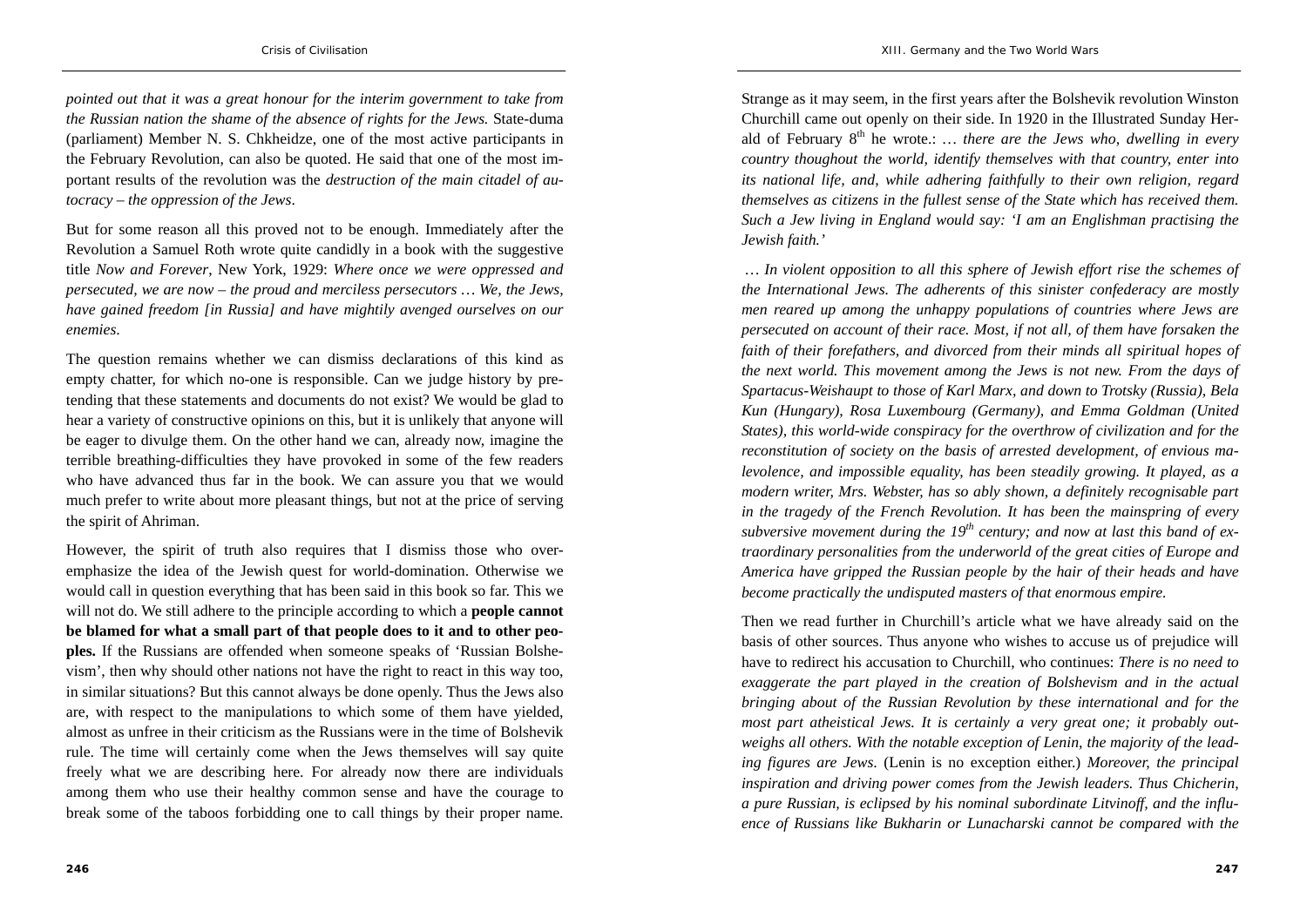*power of Trotsky, or of Zinovieff, the Dictator of the Red Citadel (Petrograd), or of Krasin or Radek – all Jews. In the Soviet institutions the predominance of Jews is even more astonishing. And the prominent, if not indeed the principal, part in the system of terrorism applied by the Extraordinary Commissions for Combating Counter-Revolution has been taken by Jews, and in some notable cases by Jewesses. The same evil prominence was obtained by Jews in the brief period of terror during which Bela Kun ruled in Hungary. The same phenomenon has been presented in Germany (especially in Bavaria), so far as this madness has been allowed to prey upon the temporary prostration of the German people* (emphasis by the present author).

We merely repeat a generally-known fact when we say that a certain section of the Jewish people allowed themselves to be made into tools of occult Orders and Brotherhoods, who had begun a terrible social experiment in the world. This fact is **documented** from start to finish.<sup>39</sup> And now we should call to mind the forerunners of Soviet Bolshevism and the people who prepared the Bolshevik uprising in Germany. They were Marx, Engels, Lassalle, Bernstein, Katsky, Rosa Luxemburg, Clara Zetkin etc. If we are able to think realistically it must become clear to us that the Nazis, in their attempt to oppose communism, could not do otherwise than to use the card of anti-Semitism; which was played into their hands in the most unrelenting way.

In order to complete the picture we refer again to Count Kalergi. In the first part of *Practical Idealism*, which he wrote in 1920, he makes the following declaration: *… the Jewish leaders of Socialism … to these Jewish prophets of the present day, who are preparing a new world epoch, the Ethical is paramount in every sphere: politics, religion, philosophy and art (*p. 27-28). What reason does he give for this? Because *… Einstein is at the forefront of modern science* 

*… Mahler at the forefront of modern music … Bergson at the forefront of modern philosophy … Trotsky at the forefront of modern politics* (p. 51-52).

For our own part we wish to emphasize straight away that it would never have occurred to us to think of Mahler's nationality, because his music is deeply rooted in the musical tradition of Middle Europe. Regarding Einstein we would remark only that no article could be published in the Soviet Union – regardless of its scientific accuracy – that criticized or corrected his theories. To place Bergson at 'the forefront of modern philosophy' is simply ridiculous; if Trotsky is placed at the forefront of modern politics, our only reaction is to weep. But Kalergi makes no such assumptions when he continues: *… The Jews are the lap out of which a new, spiritual aristocracy of Europe arises …* (p. 51). *A view of the history of the Jewish people explains its advantage in the struggle for the leadership of humanity* (p.49). *The Jews as a people experience the eternal battle of quantity against quality, of inferior groups against superior minorities* (p. 52), etc.

With his doctrines this strange but by no means stupid Count builds the foundation for a peculiar racial theory. *Normally* – he writes – *the rustic human being is a product of inbreeding, urban man of miscegenation* (p.20) and further: *incest strengthens the character, and weakens the mind – cross-breeding weakens the character, and strengthens the mind … creates original personalities* (p. 22-23).

And now the reader must recall the declaration by Kalergi quoted earlier, about *the Euroasiatic-Negroid mixed race* into which all mankind<sup>40</sup> has to be transformed, and we arrive at a kind of end result to which he wants to lead us. According to his doctrine it is more auspicious and progressive to be of mixed race than a *product of inbreeding*, which is why the races are to be mixed. But not all of them: *… the Jews … [are] inbred people. And the same time they are chosen: … to be in their most outstanding representatives the leaders of urban* 

Rudolf Steiner also pointed this out to his listeners. In one lecture he speaks of those involved in the signing of the *Brest-Litowsk* pact. *A certain Mr. Joffe and a certain Mr. Kamenev, actually called Rosenfeld,* were among them. *Trotsky's name is Bronstein; Joffe is a rich merchant from Cherson.* The lawyer Kerensky (later President of the interim government) was successful in 1915 in the lawsuit against Kamenev, in providing evidence that the accused had not prepared the downfall of Russia, but had always fought against the *Lenin secret pact* (Jan. 8, 1918, GA 180).

Rumours go around today (in the anthroposophical press) that Rudolf Steiner may well have been inclined to anti-Semitism. No-one is spared this ideology. But in his lifetime, the newspapers styled him the *protector of Judaism* (cf. Oct. 1, 1917, GA 177).

<sup>&</sup>lt;sup>40</sup> In the course of the present civil wars in the Caucasus and in former Yugoslavia the huge number of rapes is often mentioned. The question arises: is this already the beginning of the realization of *Practical Idealism*, the program of general cross-racial mixing? I ask this without any 'black humour'. For what humour could there be, when the leading ideologist of Pan-Europe, supported by another at the *forefront of politics* (Churchill), declares quite seriously that the Russians owe their best soul qualities to the rape of the Slavic women by the Mongols and Tartars?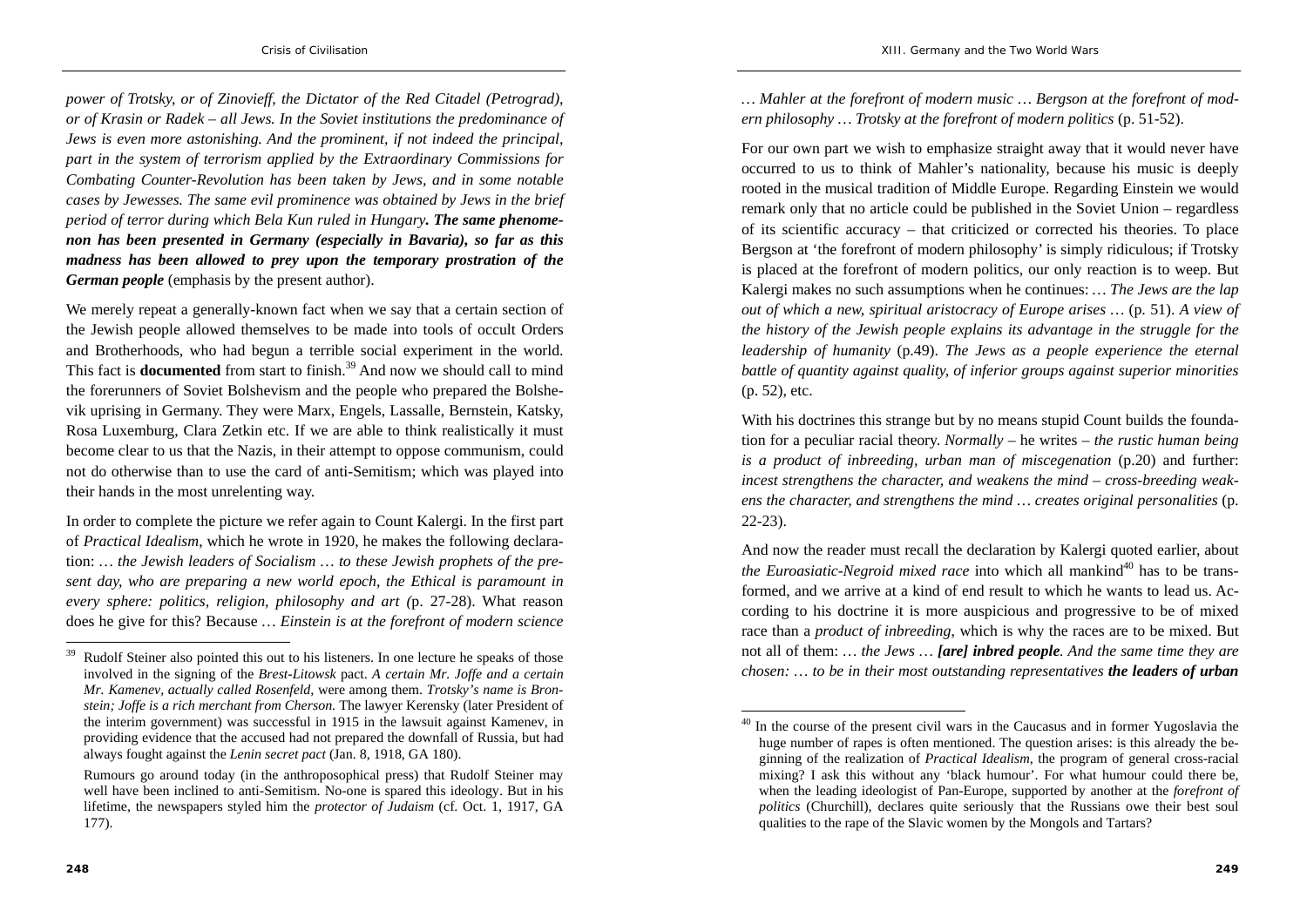*humanity …* (p. 28); *… the superiority of their spirit predestines them to be a primary factor of an aristocracy of the future* (p. 49).

Thus it appears that humanity, strengthened in mind though racial mixing, 'mutates' to *original personalities*, who are ruled by the Jewish aristocracy with its weak mind as a consequence of inbreeding!

It is pointless to search for any kind of logic in Kalergi's racial studies. His ideology is such that it can last only as long as it is forbidden to think anything but what the State allows. It is therefore not by chance that Churchill founded the 'European Union' together with Kalergi in order to promote the realization of the latter's ideology.

But if, in spite of this, we think about it in a logical and unprejudiced manner, we arrive at the conclusion that there is no substantial racial-ideological difference between the works of T. Kaufman, the book *Practical Idealism*, and *Mein Kampf*. And if there were differences – who could explain them? – But, please, only with facts at your disposal, and not with eyes popping out of your heads with anger. We, the inhabitants of Russia, have a right to ask such questions, because Russia has immeasurably more to do with the *Jewish leaders of Socialism* than any other nation. Many books have been written about its *ethical and qualitative* superiority as against the 'quantity' of inferior *groups* of the Russian population. Let us recall just one fact: when the *man at the forefront of politics*, Trotsky, organized the *Red Army* under total force, he gave the order to **shoot the entire family of anyone** who fled from this army or deserted to the 'White Guard'.

It is a human tendency to banish the past from memory. The process is hastened by the fact that everything possible is done in our world to make us lose our connection to the past. One can scarcely find an older person today who would recall the contents of the newspapers of the 'Twenties or 'Thirties. But if someone still does have memories, no argument takes place, otherwise quite indisputable facts would come to light. Thus people who have retained their memory are stigmatized. These are evil political machinations that do not belong in the circle of anthroposophists.

We suggest to the reader who has accepted the far-reaching conclusions regarding 'inborn' German 'militarism' and 'racism' that he test himself, by guessing who made the following statement: *The impending world war will not only*  *make the reactionary classes and movements, but entire reactionary peoples, vanish from the face of the earth. And this too is progress!* It is a statement by Karl Marx.

Let us turn to times closer to our own. In the *Daily Express* of March 24, 1933 the bold headline appeared on the front page: *JUDÆA DECLARES WAR ON GERMANY – Jews Of All The World Unite In Action – BOYCOTT OF GER-MAN GOODS*. Was the German capitulation to be expected immediately thereafter? But matters took a still more serious turn. The *Jewish Chronicle* said (Mar. 3 Issue) in 1939: *The Jews will not allow peace, however much the statesmen and pacifists may strive for it*.

In 1934 an eminent representative of the Zionist movement, V. Shabotinsky wrote in the Jewish newspaper *Our Language*: *Germany is trying ambitiously to become a great nation and to retrieve her lost territories and colonies. Our Jewish interests, however, require the contrary – a final elimination of Germany. The German people as such represents a danger for us. Therefore we cannot allow that Germany under its present government should become even stronger than it already is*.

The declarations quoted here should not only be justified by the seizure of power by Hitler. In 1932, before he came to power, Bernard Lecache (Lekah), President of the Jewish World League in Paris, delivered a statement that was repeated later, in 1935, in *The Jewish Bulletin* of July 27: *Germany is, for us, State-Enemy No 1. And it is our task to declare war on it without mercy.*<sup>41</sup> *We – the Jews – are the strongest nation in the world because we have the power and know how to use it*.

In 1938, in the June issue of the journal *The American Hebrew*, the following frank admissions appeared (p. 108): *The coalition of England, France and Soviet Russia will sooner or later halt the triumphal procession of the Führer inebriated by success. By chance or intentionally, each of these nations has a Jew in a most important position*.

 $41$  This question has yet another aspect. If we take seriously all the declarations of war against Germany quoted here – and we have no reason to do otherwise – then we must bear in mind that **all of them were successful**. This being so, however, the responsibility rests with the victors, as indicated by Rudolf Steiner in a quote given at the end of chapter 12.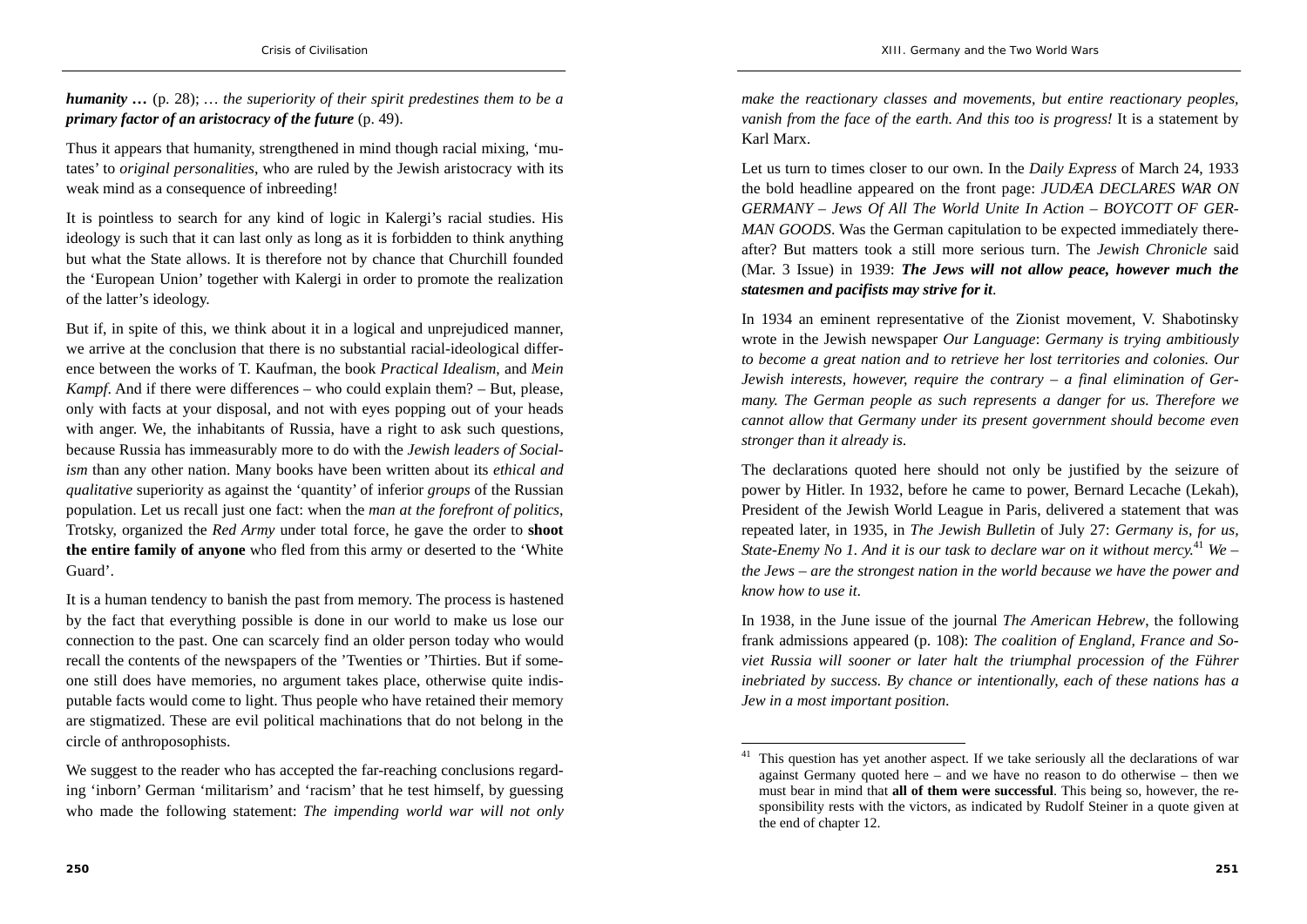*The lives of millions lie in the hands of non-Aryans. … President Leblanc is no more than a figurehead, but Duvalier took the burden on to himself for only a short time. Léon Blum* (the French Prime Minister) *is an outstanding Jew; he alone is to be reckoned with. He can without question still become a Moses leading the French nation at the right moment*.

*And Litvinov* (the Soviet minister of foreign affairs, mentioned by Churchill) – *He is a great Jew, the right hand of Stalin, that little tin soldier of communism* (emphasis by the present author). *Litvinov has become so important that he outshines every comrade in the* (socialist) *International, apart from the palefaced guardian of the Kremlin* (Lazar Kaganovich) *… It was he, who bought Roosevelt … And Hore-Belisha* (war minister in England) … *These three sons of Israel will join together to send the mad Nazi dictator to the devil … Europe is doomed.*<sup>42</sup>

If someone claims that statements and declarations of this sort, as they were often made in the 'Twenties and 'Thirties and which were unquestionably known in Germany, were not grist to the mill of anti-Semitism, then he is, or is at least pretending to be, stupid. But something else is true also. By no means all Jews, maybe only very few, condoned such provocative statements. Since they were uttered all the same, we must grasp the fact that those responsible for the forged document, known to us as the *Protocols of the Learned Elders of Zion*, in no way confined themselves to forgery but are working tirelessly to this day to **make the forgery appear to be an original!** 

A Soviet song says: *We are born to make the fairy-tale come true*. Bolshevism has seemingly been pushed off the stage of world events. But the uncanny 'fairy-tale' of *the Protocols* is burgeoning into a frightening, spectral existence.

To free them from this existence, it is necessary meticulously and exactly to research the historical facts and distance oneself **loudly and audibly from any untruth.** For *Rabbis and Monsignori* sit together somewhere and throw the world from one catastrophe into the next. They are 'Internationalists' in the sense that they are almost indifferent as to who is serving as cannon fodder for their occult-political manipulations – Germans, Russians, Americans, Jews, Serbs, Arabs or others.

Who is not accused of anti-Semitism today? Yet we need to investigate the origins and purpose of these accusations. The Russians were accused even before the Germans. The opinion was held that the Russian 'White Guard', which resisted the frenzy of Bolshevism, was imbued with anti-Semitism. But these people simply **saw who** the Bolshevik commissars were, who led the divisions of the Cheka<sup>43</sup> throughout Russia, etc. But the White Guard by no means turned against all the Jews, because among them there were quite a number who refused to defect unconditionally to the Bolshevik camp, and they were subjected to reprisals, or forced to leave the country. – 'But' – someone will object – 'you say nothing about the annihilation of the Jews in the Second World War!' No, this is not the case. It will be spoken of later.

In conclusion we would emphasize that the Germans – as also the Russians – can find the way only 'vertically' out of the present situation, i.e. through an appeal to the spirit, which includes an appeal to the truth. And it is just for this reason that they are so mercilessly bent down towards the earth – so that they cannot find this way out. Everybody has to decide for himself whether he wishes to further this tendency to bend them down.

Nothing will be accomplished on the outer plane. There can be no restoration of State-sovereignty or of independent politics. From our own subjective point of view we even tend to sympathize with Chancellor Kohl. He continually gives in, makes compromises. But he has no choice, and after all – Germany exists and is at least economically successful.<sup>44</sup> If it were to show the slightest recalcitrance, the most radical Right-wing groups would immediately assemble as if

 $42$  Remarkable things of another kind can also be found there, which we will speak about in due course. The article *The crucifixion of the Jews has to end* was published in the same magazine on October 31, 1919 by a certain Martin H. Glynn, former governor of the State of New York. He writes: *From across the sea* (i.e. Europe) *six million men and women call to us for help, and eight hundred thousand little children cry for bread. … six million men and women are dying from lack of necessities; eight hundred thousand children cry for bread … In this threatened holocaust of human life … because of a war that is being fought to throw despotism into the dust … because of this war for democracy six Jewish million men and women face death by starvation on the other side of the ocean, and eight hundred thousand Jewish infants cry for bread.*

 $43$  Cheka – Russian abbreviation for 'Extraordinary commission for the fight against counter-revolution and sabotage'; from 1922 GPU, then NKVD, now KGB (Publisher's Note).

But in the world everything is full of alternatives. Let us remember again Clinton's declarations during his visit in Berlin in 1994.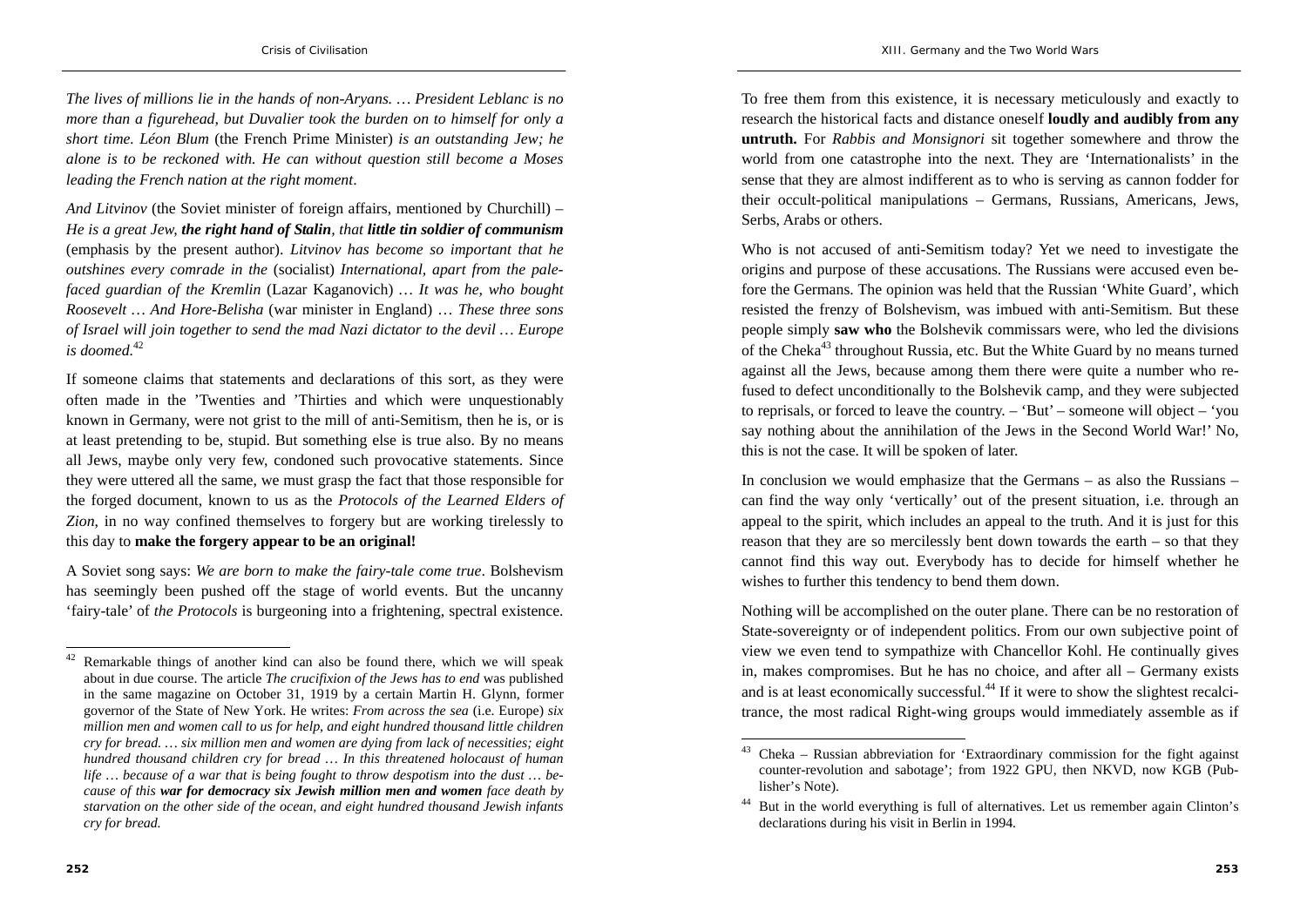by secret command, they would shoot out of the ground like mushrooms and win victories in the elections. Or a wave of terrorism would sweep over the country. The world press would begin shouting: Look, the Germans again harbour bad intentions against all the nations of the world! The most varied sanctions would be put into place with the help of the UN. Kohl hopes to buy himself freedom from all this. He can – for the time being. But the moment when it is decided behind the scenes to make an end of Germany, he will be unable to avert. The Germans will then go into exile and the downfall of civilization will be imminent, for it is as impossible for civilization as it is for the human individual, to exist without an 'I'. but such a future can be forestalled if enough people can be found to direct their plea for the sake of humanity in spirit and truth to the divine hierarchies.

### **Addendum to chapter 13**

With the publication of *The Icebreaker* Suvorov broke, whether consciously or unconsciously – it is not for us to judge –, the secret 'convention' that for 50 years has made East and West keep silent about the true background of the two World Wars. Therefore it was interesting and important to see how the other side – the post-Soviet 'Eurasians', the 'Polarians' (we will speak of them in chapters 17 and 18) – would react to it. Now they have reacted at last. An article by the Moscow author Anatoli Lanschikov appeared in the magazine *Nash Sovremennik* (No. 5, 1994) entitled *The Icebreaker sails to Ramm*. In view of its overall content it can certainly be considered significant. It is of course tendentious, has been commissioned for ideological reasons and is therefore not written for the sake of finding the truth. It is significant because the side that to this very day has held to the original Soviet version of the beginning and origins of the Second World War lays aside the rules of 'Soviet etiquette' so to speak, and admits to having access to a fund of information that flatly contradicts the official version.

For Lanschikov, Suvorov is a traitor who placed himself in the service of the West and is therefore widely commended there. But this is not true. For also in the West *The Icebreaker* has largely met with a hostile response and a conspiracy of silence. Historians speciously promise to look into Suvorov's arguments at some point. But for us something else is of importance. The article is inter-

esting because its author, no doubt in retaliation for the breach of 'convention', brings forward facts that were kept secret even in the most tense periods of the 'cold war'. He writes: *In practice it, normally happens that the defeated side is declared guilty. But if we proceed strictly from the point of view of history, then France and England started the Second World War when they declared war on Germany on September 3, 1939. This is a historical fact* (p. 175).

Lanschikov accuses Suvorov of being influenced by the official, entirely false doctrine of 'Agitprop'.45 An admission of this kind, in which the post-Soviet 'Right' is in agreement with the 'Left' – the 'democrats' – is very remarkable. But what the Moscow author then writes goes, to an extraordinary degree, against the grain of neo-Bolsheviks as well as all the Western and pro-Western democrats: *Of course the 'Agitprop' will yell straight away: Germany attacked Poland first, and only then did England and France … This is all true, but we observe that Hitler first of all made some territorial claims on Poland. And if a Munich-38 was possible, why not also a Munich-39? I understand, the Poles are not Czechs, the Poles are a proud and combative people. But in addition to the Polish national peculiarities there was the Franco-Polish convention of May 19, 1939, which said that 'France would lead an offensive action against Germany with the remainder of its troops15 days after general French mobilization'.*

*But on August 23, 1939, four months after the signing of the convention with Poland, the French General Hamelin suddenly reports to his government that the army would not be ready to carry out a serious attack for another two years.* 

*And Field Marshal Keitel testified before the Nuremberg Court:' We, the military, were always expecting the French attack during the Polish operation, and were very surprised when nothing happened … In the case of an attack the French troops would have encountered very weak resistance and not a serious German defence.'* 

*'If in 1939 we did not experience a shattering defeat' – General Jodl confirms – 'then only because during the Polish operation around 110 French and English divisions, stationed in the West, took no action against 23 German divisions.'* 

<sup>45</sup> From Agitation and Propaganda. An institution for the ideological indoctrination of the masses (Publisher's Note).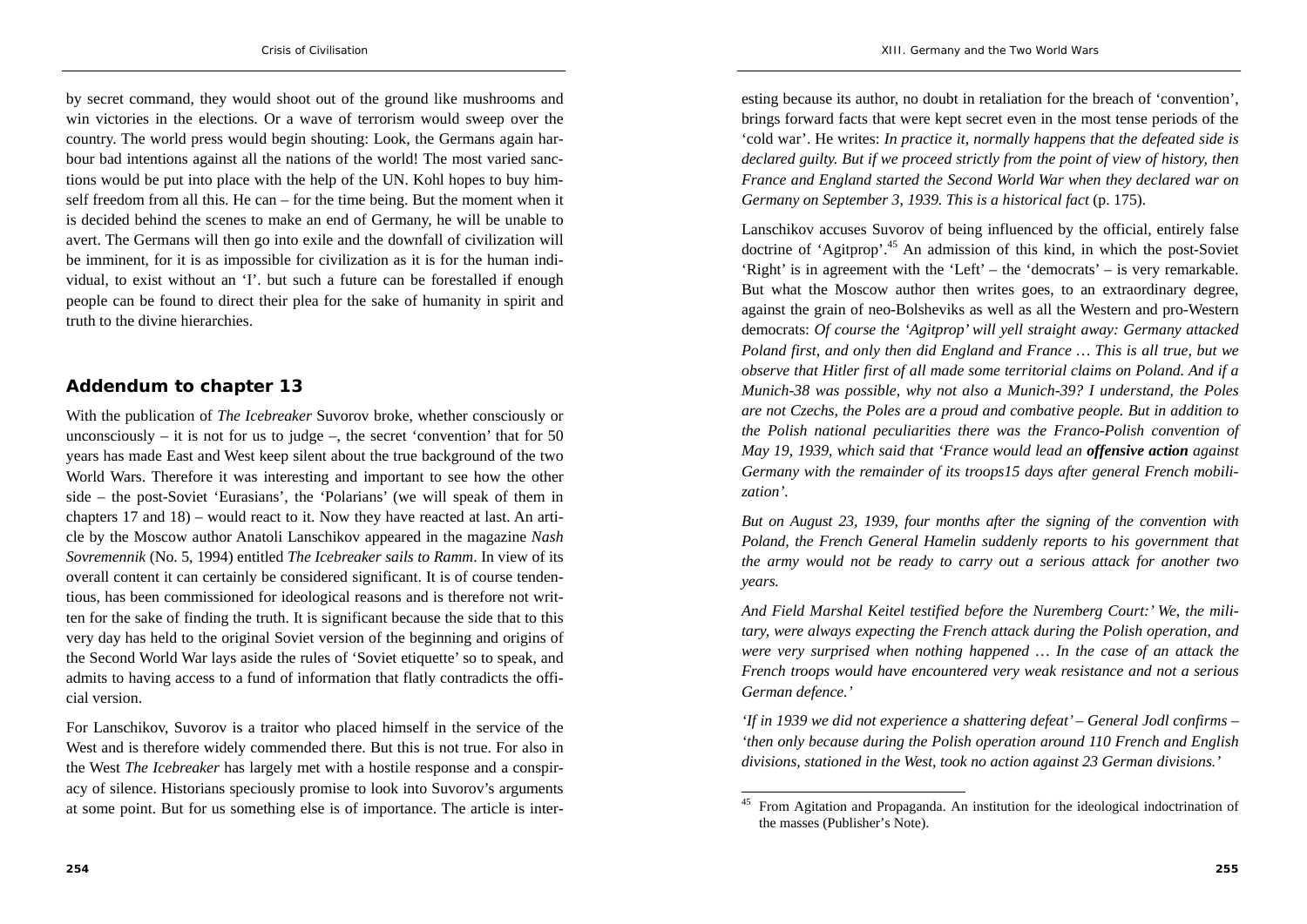*… The American journalist William Shirer, author of 'The Rise and Fall of the Third Reich', assesses thus the war of Germany against Poland: 'Nothing happened in the West … soon it (the war) was being called the 'peculiar war'.' On September 20, 1939 Shirer wrote in his diary: 'All the Germans I have spoken to are utterly convinced that not a month will go by before we will have peace.' They had every reason to think so, since Hitler had declared one day earlier: 'I have no intention to fight a war against England and France.' The Italian foreign minister Ciano Galeazzo remarked at that time: 'For Mussolini the thought that Hitler wages a war and – what is even worse – wins it, is simply intolerable.'* 

Lanschikov also mentions other facts. *But above all* – he writes – *the French were expecting peace (the majority of the Cabinet Ministers spoke in favour of a peace conference). This is understandable. As a result of the defeat in the German-French war (1870/71), France was forced to pay Germany five billion Francs in reparation, but as a result of the victory in the First World War the 'allied payments' of France to the United States and England were four times higher than this … reparation*.

And Lanschikov addresses the following words directly to the author of the *Icebreaker*: *Thus the French will wait in safety on the 'Maginot Line', the English on their islands and the Russians on the 'Stalin Line'* (blown up immediately before the war!) *while Hitler begins his 'stroll' through the rest of Europe … Is this not marvellous indeed? It surprises you, Mr. Resun* (Suvorov's real name), *that the government of the USA for some reason sold the license for the production of the S-47 tank to Stalin before the beginning of the war. Are you not, Mr. Resun, equally surprised for example by the circumstance that the Americans prepared an enthusiastic reception in 1937 for the Soviet military flyers Chkalov, Baidukov and Belyakov, who were the first to complete the Moscow-North Pole-Vancouver flight without a stop, and that they soon after welcomed another group of military aviators (Gromov etc.) who dared to fly the same route?* 

*The Soviet military aviators … reconnoitred the route, the path into the USA – the Americans ought surely to have panicked, but they rejoiced, welcomed the Russian aces. And in addition sell the license to produce the newest type of tank to the USSR. What a foolish nation …* 

*We cannot help but think of the intimidating military parades on Red Square and the flying demonstrations in Tushino*.<sup>46</sup> *These were after all held for the diplomatic corps and the foreign guests: the potential allies were to rejoice – the enemies tremble.* 

*I cannot speak of the enemies, but the potential allies rejoiced, and not too little. The USSR was virtually flooded by authors like Barbusse, Romain Rolland, Feuchtwanger … The latter wrote at the time: 'When one comes from the oppressive atmosphere of lying democracy and hypocritical humanitarianism into the pure air of the Soviet Union, then breathing becomes easy …'* 

Lanschikov also demands a revision of our ideas concerning the annexation of Czechoslovakia by Hitler. Again he quotes W. Shirer: *President Benesch … had no other choice than to submit. England and France had betrayed his country; nay, they were even on Hitler's side*. At the same time Hitler conceded after the destruction of the Czech defence system in the Sudeten: *What we got to know about Czech military power after Munich – appalled us – we exposed ourselves to great danger … I now understand why my Generals were holding me back*.

Field Marshal Manstein testified during the Nuremberg trial: *If Czechoslovakia had decided to attack, its defence system would have held without a doubt since we had no means of breaking through it*. Poland too was not so helpless, by far, as we have been led to believe.

There are a number of other historical facts of the pre-war period that challenge the traditional image of the polarizing crystal-pure forces of good and the forces of absolute evil. Hitler allowed Poland to occupy small parts of Czechoslovakia (the Teshin region with a population of 228,000), which Poland did. He allowed Hungary the annexation of Ruthenia with a population of 772,000. Or the following: After the signing of the peace-treaty between the Bolsheviks and the Baltic states (Estonia, Latvia, Lithuania) the latter were freed from the repayment of any debt to Russia and were paid sums totalling 22 million gold rubles by a country that was itself in great need.

Another conclusion drawn by Lanschikov is of great interest. *In 1937 Stalin received, despite the show-trails, much strong support from the European antifascist movement, to which not only the communists belonged. The 'great ma-*

The old airport in the close vicinity of Moscow (Publisher's Note).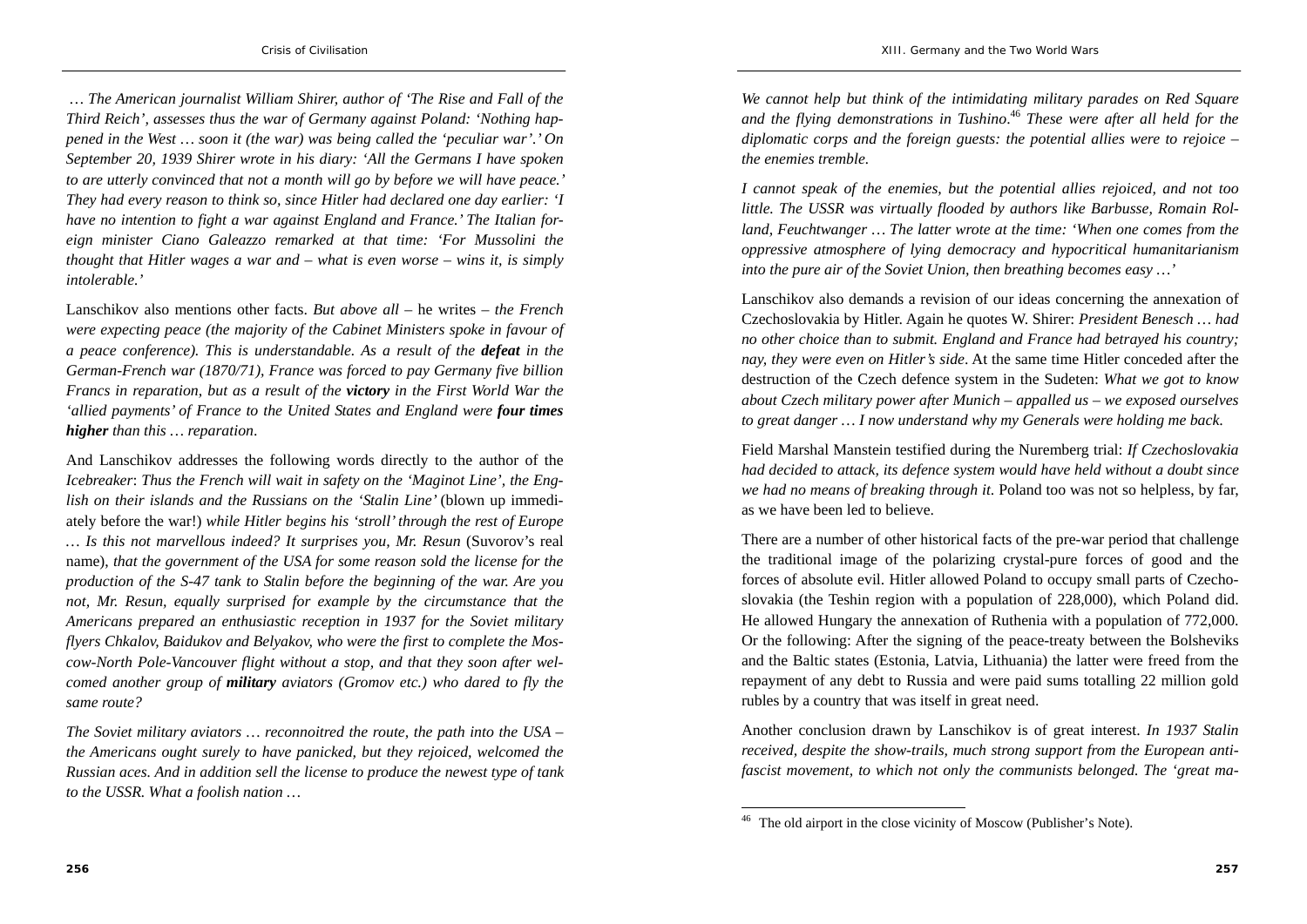*noeuvres' in Spain* (meaning the war) *made visible the final constellation of forces: Hitler, Mussolini, General Franco on the one side; on the other the bloc of anti-Fascist states within which the Soviet Union bore the role of the most important military force, i.e. the force of attack.*

*This is where the reasons must be sought, for the glorification of Stalin, for the attacks on the Russian anti-Communist emigrants in France, Czechoslovakia, Bulgaria … If Hitler did not start the Second World War, then, according to logic and facts it was started by the bloc of anti-Fascist states, within which the roles were very clearly determined in the year 1937*.

Lanschikov introduces a number of nuances into his article, which prove the necessity of the Soviet preparations for war and are meant to show Stalin to be Russia's, albeit cruel, but only saviour. But if the reader has understood our book he will not run into this 'dagger'.

The supplementary remarks to this chapter show once more the abundance of historical facts and well-founded reasons for the conclusions regarding the aims, the causes, and character of the two World Wars, also regarding the question of blame, which we have already arrived at on the basis of spiritualscience. To those who are unprejudiced but are still unable to free themselves from the hypnotic effect of the mass-media we suggest that they should reflect upon two questions put by Lanschikov to Suvorov:

*Who is the most guilty for, and at the same time the actual instigator of, the First World War; Stalin, after all, was at that time still in political swaddling clothes and Hitler folded in political nappies?* <sup>47</sup>

*Why did the very good Roosevelt and the merely good Churchill forge an alliance with the very bad Stalin and not with the merely bad Hitler, who so much sought friendship with England?*<sup>48</sup>

### **<sup>2</sup>**nd **Addendum to chapter 13**

After the publication of Suvorov's new book *The Last Republic* (Why the Soviet Union Lost the Second World War; part I) in early 1996, we cannot do otherwise than present some facts that will startle and, as historical facts, still further confirm the conclusions we have already come to.

Suvorov brings substantial arguments to challenge established opinion concerning the seizure of power by the National Socialists. He writes: *In July 1932 The National Socialists obtained 13,7 million votes, but not an absolute majority. This was the high point, followed by a decline. In the space of four months Hitler lost approximately two million votes. But the losses continued at an even greater rate. By the end of 1932 the distribution of political forces in Germany looked like this: National Socialists 11,8 million, Social Democrats 8,1 million, Communists 5,8 million* (p. 109 of the Russian edition).

Now the fateful question arose: with whom will the communists form a coalition? They had two choices: *The first, to form a coalition with the Social Democrats in order to win the elections … Then, to share the portfolios: the larger part of the ministries would go to the Social Democrats, the smaller – to the communists … The second: to support the National Socialists. The outcome of this was easy to predict: Hitler, after coming to power, would send the Social Democrats, and also the Communists, to concentration camps. … Herr Thälmann put forward exactly this – he supported Hitler* (p. 113-114).

He did so, in order that *the German Communist Party would become a respectable political force, but it did not draw its strength … from the tenement houses where workers lived in Berlin, or from the steelworks of the Ruhr … but from communist Russia …* 

 $47$  The recent work of Thomas Meyer on Moltke provides much additional material on this question.

<sup>&</sup>lt;sup>48</sup> In 1995 the war historian Volkogonov (Moscow) and G. Gorodietsky – a specialist connected with Institutes devoted to Russian affairs research in Tel Aviv and elsewhere in the West – tried to refute Suvorov. Volkogonov appeared on TV, Gorodietsky published *The Icebreaker-Myth*. Both merely showed once again that there are no facts to refute Suvorov. This is a great pity, because the more unanswerable Suvorov's position is, the smaller the hope grows, that the worst prophecies for our time will not come true.

*At a time when the National Socialistic ideologist Alfred Rosenberg had not even picked up his pen to write about the inferiority of the Slavs, the Soviet communists were already destroying millions of them … Our concentration camps were the invincible economic force, the granite foundation for the German communists* (p. 90-100).

The other fact in Suvorov's new book relates to the beginning of the war. The reader can be deeply struck by the frank approach of the author and his symptomatological insight. He speaks of the topographical maps with which all mili-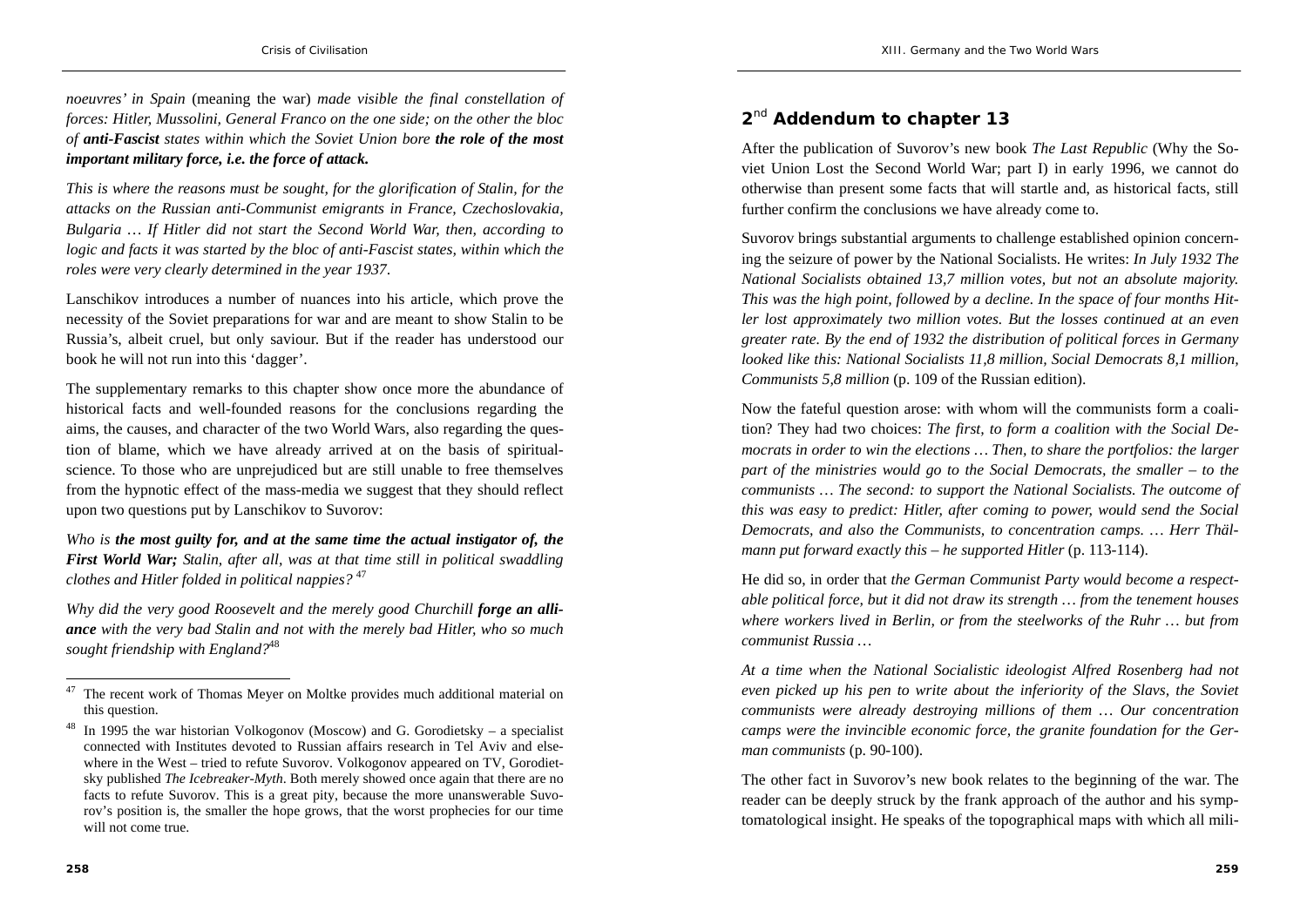tary units are always supplied (in great quantities) since an army without such maps remains blind. Suvorov describes how many of the Soviet troops, who had been assembled at the Western border on June 22, 1941, were left entirely without topographical maps. He lists a number of eyewitnesses. One of the statements: *The only copy of the map* (division commander General Major H.J. Biryukov writes in his memoirs in 1962) *that I could beg from the Chief of staff of the 21st mechanized corps, was taken away from me by our corps leader General Major J. P. Karmanov* (p. 249).

Stalin's son Yakov, who had been taken prisoner, said during the interrogation: *The maps misled the Red Army because contrary to all expectations the war took place on the Eastern side of the border* (p. 288).

As a war-expert, Suvorov proves irrefutably: *The lack of maps in units, troops, and divisions of the Red Army had catastrophic consequences. It is impossible to guide them without maps. No matter how well-armed the division, how clever the commander, how courageous and experienced the soldiers, the division without maps remained an aimless herd. Such a division will suffer defeat and expose the hinterland to the enemy, where more strong and mighty, but undirected and therefore useless divisions are waiting. The Soviet field artillery had the best cannon in the world – and more of them than all other armies combined. But because of the lack of maps it was impossible in the first months of war to use such an artillery. A non-steerable infantry without the support of artillery was forced to retreat (simply run) thereby baring the front. After the infantry had had to abandon the front, it also surrendered to the enemy the shooting ranges and strategic supplies, border airfields, artillery – which are defenceless without coverage from infantry. The tanks without maps wandered about … That was the end of the professional army …* (p. 254-255).

But why did the army not have these topographical maps? They had been printed in time and in vast quantities on the best paper and brought to the border regions where they were destroyed upon retreat or fell into enemy hands. Several thousand tonnes of these maps, around 200 million copies, had been prepared for all fifteen armies of the top strategic level. This was a case without example in world history.

Unable to find an explanation for this event, Suvorov presents a dialogue, that sounds like black humour, between General M. K. Kudryavtsev – the head of the military-topographical service in the country – and army General G. K. Zhukov.

Kudryavtsev : *Georgi Konstantinovich* (i.e. Zhukov), *I have just decided to send off all our supplies of maps to the German border*.

Zhukov: *Hah! That's fine! But what for, Markus Karpovich* (i.e. Kudryavtsev )?

*– Just like that, I just had the idea.* 

*– Did you not think of a reason?* 

*– I am in an awkward predicament. All day long I think, all night I think, I cannot come up with a reason. I have just decided to send them all to keep them there. There is no necessity or reason for it. I am sending all 200 million. When the Germans come, all the maps will fall into their claws with one swoop. Do you understand?* 

*– Yes, I understand, I understand.* 

*– Very well then. I will follow the order, Georgi Konstantinovich*.

*– Good, Markus Karpovich. Take all our supplies of maps straight to the border. As close to it as possible!* Suvorov concludes: *Funny, isn't it? How I could think up such a situation!* (p. 264).

Nobody has been punished for this 'misdeed' that caused the loss of the entire professional army, Suvorov exclaims in amazement. Therefore, he continues, *I make the following offer: let us publicly proclaim Zhukov Georgi Konstantinovich an idiot. Let us pull down his statues and smash them to pieces, or let us together search for the reason why the places where the maps were stored (as well as the staff, information centres etc.) were situated 'as close as possible' to* where they were lost in the first exchange of fire with the enemy (p. 268).

Marshal Zhukov was of course no idiot – that is an axiom. All we have to do is look for a fitting cause for the unparalleled 'mistake'. Let us imagine: For days and weeks the core troops travel in thousands of trains to the Western borders. They are ordered to disembark at an unknown destination, far from large towns, often in deep woods. In this case officers would at least casually study on the maps the future destination, where at least some war exercise would await them. The topographical maps are travelling in the same direction as the officers, but … separately, in other carriages! We now ask, what kind of maps were